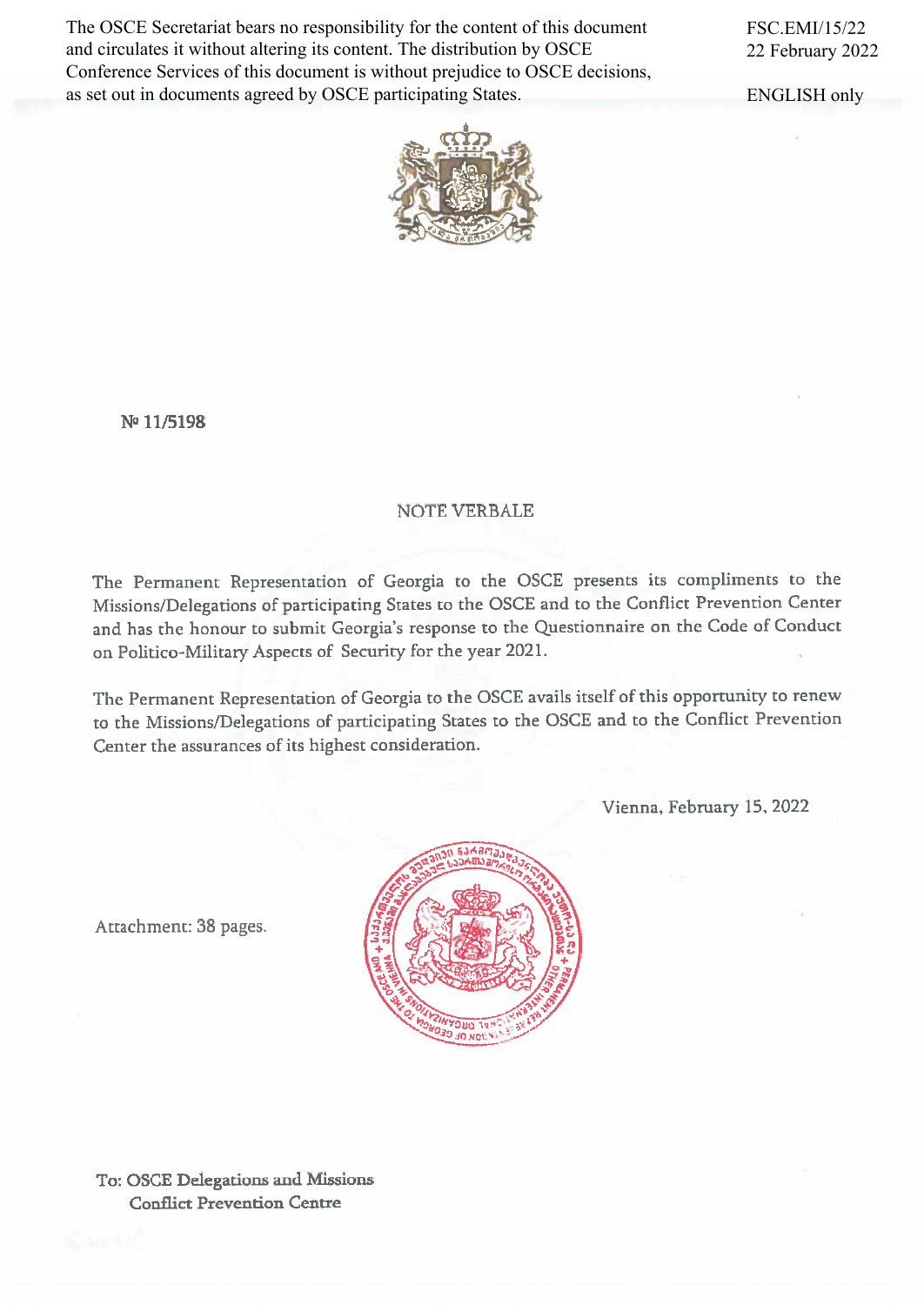### **QUESTIONNAIRE ON THE CODE OF CONDUCT ON POLITICO-MILITARY ASPECTS OF SECURITY**

**Section I. Inter-State elements**

**1. Account of measures to prevent and combat terrorism** 1.1.

#### **a) Universal Conventions**

Georgia is a party to the following **fourteen (14)** UN anti-terrorism conventions:

- 1. **[Convention on Offences and Certain Other Acts Committed on Board Aircraft](http://10.31.0.99/uploads/saertashoriso_urtiertobebis_sammartvelo/files/1.pdf)**, signed at Tokyo on 14 September 1963 (Tokyo Convention) - *[in force for Georgia since September 14, 1994](http://10.31.0.99/uploads/saertashoriso_urtiertobebis_sammartvelo/files/1.pdf)*;
- 2. **[Convention for the Suppression of Unlawful Seizure of Aircraft](http://10.31.0.99/uploads/saertashoriso_urtiertobebis_sammartvelo/files/2.pdf)**, signed at The Hague on 16 [December 1970 \(The Hague Convention\) -](http://10.31.0.99/uploads/saertashoriso_urtiertobebis_sammartvelo/files/2.pdf) *in force for Georgia since April 20, 1994*;
- 3. **[Convention for the Suppression of Unlawful Acts against the Safety of Civil Aviation](http://10.31.0.99/uploads/saertashoriso_urtiertobebis_sammartvelo/files/3.pdf)**, concluded at [Montreal on 23 September 1971 \(Montreal Convention\) -](http://10.31.0.99/uploads/saertashoriso_urtiertobebis_sammartvelo/files/3.pdf) *in force for Georgia since April 20, 1994*;
- 4. **[Convention on the Prevention and Punishment of Crimes against Internationally Protected](http://10.31.0.99/uploads/saertashoriso_urtiertobebis_sammartvelo/files/4.pdf)  Persons, including Diplomatic Agents**[, adopted in New York on 14 December 1973 -](http://10.31.0.99/uploads/saertashoriso_urtiertobebis_sammartvelo/files/4.pdf) *in force for [Georgia since February 18, 2004](http://10.31.0.99/uploads/saertashoriso_urtiertobebis_sammartvelo/files/4.pdf)*;
- 5. **[International Convention against the Taking of Hostages](http://10.31.0.99/uploads/saertashoriso_urtiertobebis_sammartvelo/files/5.pdf)**, adopted in New York on 17 December 1979 - *[in force for Georgia since February 18, 2004](http://10.31.0.99/uploads/saertashoriso_urtiertobebis_sammartvelo/files/5.pdf)*;
- 6. **[Convention on the Physical Protection of Nuclear Material](http://10.31.0.99/uploads/saertashoriso_urtiertobebis_sammartvelo/files/6.pdf)**, adopted at Vienna on 3 March 1980 *[in force for Georgia since October 7, 2006](http://10.31.0.99/uploads/saertashoriso_urtiertobebis_sammartvelo/files/6.pdf)*;
- 7. **[Protocol for the Suppression of Unlawful Acts of Violence at Airports Serving International Civil](http://10.31.0.99/uploads/saertashoriso_urtiertobebis_sammartvelo/files/7.pdf)  [Aviation, supplementary to the Convention for the Suppression of Unlawful Acts against the Safety](http://10.31.0.99/uploads/saertashoriso_urtiertobebis_sammartvelo/files/7.pdf)  of Civil Aviation**[, signed at Montreal on 24 February 1988 -](http://10.31.0.99/uploads/saertashoriso_urtiertobebis_sammartvelo/files/7.pdf) *in force for Georgia since March 17, [1999](http://10.31.0.99/uploads/saertashoriso_urtiertobebis_sammartvelo/files/7.pdf)*;
- 8. **[Convention for the Suppression of Unlawful Acts against the Safety of Maritime Navigation](http://10.31.0.99/uploads/saertashoriso_urtiertobebis_sammartvelo/files/8.pdf)**, done at Rome on 10 March 1988 - *[in force for Georgia since November 9, 2006](http://10.31.0.99/uploads/saertashoriso_urtiertobebis_sammartvelo/files/8.pdf)*;
- 9. **[Protocol for the Suppression of Unlawful Acts Against the Safety of Fixed Platforms Located on the](http://10.31.0.99/uploads/saertashoriso_urtiertobebis_sammartvelo/files/9.pdf)  Continental Shelf**, done at Rome on 10 March 1988 - *[in force for Georgia since November 9, 2006](http://10.31.0.99/uploads/saertashoriso_urtiertobebis_sammartvelo/files/9.pdf)*;
- 10. **[Convention on the Marking of Plastic Explosives for the Purpose of Detection](http://10.31.0.99/uploads/saertashoriso_urtiertobebis_sammartvelo/files/10.pdf)**, done at Montreal on 1 March 1991 - *[in force for Georgia since June 24, 2000](http://10.31.0.99/uploads/saertashoriso_urtiertobebis_sammartvelo/files/10.pdf)*;
- 11. **[International Convention for the Suppression of Terrorist Bombings](http://10.31.0.99/uploads/saertashoriso_urtiertobebis_sammartvelo/files/11.pdf)**, adopted in New York on 15 December 1997 - *[in force for Georgia since February 18, 2004](http://10.31.0.99/uploads/saertashoriso_urtiertobebis_sammartvelo/files/11.pdf)*;
- 12. **[International Convention for the Suppression of the Financing of Terrorism](http://10.31.0.99/uploads/saertashoriso_urtiertobebis_sammartvelo/files/12.pdf)**,adopted in New York on 9 December 1999 - *[in force for Georgia since October 27, 2002](http://10.31.0.99/uploads/saertashoriso_urtiertobebis_sammartvelo/files/12.pdf)*;
- 13. **[International Convention for the Suppression of Acts of Nuclear Terrorism](http://10.31.0.99/uploads/saertashoriso_urtiertobebis_sammartvelo/files/13.pdf)**, adopted in New York on 13 April2005 – *in force for Georgia since April 23, 2010;*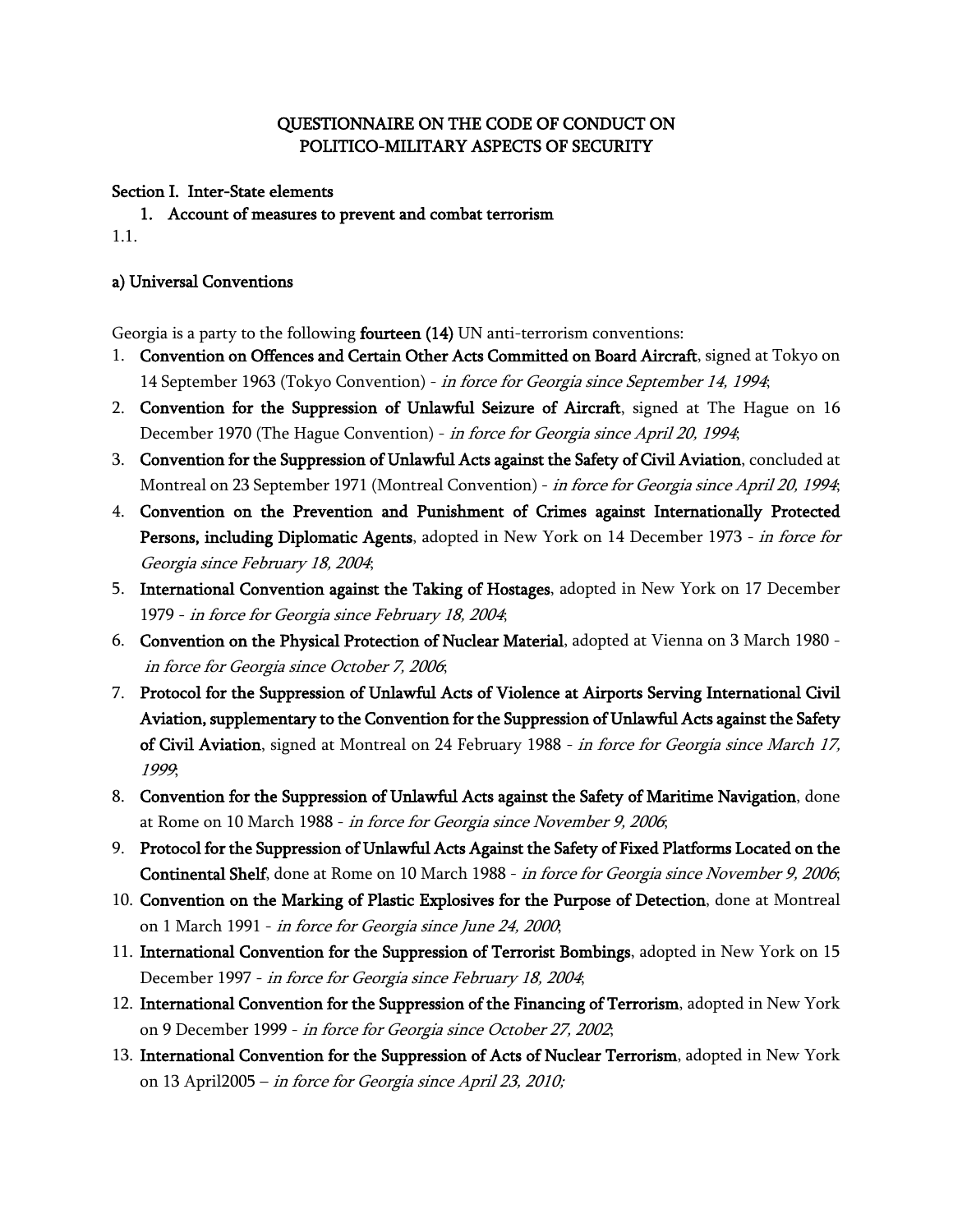14. **[Amendment to the Convention on the Physical Protection of Nuclear Material,](http://www.police.ge/files/IRD/Saertashoriso%20samartlebrivi/saertashoriso%20xelshekrulebebi/gc49inf-6.pdf)** adopted at Vienna on 8 July 2005 – *in force for Georgia since May 8, 2016*.

### **b) Regional Agreements**

Georgia is a party to the following CoE anti-terrorism conventions:

- 1. **[European Convention on the Suppression of Terrorism](http://police.ge/uploads/saertashoriso_urtiertobebis_sammartvelo/files/coe/Suppression_of_Terrorism.PDF)**, concluded at Strasbourg on 27 January 1977 - *[in force for Georgia since March 15, 2001](http://police.ge/uploads/saertashoriso_urtiertobebis_sammartvelo/files/coe/Suppression_of_Terrorism.PDF)*;
- 2. **[Protocol Amending the European Convention on the Suppression of Terrorism](http://police.ge/uploads/saertashoriso_urtiertobebis_sammartvelo/files/coe/Protocol_amending_Convention_on_the_Suppression_on_Terrorism.PDF)**, concluded at Strasbourg on 15 May 2003 - *[in force for Georgia since December 8, 2004](http://police.ge/uploads/saertashoriso_urtiertobebis_sammartvelo/files/coe/Protocol_amending_Convention_on_the_Suppression_on_Terrorism.PDF)*;
- 3. **Council of Europe Convention on Laundering, Search, Seizure and Confiscation of the Proceeds from Crime and on the Financing of Terrorism**,concludedatWarsawon16May2005-*in force for Georgia since May 1, 2014*;
- 4. **Second Additional Protocol to the European Convention on Mutual Assistance in Criminal Matters**, concluded at Strasbourg on 8 November 2001- *in force for Georgia since May 1, 2014*;
- 5. On 14 December 2005 Georgia signed the **Council of Europe Convention on the Prevention of Terrorism**, concluded at Warsaw on 16 May 2005.

#### **c) Sub-regional Multilateral Agreements:**

- **The Convention on Legal Assistance and Legal Relations in Civil, Family and Criminal Matters** for Georgia entered into force on 11 July 1996.
- **Sub-regional Cooperation within BSEC** (Organization of the Black Sea Economic Cooperation) and **GUAM** (Georgia, Ukraine, Azerbaijan, Moldova - Organization for Democracy and Economic Development). In this regard,

#### **Georgia is a party to:**

- 1. [Agreement among the Governments of the Black Sea Economic Cooperation \(BSEC\) Participating](http://10.31.0.99/uploads/saertashoriso_urtiertobebis_sammartvelo/files/bsec/CombatingCrimeAGREEMENT20071120.pdf)  States on **cooperation in combating crime**[, in particular in its organized forms, signed on October](http://10.31.0.99/uploads/saertashoriso_urtiertobebis_sammartvelo/files/bsec/CombatingCrimeAGREEMENT20071120.pdf)  2, 1998 - *[in force for Georgia since July 27, 2000](http://10.31.0.99/uploads/saertashoriso_urtiertobebis_sammartvelo/files/bsec/CombatingCrimeAGREEMENT20071120.pdf)*;
- 2. **Additional Protocol** [\(establishing a network of liaison officers\) to the Agreement among the](http://10.31.0.99/uploads/saertashoriso_urtiertobebis_sammartvelo/files/bsec/AddPrtCombatingCrimeAGREEMENT20071120.pdf)  [Governments of the Black Sea Economic Cooperation \(BSEC\) Participating States on cooperation](http://10.31.0.99/uploads/saertashoriso_urtiertobebis_sammartvelo/files/bsec/AddPrtCombatingCrimeAGREEMENT20071120.pdf)  [in combating crime, in particular in its organized forms, signed on March 15, 2002 -](http://10.31.0.99/uploads/saertashoriso_urtiertobebis_sammartvelo/files/bsec/AddPrtCombatingCrimeAGREEMENT20071120.pdf) *in force for [Georgia since May 30, 2004](http://10.31.0.99/uploads/saertashoriso_urtiertobebis_sammartvelo/files/bsec/AddPrtCombatingCrimeAGREEMENT20071120.pdf)*;
- 3. **Additional Protocol** on combating terrorism to the Agreement among the Governments of the Black Sea Economic Cooperation (BSEC) Participating States on cooperation in combating crime, in particular in its organized forms, signed on December 3, 2004 - *in force for Georgia since October 16, 2005*;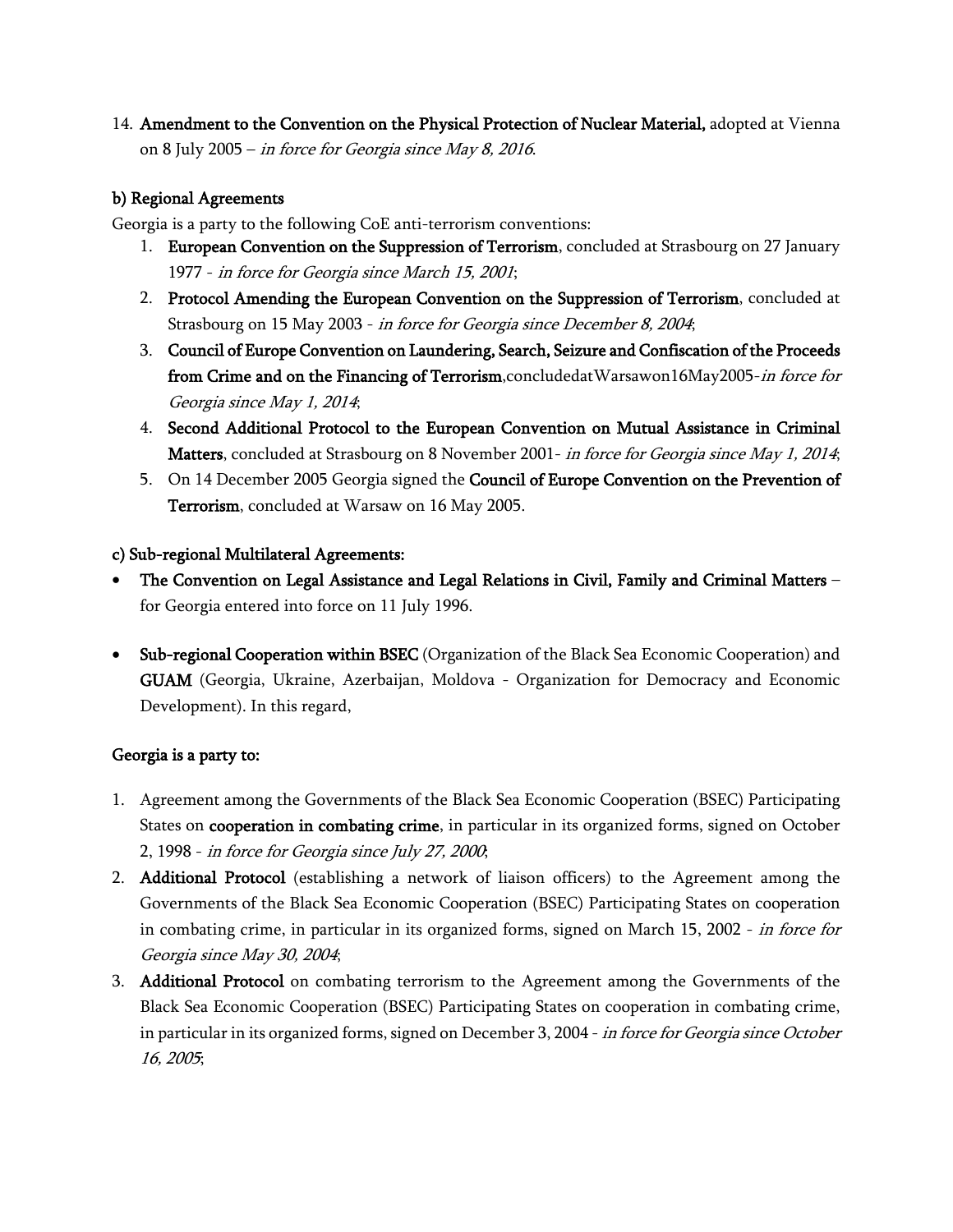- 4. **[Agreement on cooperation among the Governments of GUUAM](http://police.ge/uploads/saertashoriso_urtiertobebis_sammartvelo/files/guam/GUAM_-_Agreement__Crime_Combating_.pdf)** *(Georgia, Ukraine, Uzbekistan, Azerbaijan, Moldova)* [Participating States in the field of combat against terrorism, organized crime](http://police.ge/uploads/saertashoriso_urtiertobebis_sammartvelo/files/guam/GUAM_-_Agreement__Crime_Combating_.pdf)  [and other dangerous types of crimes, signed on July 20, 2002;](http://police.ge/uploads/saertashoriso_urtiertobebis_sammartvelo/files/guam/GUAM_-_Agreement__Crime_Combating_.pdf)
- 5. **[Protocol to the Agreement on cooperation among the Governments of GUUAM](http://police.ge/uploads/saertashoriso_urtiertobebis_sammartvelo/files/guam/GUAM_-_Protocol__Crime_Combating_.pdf)** *(Georgia, Ukraine, Uzbekistan, Azerbaijan, Moldova)* [Participating States in the field of combat against terrorism,](http://police.ge/uploads/saertashoriso_urtiertobebis_sammartvelo/files/guam/GUAM_-_Protocol__Crime_Combating_.pdf)  [organized crime and other dangerous types of crimes of the 20 July 2002, signed on December 4,](http://police.ge/uploads/saertashoriso_urtiertobebis_sammartvelo/files/guam/GUAM_-_Protocol__Crime_Combating_.pdf)  [2008.](http://police.ge/uploads/saertashoriso_urtiertobebis_sammartvelo/files/guam/GUAM_-_Protocol__Crime_Combating_.pdf)

It is noteworthy that joint working group on Coordination on Combating Crime, its various sub-groups (each respectively on Combatting Terrorism, Combatting Corruption and Money Laundering, Trafficking in Persons and Illegal Migration, Drug Trafficking, and on Legal Statistics) and joint working group on Cyber Security are functioning within GUAM, whose meetings are held systematically and which give possibility to the law enforcement agencies of GUAM member states to cooperate effectively, share operational and non-operational information, exchange experience and best practices and plan joint measures. Moreover, secure communication line is functioning among the GUAM law-enforcement centers, which avails them to exchange information in a very rapid manner.

### **d) Bilateral International Agreements**

Georgia has signed bilateral international agreements/MoUs that include the cooperation in the fight against terrorism with the following countries:

- **1. Armenia**
- **2. Austria**
- **3. Azerbaijan**
- **4. Belarus**
- **5. Bulgaria**
- **6. Czech Republic**
- **7. Egypt**
- **8. Estonia**
- **9. France**
- **10. Germany**
- **11. Greece**
- **12. Hungary**
- **13. Israel**
- **14. Italy**
- **15. Kazakhstan**
- **16. Latvia**
- **17. Lithuania**
- **18. Malta**
- **19. Moldova**
- **20. Poland**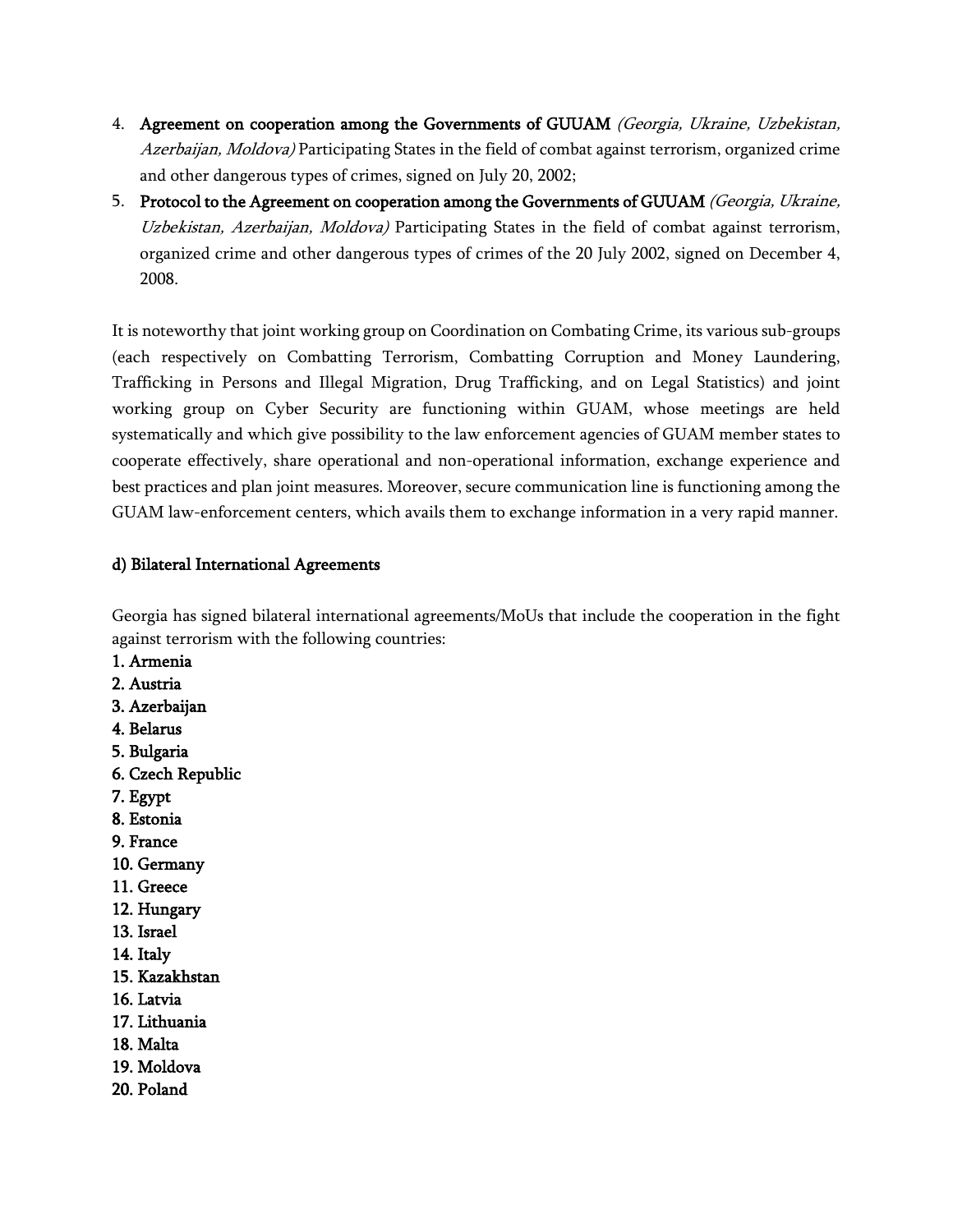**21. Romania 22. Slovak Republic 23. Spain 24. Sweden 25. Turkey 26. Ukraine 27. United Kingdom (MoU) 28. USA 29. Uzbekistan**

# **Agreement on Operational and Strategic Cooperation between Georgia and Europol was signed on 4 th of April 2017 and since entry into force of this agreement (on 31 July 2017) Georgia enjoys operational partner status with Europol.**

Moreover, Georgia signed International Agreements on Exchange and Mutual Protection of Classified Information with *24 countries,* which form strong legal basis for sharing the information *inter alia* on the issues related to crimes, including terrorism.

Also, **Agreement between Georgia and European Union on Security Procedures for Exchanging**  and Protecting Classified Information was signed on 23<sup>rd</sup> of June 2016 and entered into force on 1 February 2017.

**A renewed Working Arrangement on operational cooperation between the Ministry of Internal Affairs of Georgia (MIA) and the European Border and Coast Guard Agency (Frontex)** was signed on 11 February 2021. It substituted the document signed in 2008 and prescribed new directions of partnership. The main directions of cooperation between the agencies are border management, irregular migration and fight against cross-border crime.

1.2.

### **a) Laws and by-laws**

In order to comply with the international obligations taken under the international legal instruments, as well as with the requirements of United Nations Security Council (UNSC) Resolutions and UN General Assembly Resolutions, Georgia implemented the provisions of these instruments and the requirements of the resolutions into Georgian legislation by adopting new laws and regulations and by amending the existing legislation.

In 2007, the Parliament of Georgia passed the **Law of Georgia on Combating Terrorism** which defines the forms of organization of and legal grounds for the fight against terrorism, as well as the rules of coordination of relevant state authorities in the field of combating terrorism, the grounds for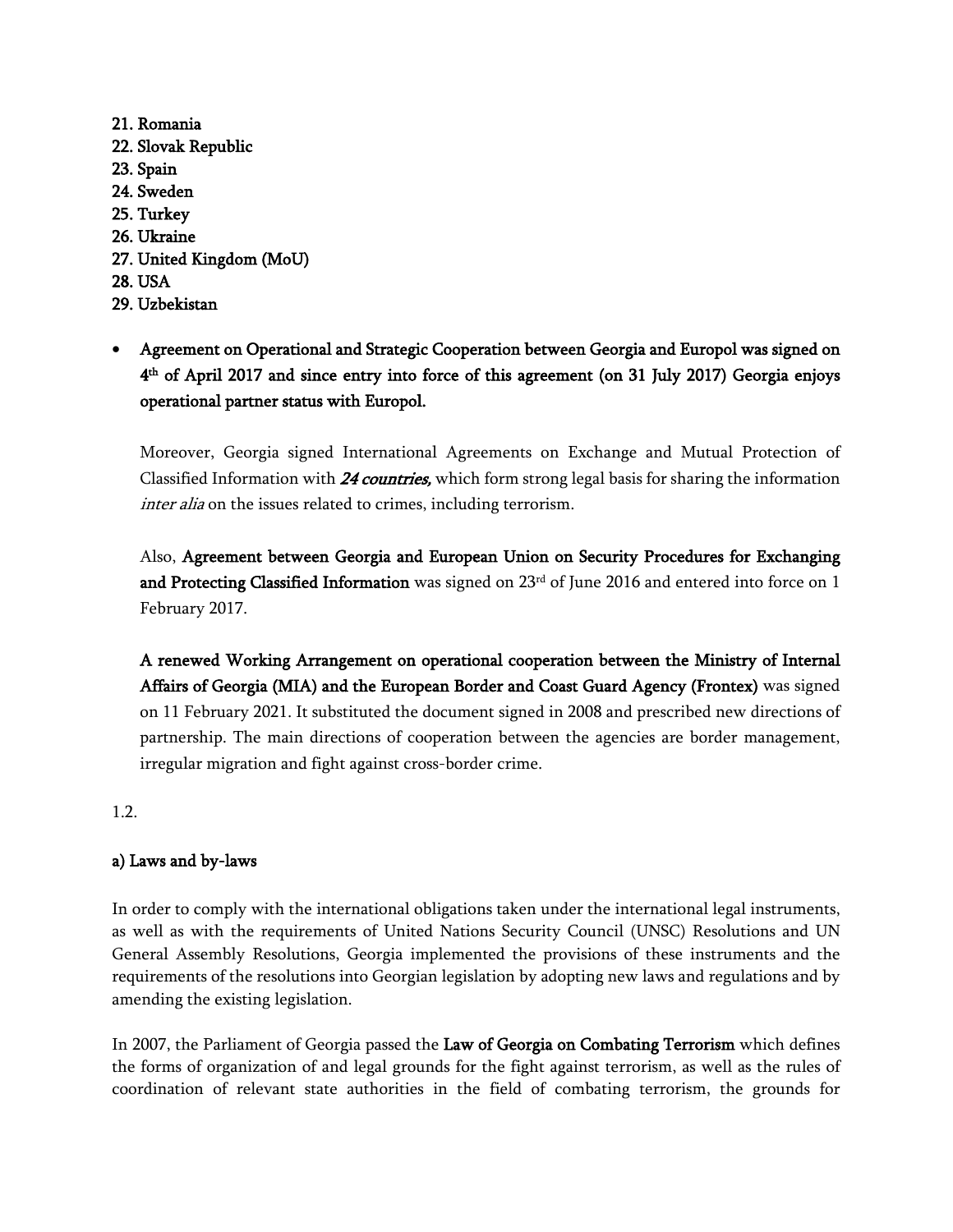involvement of civil organizations and associations, of officials and citizens, their rights, obligations and their social security guarantees.

Moreover, the **Law of Georgia on Combating Terrorism has been amended several times** due to the modern challenges, and is significant since it defines the terms of "**terrorism",** "**terrorist", "terrorist act", "terrorist purpose", "terrorist activity", "international terrorism", "terrorist group", "terrorist organization",** in accordance with the international standards. The provisions of the Law which determine the basic principles of combating terrorism, as well as the subjects who conduct the fight against terrorism, are worth noting.

Among the other laws and by-laws, which *inter alia* deal with terrorism-related issues, are the following:

- New Law of Georgia on **Facilitating the Suppression of Money Laundering and Terrorism Financing**  *(creates a legal mechanism for prevention, detection and suppression of money laundering and terrorism financing, as well as financing of proliferation of weapons of mass destruction), adopted on 30 October 2019;*
- Law of Georgia on **Nuclear and Radiation Safety** *(prohibits any form of non-peaceful use of nuclear or radioactive materials on the territory of Georgia);*
- Law of Georgia on **License and Permits** *(according to this law, any activity related to the trading with nuclear and radioactive materials is subject to the special licensing);*
- **Criminal Code of Georgia** *(criminalizes all acts of terrorism, which are determined as such by the UN international anti-terrorism conventions or CoE conventions and other international instruments);*
- Law of Georgia on **Operative-Investigative Activities** *(defines the system of measures carried out by special services of state agencies through application of open or covert criminal intelligence methods in order to protect the rights and freedoms of human, the rights of legal entities and the public safety from criminal or any illegal conduct);*
- **Criminal Procedure Code of Georgia** *(defines in detail each and every stage of investigation and criminal prosecution on any action that is considered as a crime under the Criminal Code of Georgia, as well as defines types and rules of application of covert investigative measures);*
- Law of Georgia on **International Law Enforcement Cooperation** *(defines the rules of international law enforcement cooperation in the fight against crime, including terrorism-related crime);*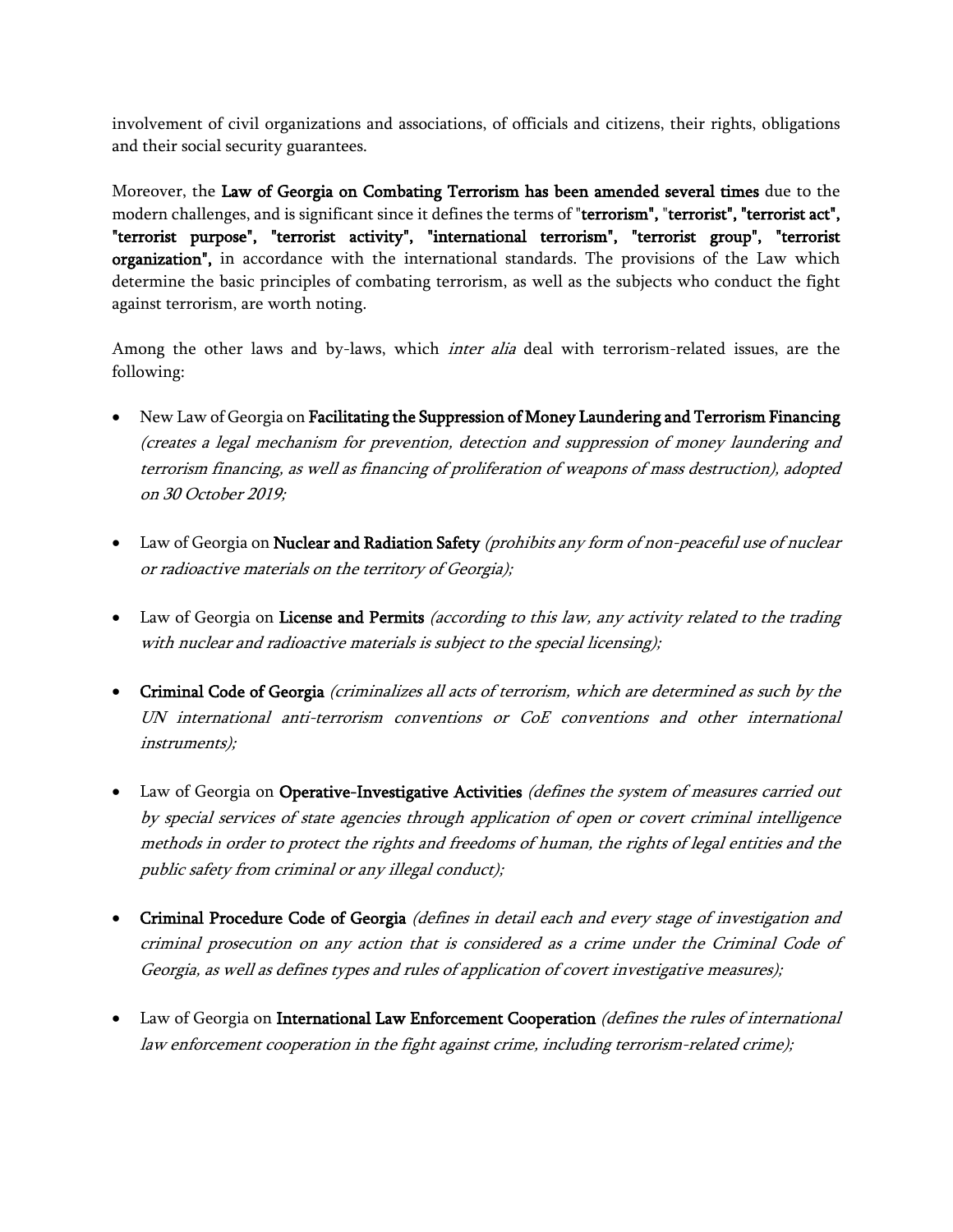- Law of Georgia on **International Cooperation in Criminal Matters** *(defines the rules of mutual legal assistance and extradition issues);*
- Law of Georgia on **State Security Service of Georgia** *(defines basic guiding principles for the activities of the State Security Service of Georgia (main agency in combatting terrorism), its functions and authority, procedures for the performance of service by employees of the Service, and their legal and social protection guarantees, the forms of control and oversight over the activities of the State Security Service of Georgia);*
- Law of Georgia on **Police** *(defines basic principles of the Georgian police activities, the legal grounds for organizational structure of the police, its functions, measures to be carried out by the police and legal forms of exercising police authority, procedure for serving in the police, legal and social protection guarantees of police officers and control over police activities);*
- **Regulation of the Parliament of Georgia** *(defines the powers, structure and rules of conduct of the Parliament, including the composition and conduct of the Trust Group, exercising parliamentary control over the defense and security sector of the country);*
- Law of Georgia on **Personal Data Protection** *(defines provisions on ensuring protection of human rights and freedoms, including the right to privacy, in the course of personal data processing);*
- Other respective laws and by-laws.

In the **Criminal Code of Georgia** terrorist offenses are provided in Chapter XXXVIII under the Title of Offenses against the State. The Code widely criminalizes terrorism-related actions and establishes relevant criminal liability for individuals and legal entities. The Code defines what type of activities should be considered as a terrorist act<sup>1</sup>. The list includes explosion, arson, attack on a person, use of weapon, as well as all the other activities which threaten human life, create risks of damaging significant property or resulting in other serious consequences. It should be noted that for the qualification of these actions as a terrorist act, each should be carried out with the terrorist purpose. This implies the intimidation of population or compulsion of the state authority, foreign state authority or an international organization to perform or not to perform certain action, or destabilization or destruction of fundamental political, constitutional, economic or social structures of a country/foreign country/international organization.

It is noteworthy that in terms of combating terrorism, important amendments were made to the Criminal Code since 2013. After the draft laws initiated by the Government of Georgia entered into force, a number of activities conducted with the terrorist purpose have become punishable.

<sup>&</sup>lt;sup>1</sup> Article 323 of the Criminal Code of Georgia criminalizing terrorist act provides imprisonment up to 15 years. If the aggravating circumstances are met, imprisonment up to 20 years or lifetime imprisonment is applied. And a legal entity is punished by liquidation or deprivation of the right to conduct activity and by fine. In general, sanctions related to terrorist offences are relatively high.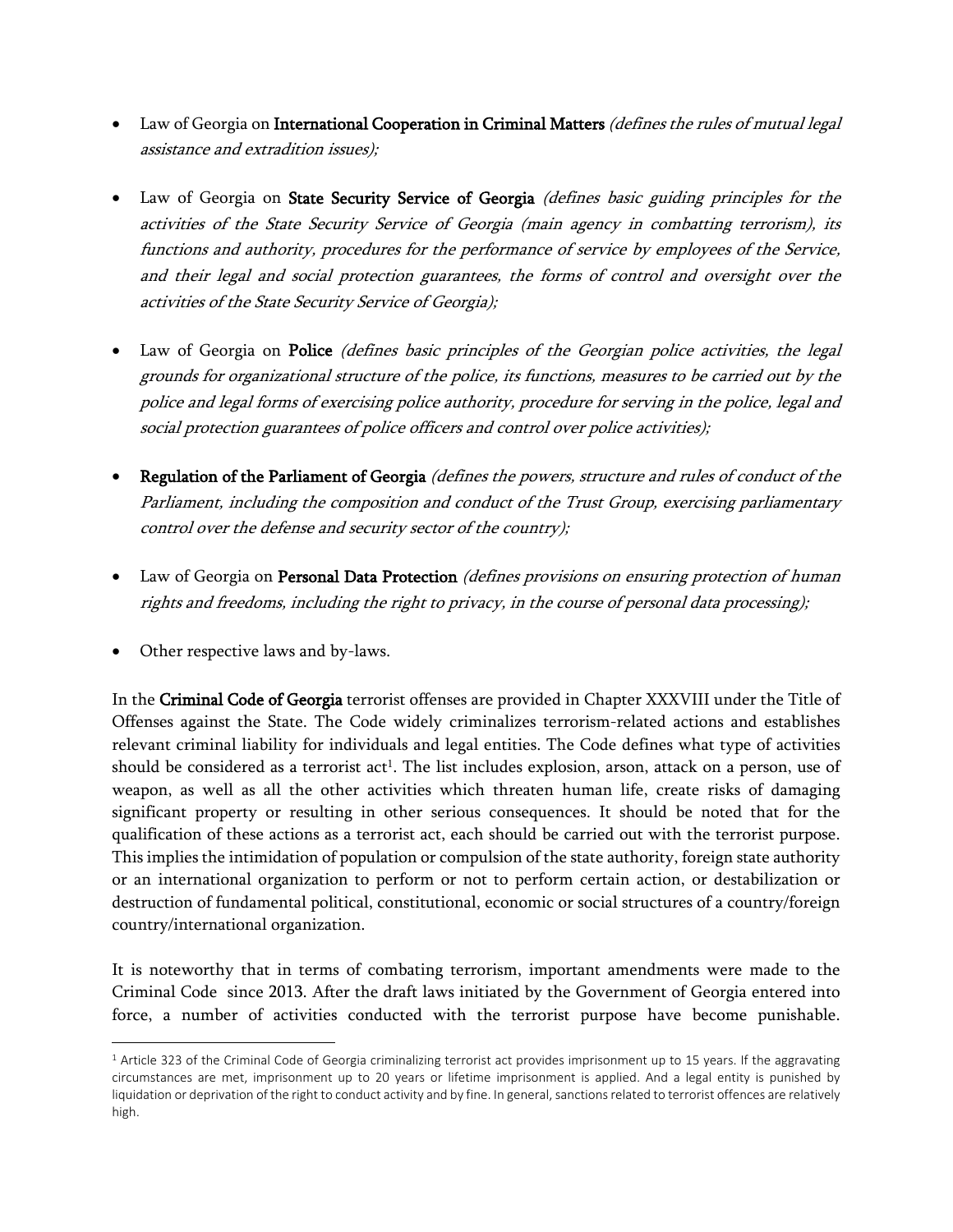Furthermore, it should be noted that **Georgia is one of the first countries among the UN member states, which in 2015 criminalized the FTF travel**, **in accordance with the UN Security Council Resolution 2178 (2014).**

The resolution of the Government of Georgia № 254 on approving the **Rules of Organizing Counterterrorist Activities in the Country and of Coordinating the Activities of the Subjects in the Fight against Terrorism** - is a significant part of the existing legislation in the field of combating terrorism. It obliges the subjects in the fight against terrorism, as well as other state authorities to provide any terrorism-related information to the Counterterrorism Center of the State Security Service of Georgia. Furthermore, the resolution of the Government of Georgia № 662 on approving the **Rules of Organization and Activities of the Extreme Situations Management Operational Headquarter** - is worth mentioning. It determines the activities of the Operational Headquarter which is created by the Government order, in order to suppress a terrorist act.

The state devotes special attention to the development of legislative framework on border security and control, as well as on civil aviation safety. In this regard, the **Law of Georgia on the Legal Status of Aliens and Stateless Persons**, the **Law of Georgia on International Protection**, other relevant laws and bylaws are worth mentioning, which envisage relevant restrictions on entering the country by a foreigner and granting relevant legal status to this foreigner, whose presence in the country represents a threat to the state security and/or public order of Georgia, including when there is the information, with high degree of probability, indicating the individual's link to terrorist and/or extremist organizations.

Furthermore, in order to properly implement the UN Security Council Resolution 2396 (2017), significant legislative amendment has been undertaken, on the basis of which air carriers conducting international flights are required to provide free-of-charge **Advance Passenger Information (API) and**  Passenger Name Record (PNR) to the competent authority - LEPL Operative-Technical Agency of Georgia of the State Security Service. Also, the Decree № 174 of 10 April 2018 of the Government of Georgia approved the **Rules of providing API and PNR by the air carrier to the competent authority**, which was recently modified by the Decree №384 of 27 July 2021.

Furthermore, Georgia has taken steps **to develop national strategy for counter terrorism and**  its action plan. In September, 2018, the Permanent Interagency Commission<sup>2</sup> composed of high level representatives of all relevant agencies responsible for prevention and fight against terrorism was created under the Government Resolution № 469. The Commission elaborated **the National Strategy of Georgia on Fight against Terrorism and its 2019-2021 Action Plan**, which were adopted by the Government of Georgia (GoG) on 23 January, 2019. The National Strategy aims at establishing the vision of the state of Georgia in terms of the fight against terrorism and extremism, as well as determining the ways in which the state, international partners, private sector and civil society should operate collectively in order to handle the threats stemming from terrorist organizations, extremist

<sup>&</sup>lt;sup>2</sup> Permanent Interagency Commission is chaired by the Head of the State Security Service of Georgia and composed of high level representatives of all relevant agencies responsible for prevention and fight against terrorism: Administration of the Government; Ministry of Defence; Ministry of Justice; Prosecutor's Office of Georgia; Ministry of Foreign Affairs; Ministry of Internally Displaced Persons from the Occupied Territories, Labour, Health and Social Affairs; Ministry of Education, Science, Culture and Sport; Office of the State Minister of Georgia for Reconciliation and Civic Equality; Ministry of Internal Affairs; Ministry of Economy and Sustainable Development; Ministry of Finance; Ministry of Environment Protection and Agriculture; Ministry of Regional Development and Infrastructure; FMS; Georgian Intelligence Service; Special State Protection Service; LEPL - State Agency for Religious Issues; National Bank of Georgia.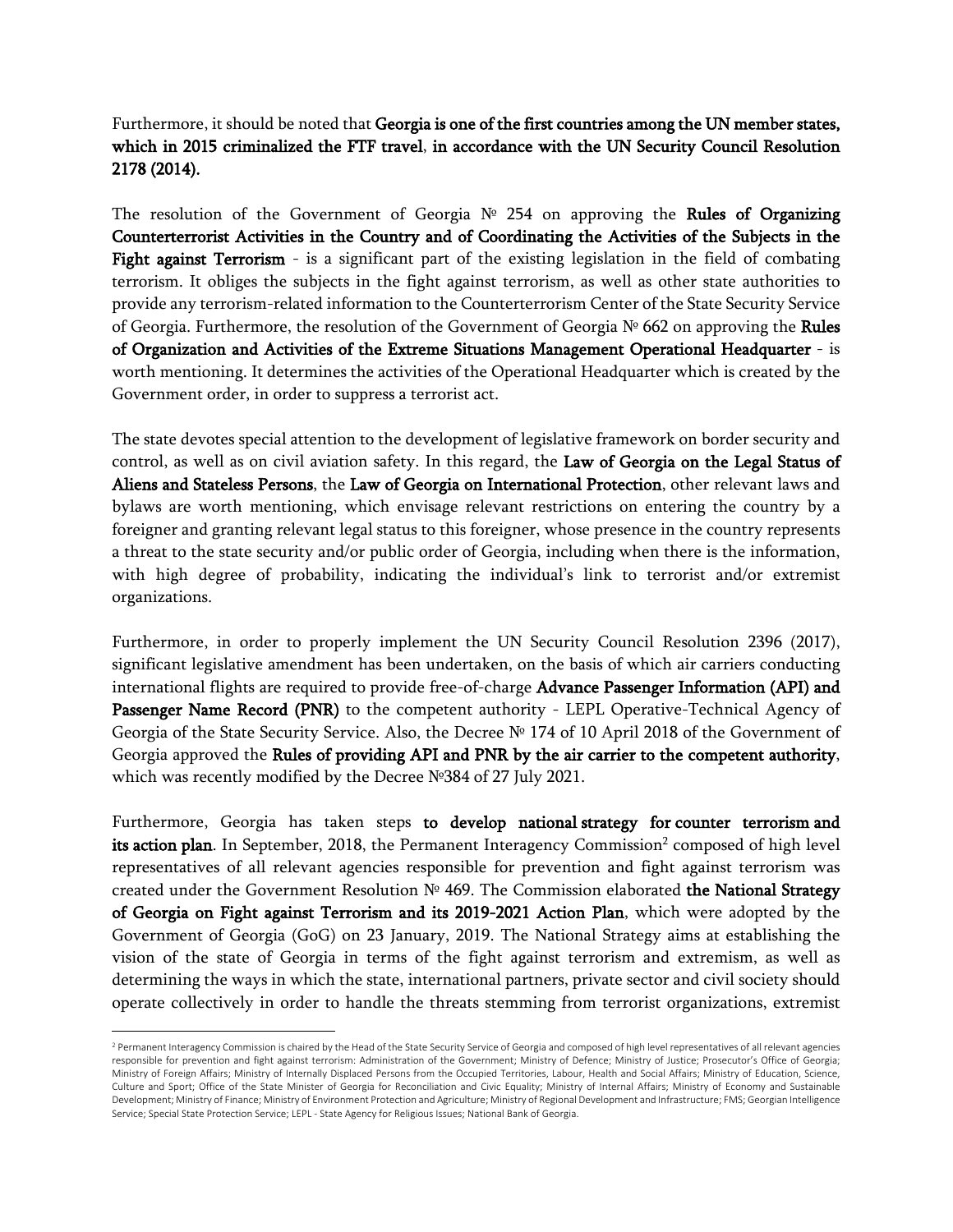groups and their certain supporters. **The Strategy encompasses seven basic directions:** collection of terrorism-related information, prevention, protection, preparedness, prosecution, development of legislative framework and international cooperation. The document is based upon the **whole-of-society approach and** defines engagement of **different stakeholders including** central and local authorities, public-private organisations as well as civil society in its implementation.

Furthermore, in parallel with the elaboration of the national counter-terrorism Strategy and its AP, **a development of the Money Laundering and Terrorism Financing Risk Assessment (NRA) document**  had been carried out, with the involvement of all the relevant agencies of Georgia. As a result, **the Government of Georgia adopted its first NRA document and its action plan on 30 October 2019, by GoG Decree № 2257**.

### **b) Criminalization**

### *Criminal Code of Georgia criminalizes the following terrorism-related acts:*

- Terrorist Act (Art. 323)
- Unlawful purchase, storage, carrying, manufacturing, transportation, transfer, sale or use of firearms, ammunition, explosives or equipment for terrorist purposes (Art.  $323^{\rm l}$ ),
- Participation in International Terrorism (Art. 323<sup>2</sup>)<sup>3</sup>
- Technological Terrorism (Art. 324)
- Cyber terrorism (Art. 324<sup>1</sup>)
- Assault on Public Political Officials of Georgia (Art. 325)
- Assault on Person or Institution Enjoying International Protection (Art. 326)
- Membership in a Terrorist Organization, Participation in its Activities or Establishment or Management of Terrorist Organizations (Art. 327)
- Recruiting a Person as a Member of a Terrorist Organization or for Carrying Out Terrorist Activities  $(A$ rt. 327<sup>1</sup>)
- Joining a Foreign Terrorist Organization or a Terrorist Organization Controlled by a Foreign State or Supporting this Organization in Its Terrorist Activities (Art. 328)
- Taking a Hostage for Terrorist Purposes (Art. 329)
- Unlawfully Taking Possession of an Aircraft or Water Craft, Railway Rolling Stock or of Other Public or Cargo Transport for Terrorist Purposes (Art. 329<sup>1</sup>)
- Taking Possession of or Blocking Strategic or Other Facilities of Special Importance for Terrorist Purposes (Art. 330)
- Public Support of Terrorist Activities and/or Terrorist Organization or Public Incitement to Terrorism (Art. 330<sup>1</sup>)
- Providing Training and Instruction for Terrorist Activities (Art. 330<sup>2</sup>)<sup>4</sup>

<sup>&</sup>lt;sup>3</sup>This Article *inter alia* criminalizes crossing or attempt of crossing the state border of Georgia with the aim of perpetration, preparation of or participation in terrorist activity or in terrorist training. Article 323<sup>2</sup> was expended by amendments of 12 June 2015 in order to address the FTF phenomenon.

<sup>&</sup>lt;sup>4</sup> This Article also criminalizes the receipt of training and instruction (passive aspect).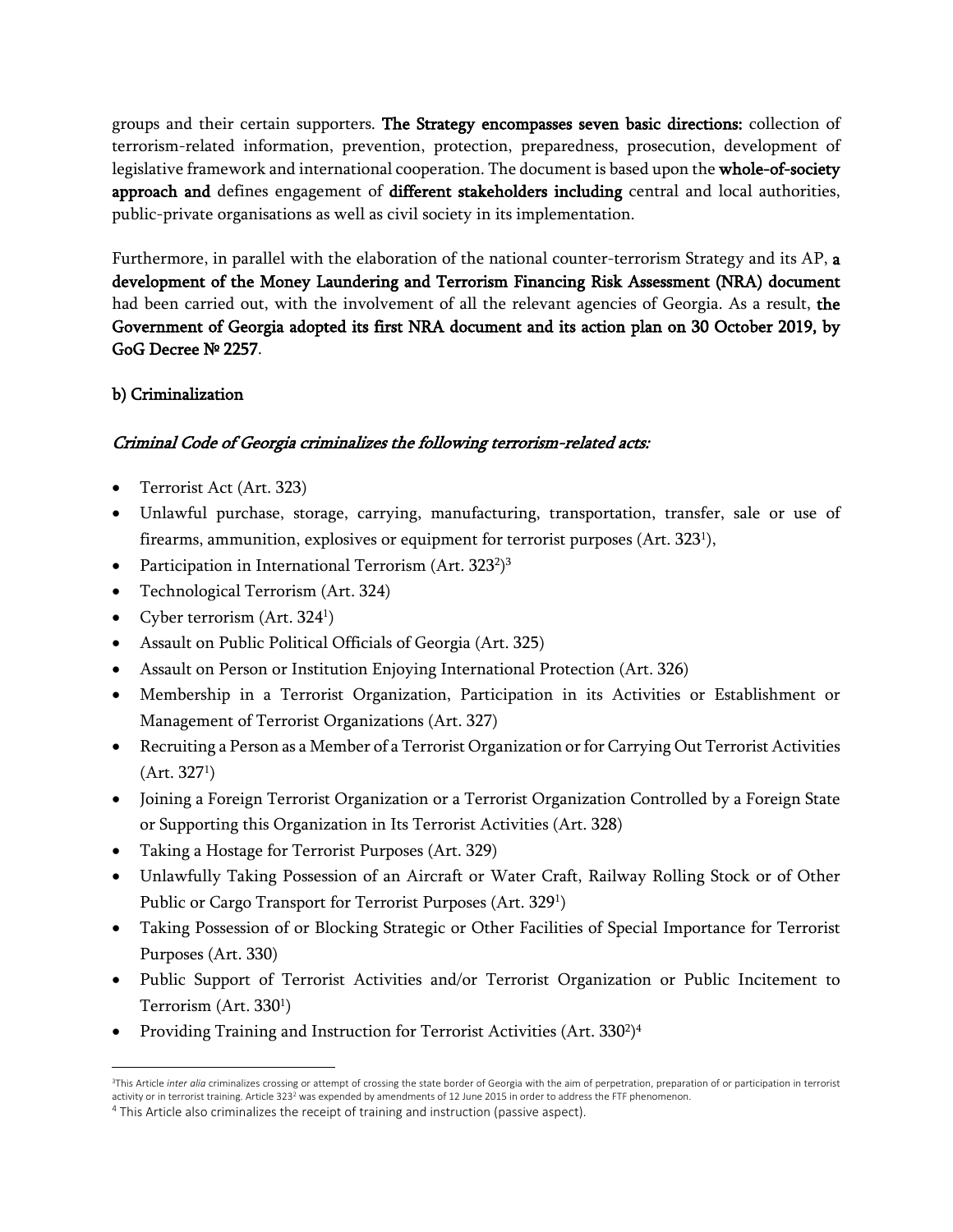- Theft for the Purpose of Committing One of the Offenses Defined in this Chapter (Art. 330<sup>3</sup>)
- Extortion for the Purpose of Committing One of the Offenses Defined in this Chapter (Art. 330<sup>4</sup>)
- Making of Forged Official Documents for the Commission of One of the Offenses Defined in this Chapter (Art. 330<sup>5</sup>)
- False Notification on Terrorism (Art. 331)
- Financing of Terrorism, Provision of Other Material Support and Resources to Terrorist Activities  $(A$ rt. 331<sup>1</sup>)
- Failure to Take Measures to Prevent Acts of Terrorism (Art. 331<sup>2</sup>).

## *Also, the Criminal Code of Georgia criminalizes the following acts:*

- Preparation of Crime (Art. 18) (can be applied in conjunction with any other mentioned crimes)
- Attempted Crime (Art. 19) (can be applied in conjunction with any other mentioned crimes)
- Complicity in Crime (Art. 23) (can be applied in conjunction with any other mentioned crimes)
- Taking a Hostage (Art. 144)
- Illegal Seizure of Aircraft, Water Vessels or Railway Rolling Stock (Art. 227)
- Endangering the Navigation of Water Vessels (Art. 227<sup>1</sup>)
- Illegal Seizure, Destruction or Damage of a Stationary Platform (Art. 227<sup>2</sup>)
- Posing Danger to Aircraft (Art. 2273)
- $\bullet$  Piracy (Art. 228)
- Explosion (Art. 229)
- Illegal Handling of Nuclear Material or Equipment, Radioactive Waste or Radioactive Substance (Art. 230)
- Seizure of Nuclear Material, Radioactive Substances or Other Sources of Ionizing Radiation (Art. 231)
- Unlawful Demand of Nuclear Materials (Art. 231<sup>1</sup>)
- Threat to Illegally Seize or Use of Nuclear Substance (Art. 231<sup>2</sup>)
- Manufacturing of Nuclear Weapons or Other Nuclear Explosive Equipment (Art. 232)
- Public Incitement to Acts of Violence (Art. 239<sup>1</sup>).

## **1.3. Roles and missions of military, paramilitary and security forces and the police in preventing and combating terrorism:**

In order to protect the country against terrorist threats, joint efforts of the state agencies of Georgia are required. The Government of Georgia conducts the organization of the country's fight against terrorism, and provides this effort with various resources, while the following agencies are directly involved in the fight against terrorism: the State Security Service, Ministry of Defence, Georgian Intelligence Service, Special State Protection Service, Ministry of Internal Affairs, as well as other public agencies and organizations playing an important role in the fight against terrorism within their scope of competence and according to the Georgian legislation.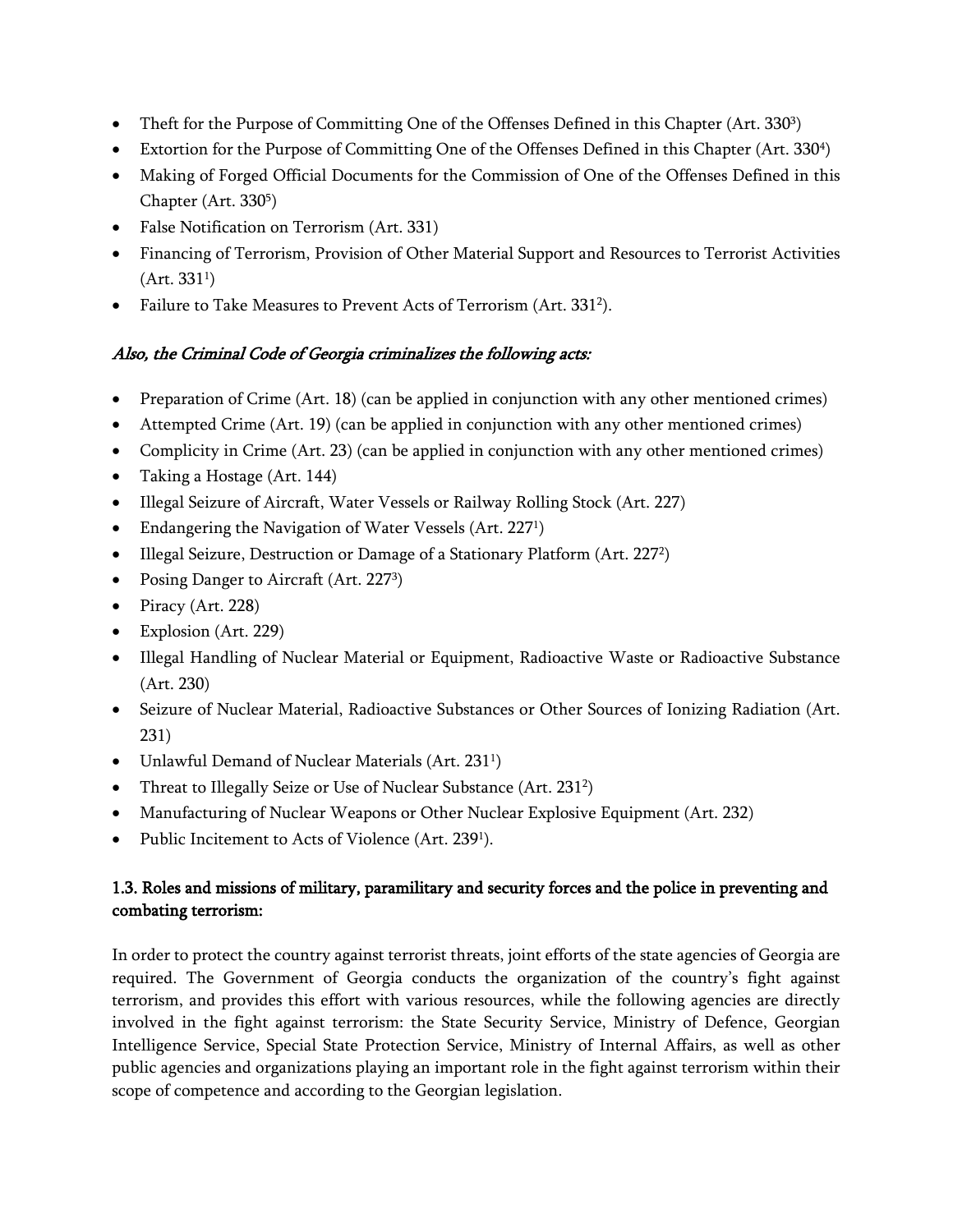According to the Law of Georgia on Combatting Terrorism, **the State Security Service of Georgia (SSSG)** is the lead agency in the unified system of the country's fight against terrorism, ensuring detection, prevention and suppression of terrorist crimes, through the application of special and criminal intelligence activities; collecting information on the activities of foreign and international terrorist organizations and conducting the systemization of this information. The Service coordinates the activities of the subjects involved in the fight against terrorism **through its structural entity – the Counterterrorism Center**. The Centre is directly responsible for ensuring implementation of counterterrorist measures; other divisions of the State Security Service of Georgia shall allocate necessary forces and means and ensure their effective use in counterterrorism operations.

**The Ministry of Defense of Georgia** ensures protection of weapons, ammunition and explosives, located in military units or stored in specific places; in case an act of terrorism is committed in airspace of Georgia, it ensures preparedness and application of subdivisions of defence forces of Georgia. It participates in counterterrorist operations carried out at military facilities.

**The Georgian Intelligence Service** obtains and processes information on foreign and international terrorist organizations operating outside Georgia and submits this information to the respective authorities in accordance with the established rule. It participates in counterterrorist operations within its competence.

**The Special State Protection Service of Georgia** participates in operations performed to suppress terrorist acts against officials and objects which are under the protection of the Service.

**The Ministry of Internal Affairs of Georgia** plays an important role in the fight against terrorism, which might be the first responder to the terrorist activity and the crime. The Ministry ensures the protection of public security and the law and order, the security of the land border and maritime space, as well as the protection of state border and border regime at Border Crossing Points. The Community Oriented Policing approaches within the system of the Ministry of Internal Affairs are especially worth mentioning, which aim at proactive communication and close cooperation with the society including, the identification of the risks of possible radicalization, extremism and terrorism, and the threat prevention.

In addition to the above-mentioned, it is noteworthy that **the Rules of Organizing Counterterrorist Activities in the Country and of Coordinating the Activities of the Subjects in the Fight against Terrorism** approved by the resolution № 254 of the Government of Georgia, entitle the Counterterrorism Center of the State Security Service of Georgia *inter alia* with the following powers:

 Instructions and requests of the Counterterrorism Center are obligatory and must be observed by the subjects involved in the fight against terrorism;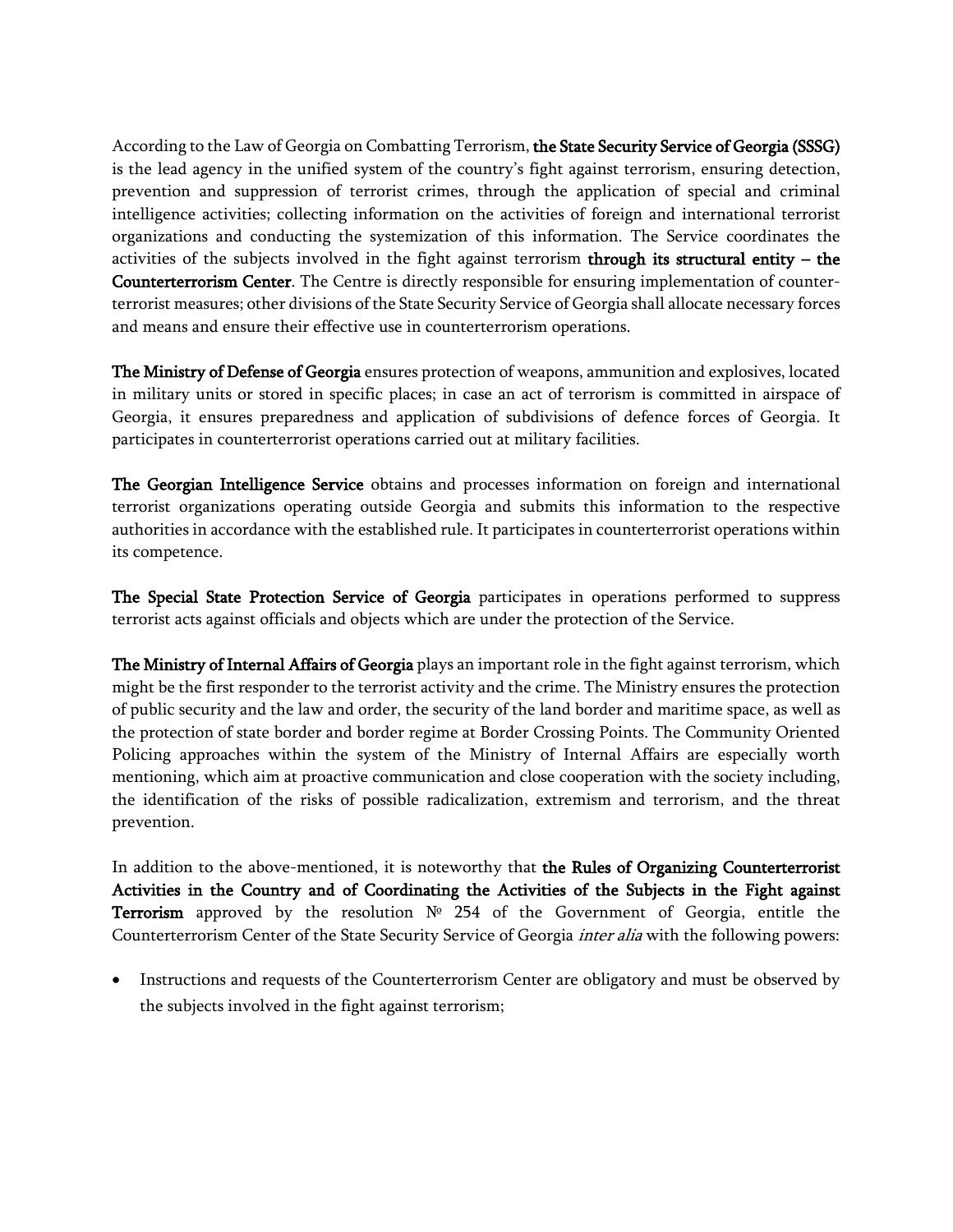- State agencies are obliged to submit to the Counterterrorism Center any information in accordance with the List of Information Ensuring Overall Counterterrorist Activities approved by the GoG resolution;
- After the information is submitted to the Counterterrorism Center, it determines the authorized competent subject (subjects) which will carry out counterterrorism activities related to the received information.

In case of emergency situations resulted from terrorist activities, according to the GoG resolution № 662 on the **Rule of Organization and Activity of the Extreme Situations Management Operational Headquarter**, a temporary authority - Extreme Situations Management Operational Headquarter is formed, with the leadership of the Head of the State Security Service of Georgia. The main objective of the Operational Headquarter is to carry out special activities with the aim of suppressing terrorist crime, as well as ensuring public security, neutralizing terrorists and preventing or reducing to the minimum the expected outcomes from the act of terrorism and/or other crimes conducted with the terrorist purpose.

The **Permanent Interagency Commission** (created under the GoG Resolution № 469) **closely monitors the process of effective implementation** of the Strategy and its Action Plan.Moreover, considering the high significance that the GoG attains to countering terrorism, in 2020, **the composition of the Interagency Commission has been further strengthened and advanced at the level of heads/ministers of all involved agencies**. In terms of monitoring the implementation process, the Permanent Interagency Commission **positively evaluated** the implementation of the National Strategy and its Action Plan at its meetings held in last years. The SSSG has continued to further support and facilitate coordination and cooperation of the WGs.

The SSSG as the chair agency of the Permanent Interagency Commission, has created **four inter-agency**  thematic working groups<sup>5</sup> according to the main objectives of the document, where high-level experts of relevant agencies are engaged. **Several meetings** of the WGs have been organized to **facilitate proper implementation of the documents.** Moreover, the participating agencies have developed their **intraagency mechanisms**.

### **1.4. Additional relevant information on national efforts to prevent and combat terrorism, e.g. those pertaining inter alia to:**

#### *Financing of terrorism*

Georgia is a member of the CoE Committee of Experts on the Evaluation of Anti-Money Laundering Measures and the Financing of Terrorism (MONEYVAL) and actively participates in the meetings of the Committee.

<sup>5</sup> WG on **information gathering and analysis**; WG on **supporting the measures in the direction of prevention**; WG on supporting the **measures in the directions of protection and preparedness**; WG on developing **legal framework and supporting international cooperation.**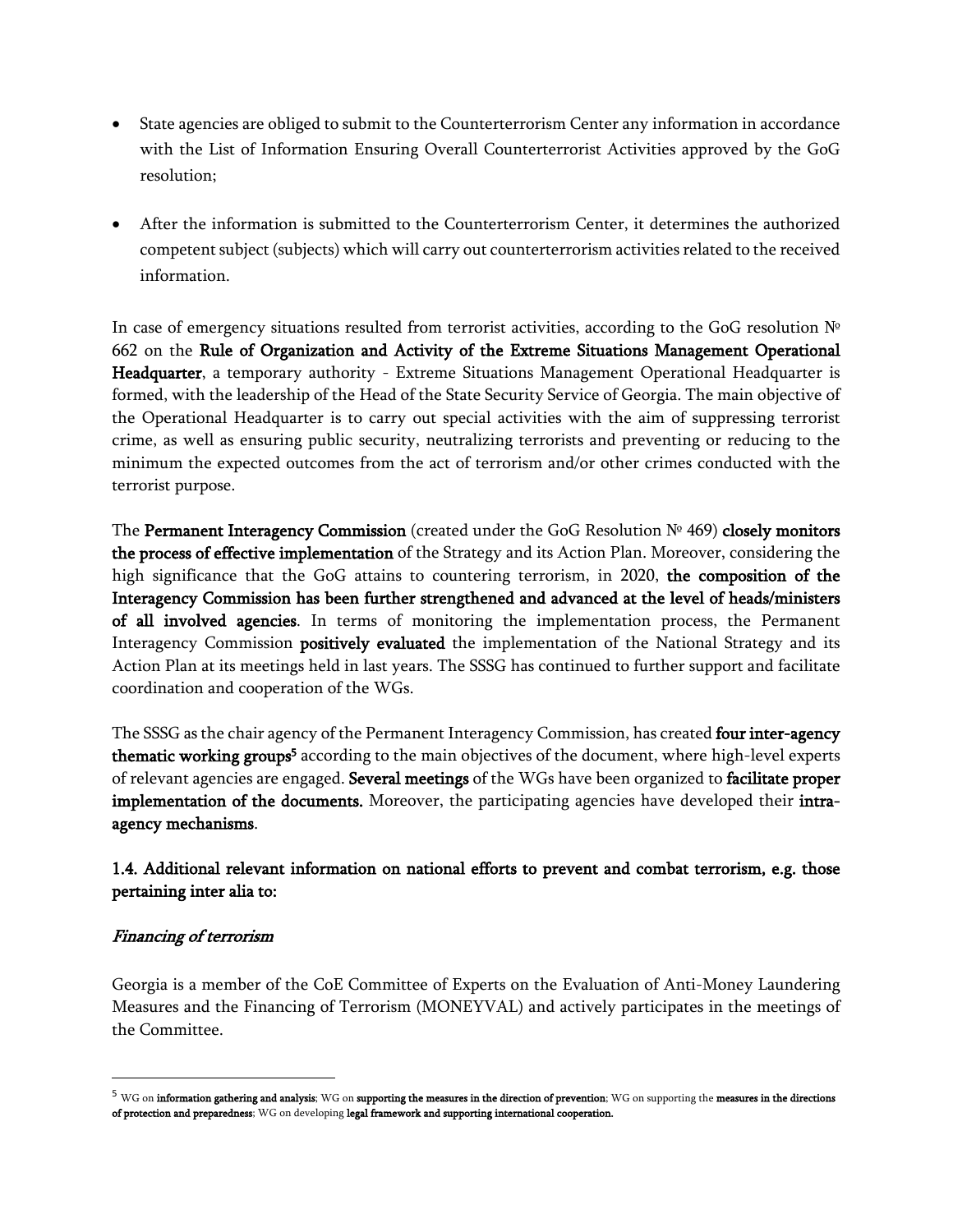Georgia's anti-money laundering and countering terrorism financing (AML/CFT) legislation has been substantially reformed over the recent years to make it further consistent with internationally recognized standards. Georgia has adequately criminalized terrorism financing as a standalone offence. More precisely, Article 331<sup>1</sup>(**Financing of terrorism, provision of other material support or resources to terrorist activities**) of the Criminal Code of Georgia criminalizes terrorist financing as - the collection or supply of funds or other property, knowing that they will or may be used in full or in part by terrorists or terrorist organizations and/or for carrying out terrorist activities, and/or for the purpose of committing one of the crimes envisaged by Articles 144, 227, 227<sup>1</sup>, 227<sup>2</sup>, 227<sup>3</sup>, 229, 230, 231, 231<sup>1</sup> and 231<sup>2</sup> of the Criminal Code of Georgia, irrespective of whether or not any crime envisaged under these Articles has been committed, and/or knowingly providing support to terrorists or terrorist organizations, providing safe heaven or shelter to terrorists and/or providing resources or other material support to terrorists or terrorist organizations.

Furthermore, Georgia is party to the **UN International Convention for the Suppression of the Financing of Terrorism**, and to the **CoE Council of Europe Convention on Laundering, Search, Seizure and Confiscation of the Proceeds from Crime and on the Financing of Terrorism** (as indicated under 1.1 of Section I of this document). On 30 October 2019 Georgia adopted new Law of Georgia on **Facilitating the Suppression of Money Laundering and Terrorism Financing** (AML/CFT Law), which creates a legal mechanism for prevention, detection and suppression of money laundering and terrorism financing, as well as financing of proliferation of weapons of mass destruction. The new Law further approximates Georgia's legal framework to FATF standards, EU 4th directive and other international requirements. Georgia has established an **adequate legal framework for freezing terrorist assets** pursuant to resolution 1373 (2001).

Moreover, in 2019 the Government of Georgia approved **the National Money Laundering and Terrorism Financing Risk Assessment Report (NRA)** and **related Action Plan**. NRA of Georgia is prepared according to FATF standards and envisaging other countries experiences. Chapter IV of the NRA analyzes and assesses TF risks in Georgia. According to the Risk Assessment document, there are effective legal and institutional mechanisms in place to combat terrorism in Georgia. Considering a number of circumstances, the Report assesses the risk of financing of terrorism in Georgia as low.

The AML/CFT Law establishes the **Financial Monitoring Service of Georgia (FMS**) as an independent agency under the Prime Minister of Georgia, its operational independence and financial guarantees is secured under AML/CFT law. The FMS serves as the national center for the receipt and analysis of suspicious transaction reports and other information (documents) from obliged entities. And if there are reasonable grounds to suspect money laundering, terrorism financing or other criminal activity, FMS disseminates the results of analysis to law enforcement agencies. FMS also has the power to suspend the transaction if there are reasonable grounds to suspect money laundering, terrorism financing or other criminal activity, regardless of the amount of funds involved in a transaction. In case of possible terrorism financing, the FMS disseminated the results of its analysis to the SSSG and the Prosecutor's Office of Georgia.

The Governmental Commission on the Implementation of the UNSCRs (hereinafter - Governmental Commission) is the main contact point for UN sanctions committees and other UN structures in terms of undertaking measures for the purpose of prevention, detection and suppression of the financing of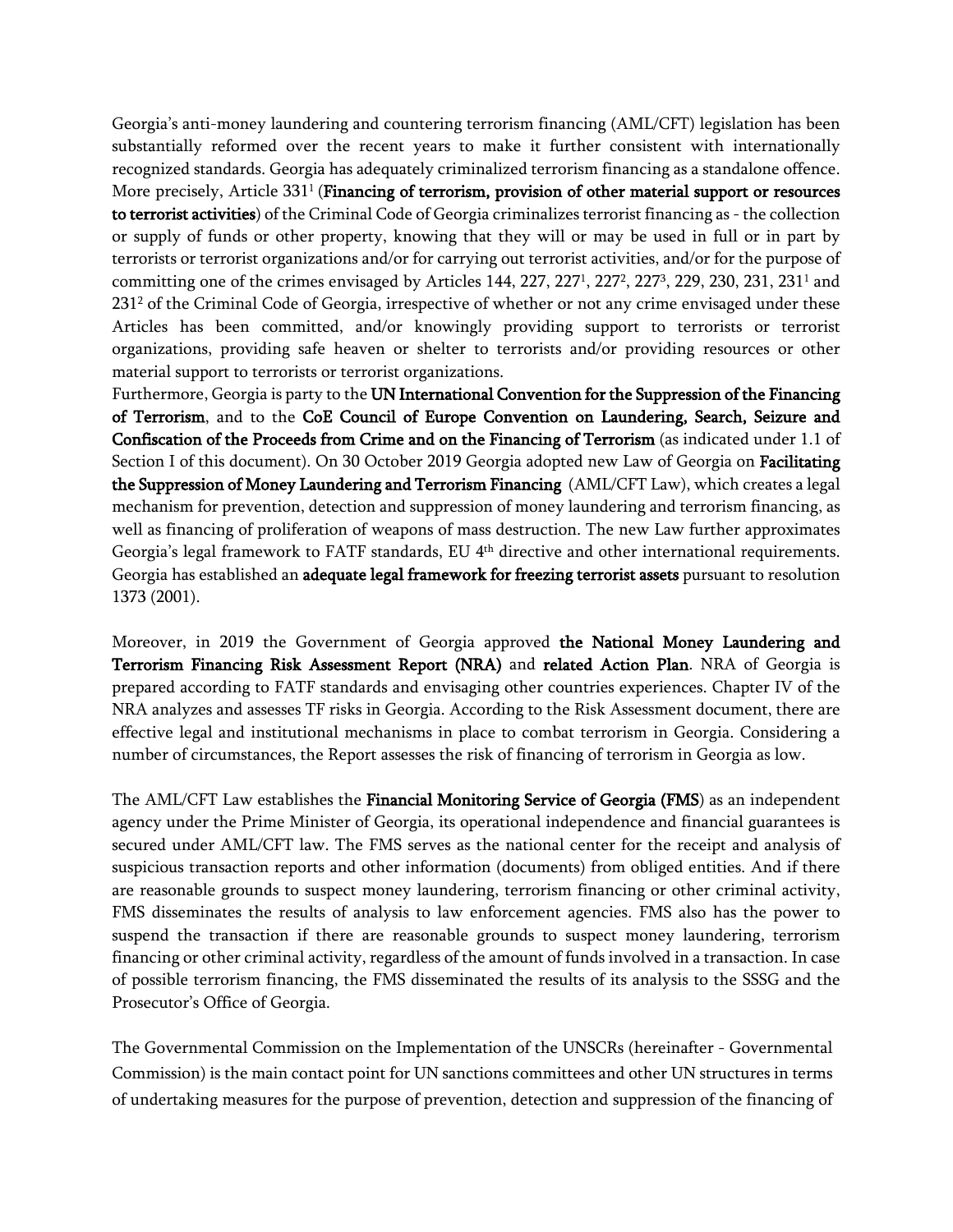terrorism and proliferation of the weapons of mass destruction. The Governmental Commission chaired by the Justice Minister, brings on board all relevant State Institutions/Agencies under its mandate and guarantees the high-level representation in order to ensure the effective implementation of targeted financial sanctions. The Public International Law Department of the Justice Ministry of Georgia serves as a Secretariat of the Governmental Commission (hereinafter - Secretariat), which provides the technical and substance-wise assistance to it.

The competences of the Governmental Commission covers three major directions: Assets freezing, Travel bans and Arms embargoes on individuals and legal entities suspected in terrorism and designated in line with the UN Security Council Resolutions. The Task Force (Ministry of Justice, State Security Service, Ministry of Internal Affairs, Ministry of Finance (customs department), Ministry of Foreign Affairs, Ministry of Economic (LEPL – Maritime Transport Agency) operates under the Governmental Commission.

The Task Force is mandated to collect, process and disseminate information required for the performance of its duties by the Governmental Commission, in line with the implementation of embargo and travel ban sanctions - issued by the relevant UN Security Council Sanctions Committees. More specifically, in conjunction with entitlement to apply to the relevant state authorities with the request for refusing visa or entry into the Georgian territory to specific individuals or citizens of specific nationalities, the Task Force is mandated to collect, process and disseminate information related to the implementation of the obligations undertaken under UNSCR 1373 (2001). In addition, for enforcing sanctions imposed by the United Nations Security Council resolutions, the Task Force is empowered to appeal to relevant State Agencies for imposing restrictions on import, export, re-export, transit of products subject to export and import control.

The operative procedures of the Task Force (how to receive/collect information, checking the materials/information, assessment of the case, conveying the meeting of the Task Force, discussion, making the recommendation to the Governmental Commission) is set in the internal document, which was prepared within the framework of the Governmental Commission. There have been no case of national designation during 2020, however, it should be underlined, that the members of the Task Force met on regular basis to discuss the relevant cases and procedure for the national designation, including the ways of exchanging the intelligence and operative information.

It is noteworthy, that upon the legislative changes of October 2019 the national procedure for the enforcement of the changes in the UN sanction lists have been significantly improved in 2020. The timeframe for the implementation of the changes at national level (monitoring the changes in the respective sanction lists by the Secretariat, sending the motion to the Court, adoption of the Court Order, sending the motion in line with the Court Order to the National Bureau of Enforcement - NBE) has been reduced from 15 to 3 working days. However, the 3 days is a maximum timeframe and the practice demonstrates that the Administrative Chamber of Tbilisi City Court reviews the Commission's motion without delay, without oral hearing and issues an order to freeze all financial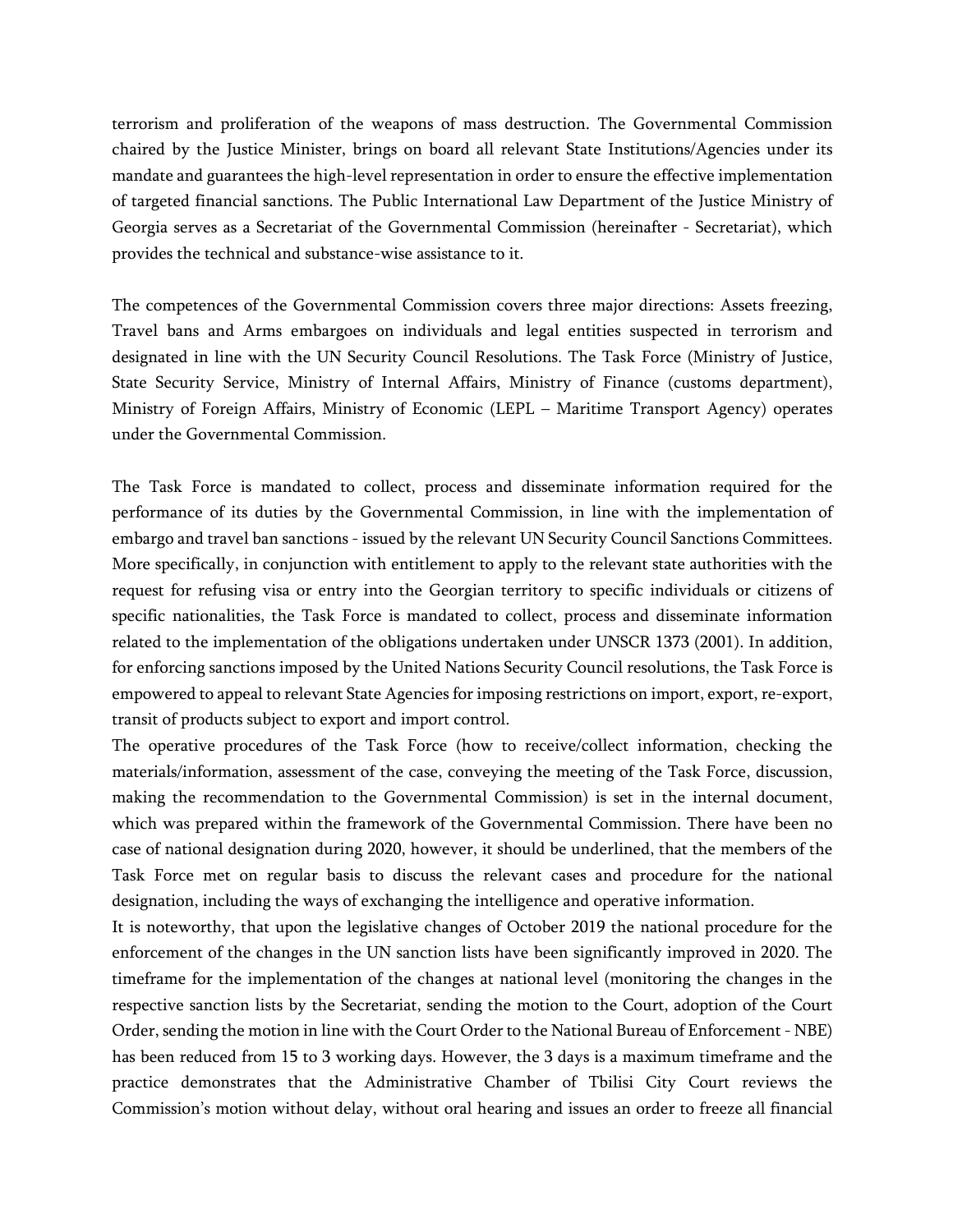and other economic assets of the designated person on the very same day. The Court order then is immediately sent to the National Bureau of Enforcement (NBE) - an agency responsible for execution of the Court decision on freezing of assets of designated persons. The NBE lists all persons mentioned in the Court Order in the Debtor's Registry and additionally notifies all supervisory bodies defined by the new law regarding the changes in the UN lists. It should be underlined, that the Debtor's Registry is a publically available systematized electronic database containing list of natural and legal/organizational entities. The main advantage of this system is that placing in the Debtor's Registry automatically means the freezing of all movable/immovable property of the designated person and the bank accounts in the name of that person in any banking institution operating in Georgia. As soon as the lists of persons mentioned in the Court Order is incorporated into the Debtor's Registry, all natural and legal persons are required to comply with the freezing order.

It should be underscored, that the AML-CFT Law (Art.  $10(7)$  and Art.  $41(5)$ ) requires that financial institutions and designated non-financial businesses and professions (DNFBPs) not to establish or continue a business relationship or conclude/carry out an occasional transaction, if there are reasonable grounds to suspect that a customer or any other party in a transaction is included in the UN sanctions list. These measures must be taken without waiting for the court freezing order. Therefore, the Financial Institutions and DNFBPs are making the direct screening of the respective UN sanctions lists until the court order is adopted and are considering the changes. Precisely, the Financial Institutions and DNFBPs are reporting about the matches between the personal information of the persons included in particular sanctions list and the personal information of their client to the respective supervisory authorities. To this date, these matches were only "false positive".

Moreover, the new AML/CFT Law provides detailed procedures and effective legal basis for the implementation of the relevant UNSCR and for an examination of a request from a competent national and foreign authority on the application of measures referred to in the UNSCR 1373 (2001). In line with aforementioned, AML/CFT Law further determines the notion of assets and provides that it shall include all tangible or intangible assets and proceeds generated therein, that are owned or controlled, directly or indirectly, wholly or jointly by a person included in the UN list of sanctioned persons or a person designated upon the grounded request from the relevant national or foreign authority, or by any person acting on their behalf. Accordingly, the provided definition of "assets" ensures that no funds or other financial/economic resources are available, directly or indirectly, to listed parties.

The importance of being in conformity with the "without delay" standard has been underlined in Fifth Round Mutual Evaluation Report on Georgia's Anti-money laundering and counter-terrorist financing measures conducted by MONEYVAL. Therefore, the Justice Ministry drafted the legal amendments to the AML/CFT Law, Administrative Procedure Code of Georgia and Statute of the Governmental Commission. Pursuant to the draft amendments to the AML/CFT Law, the Court engagement would be abolished and the UN designations would become automatically enforceable, without the Court Order. The Parliament of Georgia has adopted the text of the aforementioned draft amendments on 30 March 2021 and it came into force on 14 April 2021; Accordingly, upon that date the changes in each sanctions list are automatically obligatory for all obliged entities operating on the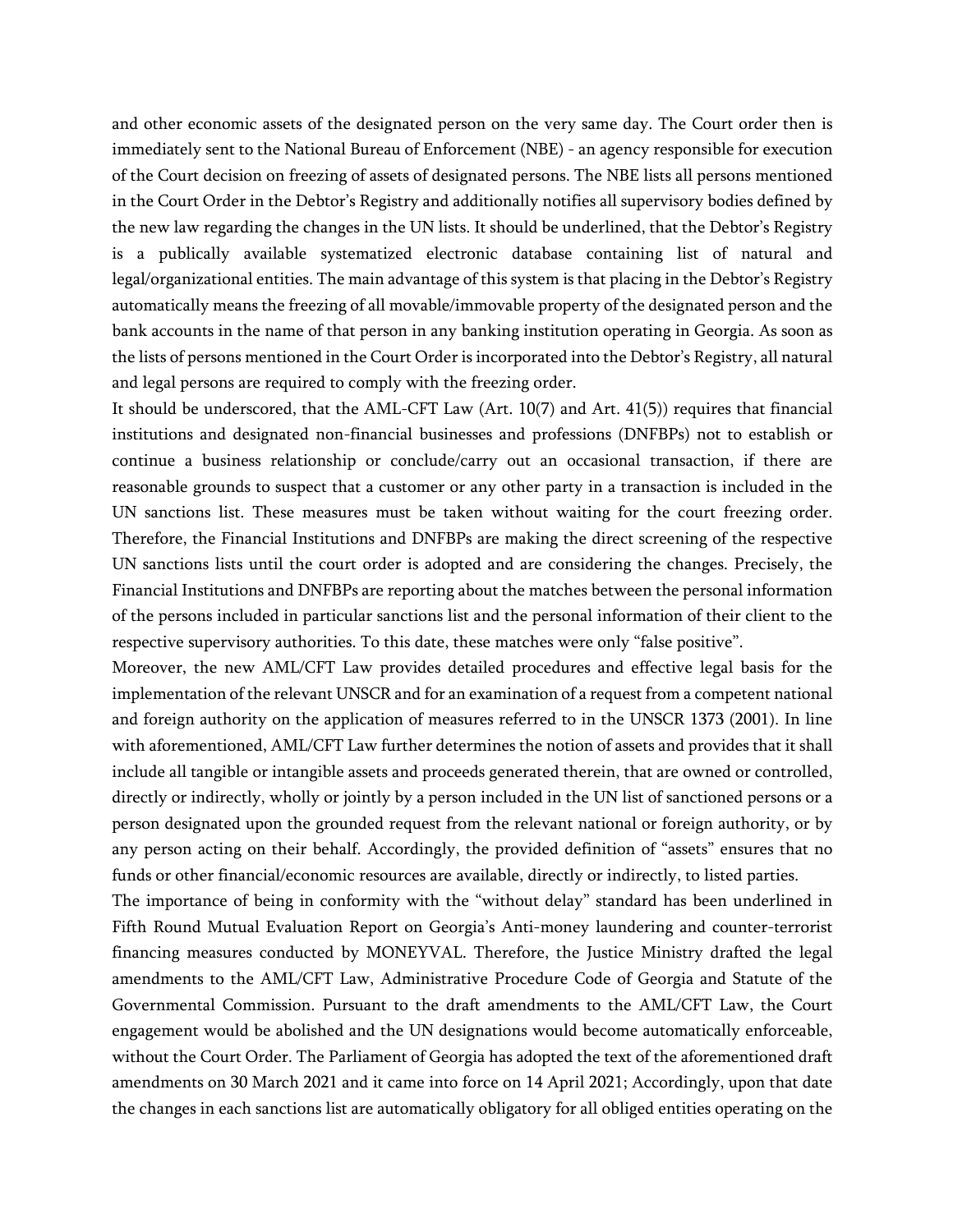territory of Georgia and respectively, implemented without delay.

#### *Border controls*

In order to reach the objective of well controlled, secure and coordinated border management, it is essential to enhance national and international coordination/cooperation among all relevant authorities and agencies involved in border security. With that in mind, endorsement of Integrated Border Management (IBM) strategy and its action plan has great importance. To this end, new IBM Strategy for 2022-2026 was drafted by the Interagency Council. Currently, the document is undergoing official procedures for its approval. Simultaneously, respective action plan for the Strategy is being elaborated. The new strategy encompasses all aspects of border management, risk analysis, border surveillance, cooperation on local and international level etc. Both documents are envisaged to be adopted by the GoG in 2021.

Risk analysis represents one of the core components of effective border management. For the past few years, the Ministry of Internal Affairs of Georgia has been working on the development of a comprehensive and centralized risk assessment and management system. The foregoing system and hence, the process of risk analysis within the Ministry is to be based upon systematically-gathered and centrally-coordinated information. Recently, a draft Methodological Manual has been elaborated that is in full conformity with the Common Integrated Risk Analysis Model (CIRAM) adopted and used by the European Border and Coast Guard Agency (FRONTEX).

Georgia actively cooperates with its neighboring and partner countries' border services as well as various international and donor organizations. Active international relations have resulted in bilateral and multilateral projects, carried out to assist the reform of the border services of Georgia and ensure border security of the country.

Georgia has modern, operational border check points, modernized and adapted to control different flows and fully in line with the best practices of EU member states. There is a standard design model applied to all Georgian BCPs which stipulates safe and well organized movement of passengers and cargoes. Infrastructure including buildings, access roads and booths are fully adapted for organized movement of different entry and exit flows.

Ministry of Internal Affairs of Georgia pays particular attention to the issues of radiation security; especially the aim is to prevent the smuggling of radioactive materials through Georgian borders. As of today all major roads, sea, railroad and air border crossing points are fully equipped with radiation detection equipment. Video-control (CCTV) cameras at the BCPs are connected to the central database allowing for 24/7 control. In nuclear non-proliferation and radiation security areas Georgia's main partner is the USA. It's noteworthy, that through the donor support (US Department of Energy and Department of Defense; USA Defense Threat Reduction Agency; Export Control and Related Border Security Program) MIA receives technical equipment, and police officers receive specialized training.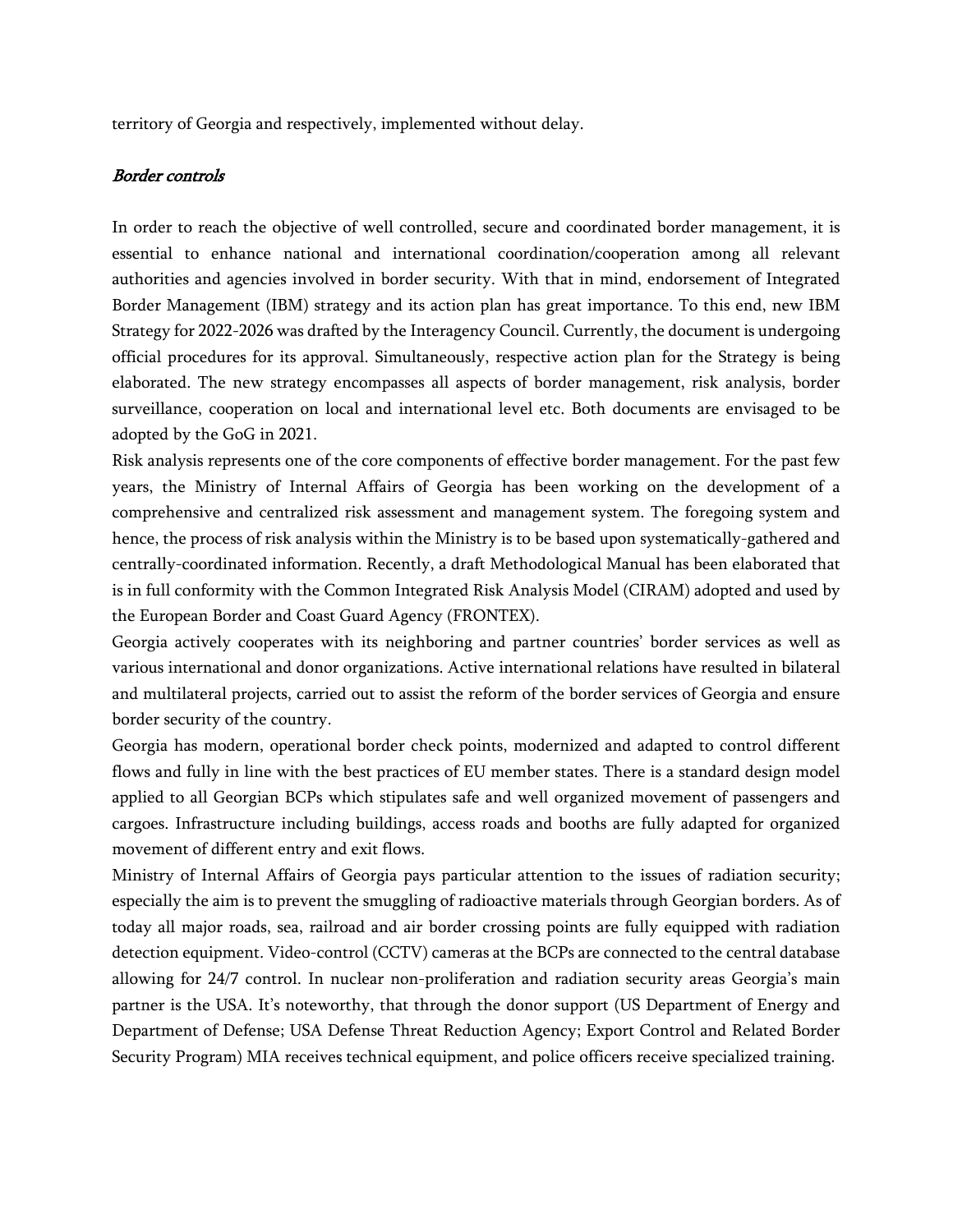In 2020, the Border Police of Georgia of the Ministry of Internal Affairs (MIA GBP) took steps forward and further advanced Border and Maritime security through deploying sophisticated border incident detection technologies, enhancing interdiction capabilities and infrastructure development. Throughout 2020, MIA GBP renewed infrastructure on four Land Border Sectors and installed Video Surveillance and Monitoring System at the Area of Responsibility (AOR) of one Land Border Sector (LBS). Along with above-mentioned, in 2020, communication system at the Coast Guard of Georgia (GCG) has been upgraded and renewed. The Joint Maritime Operations Center (JMOC) continues to strive to become the national hub of maritime domain awareness.

#### **Travel document security**

The Georgian legislation secures that documents issued by Georgian authorities are produced according to the ICAO standards.

Documents issued by relevant Georgian authorities are in full compliance with the standards set by the ICAO, which are reaffirmed both by the existing legislative acts regarding issuing documents and relevant technical provisions. In the process of elaborating of the new generation biometric travel documents, Georgia uses the latest versions of ICAO and European Union standards and will follow the same route in the future.

Georgia is the ICAO PKD member state and currently the relevant technical work is leading to its to full-fledged integration. With support of the International Organisation of Migration (IOM), there is ongoing process of purchasing ICAO PKD Uploader. Two out of three phases have been completed. The system of the Public Service Development Agency (PSDA) has been integrated with ICAO PKD pre-prod environment. Connection to prod environment will complete the full integration. With this tool, Georgia will have the possibility to able to easily exchange CSCA/DS certificates with other ICAO members, to automatically authenticate and verify travel documents.

Travel documents issued by Georgia contain biometric information of a person (photograph and two fingerprints). Georgia uses facial recognition technology in the process of issuing travel documents, in order to prevent possible duplication/falsification.

LEPL Public Service Development Agency has signed the agreement with Interpol on May 28, 2019 which came into force on June 12, 2019 and as a result of the agreement the Agency transfers data to Interpol in online regime.

In case of presumptive falsification of the document and/or in the case of alleged falsification of the data included in the document, Ministry of Internal Affairs of Georgia is immediately furnished with relevant information for further examination/investigation of the issue.

The Public Service Development Agency periodically carries out trainings concerning the safety of documents for its employees with the purpose of obtaining necessary skills. Such trainings are planned to be carried out in 2021.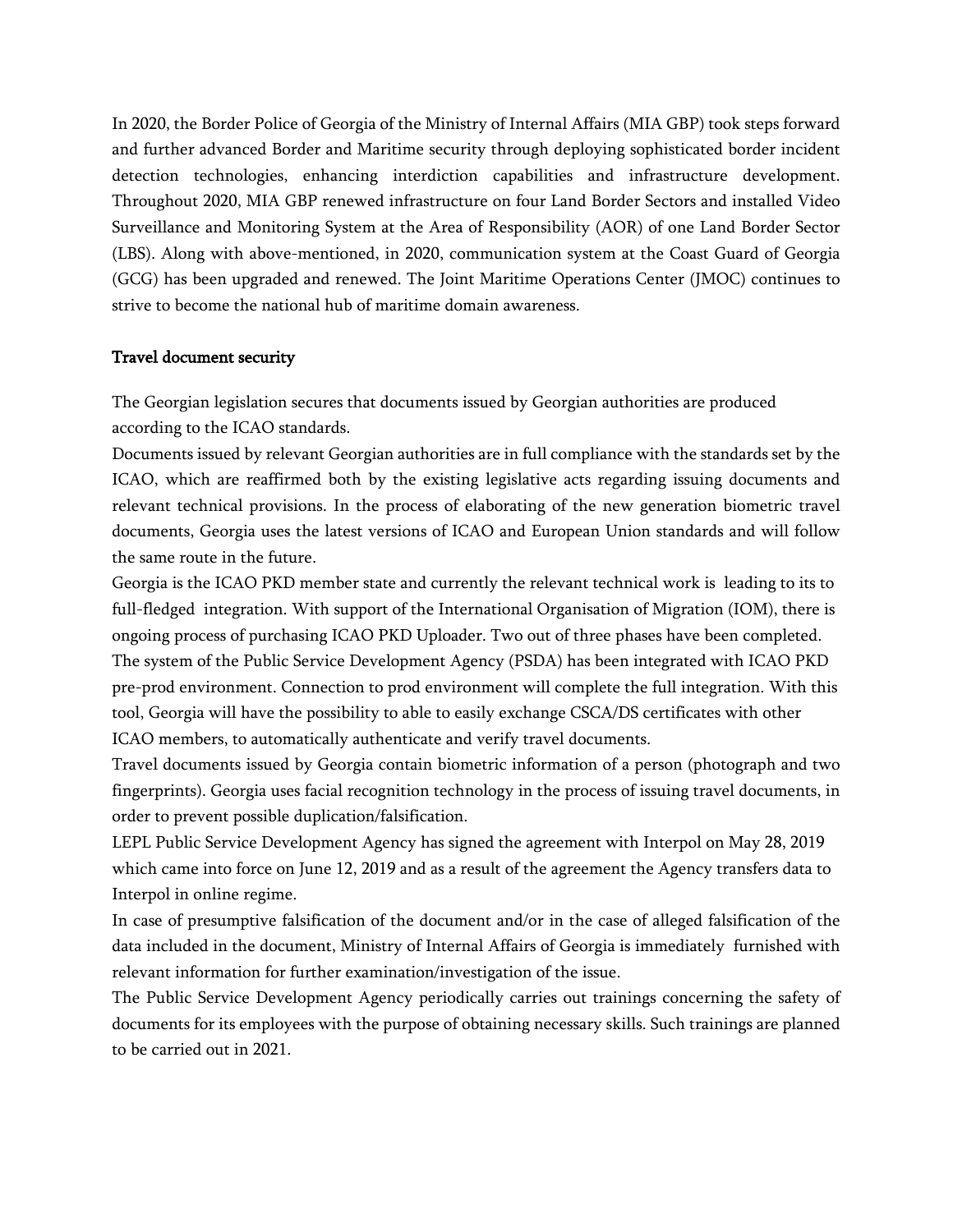Georgia relies on its own resources and on the knowledge and experience of highly qualified experts employed with its own resources in the process of elaborating and ensuring the security of the next generation biometric travel documents.

#### *Security of radioactive sources*

Georgia continues to pay special attention to the nuclear and radiation security issues. Important steps have been made for strengthening nuclear security of the country that covered significant developments at the legislative, institutional, operational and international levels.

Georgia supports the existing global nuclear security architecture by implementing its requirements at the national level and demonstrating commitment towards international legal instruments. At the same time, Government of Georgia actively continues the capacity building process of its law enforcement and security agencies designated for combating nuclear security violations.

The governmental Interagency Coordinating Council of Georgia on Combating CBRN Threats is effectively functioning since February 2014. Georgia has a national Chemical, Biological, Radiological and Nuclear (**CBRN) Threat Reduction Strategy** elaborated by the Council. The strategy has been updated by the interagency council and adopted by the government in May 2021. The renewed strategy covers the timeframe of 2021-2030. Georgia's first CBRN **National Action Plan (NAP)** covering the period of 2015-2019 has been successfully implemented and the Council is now working on a renewal of Action Plan for 2021-2023. It should be noted that the CBRN Strategy and Action Plan ensured to incorporate separate institutional efforts into one coherent approach, thus strengthening overall national capacities of the country to prevent, detect, be prepared for and respond to CBRN threats.

**It is also worth mentioning that back in 2015, Georgia was the first country among 62 partner states of the European Union's CBRN Risk Mitigation Centers of Excellence initiative, which developed and**  adopted the NAP. Since then Georgia's experience and recommendations were shared by different countries while elaborating similar national plans.

Georgia has the Law on **Nuclear and Radioactive Security** thatestablishes obligatory requirements for public and private entities whose functions involve handling of radioactive and nuclear materials (RN) and sources for peaceful purposes. The Law aims to suppress and prevent all activities derived from illegal use of such materials and sources.

The Law **on License and Permits** further enhances the national legal framework for nuclear safety and security by subjecting any activity related to the trade involving RN materials to the special licensing procedures.

Furthermore, in order to ensure preparedness for responding to nuclear and radiation accidents, and implement the measures necessary for disaster mitigation, the **Technical Regulation and Action Plan on Preparedness and Response for a Nuclear or Radiological Emergency** was approved by GoG Resolution № 640 of 24 December 2019.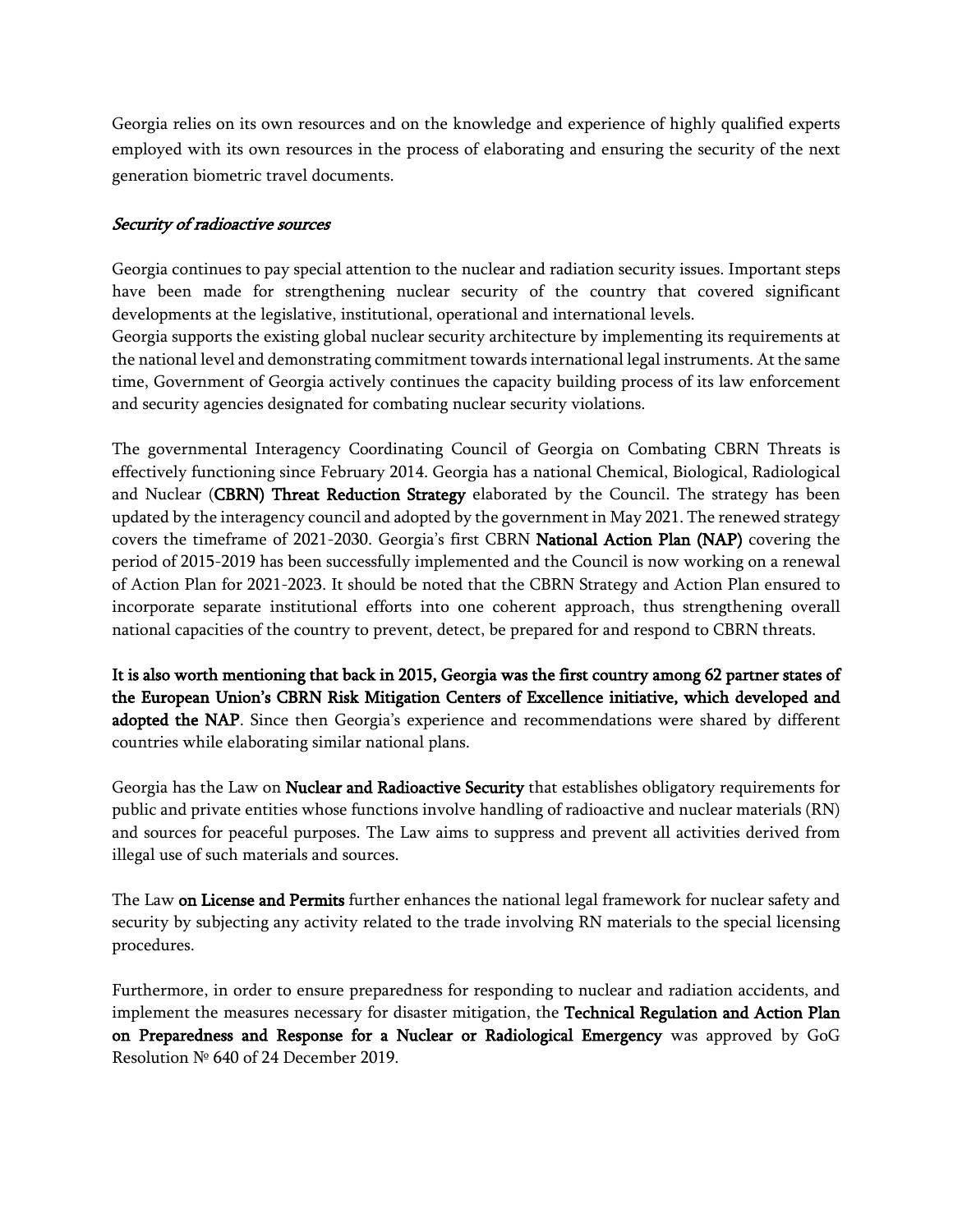Criminal liability for using or attempting to **use RN substances with terrorism purposes** is providedby **the Georgian Law on Combating Terrorism** and **the Criminal Code.** Law on **Combating Terrorism** defines organizational forms, legal foundations and law enforcement coordination issues necessary for combating all forms of terrorism (including nuclear terrorism). **Article 324** - **Technological Terrorism**  (CBRN related terrorism)of the **Criminal Code of Georgia** criminalizes illegal purchase, storage, carrying, production, transportation, transfer or sale of biological, radiological, chemical or bacteriological (biological) weapons or components thereof, of pathogenic microorganisms, of radioactive and/or other substances harmful to human health, and/or research and development of biological and chemical weapons, committed for terrorist purposes (Paragraph 1). Moreover, **Paragraph 3 of Article 324 of the Criminal Code of Georgia** envisages criminal liability for the use of such weapons or their components, of pathogenic microorganisms, of radioactive and/or other substances harmful to human health, including seizure of the facilities constituting nuclear, chemical or increased technological or ecological hazard, committed to influence physical and legal persons or for terrorist purposes.

Furthermore, **Articles 230, 231, 231<sup>1</sup> , 231<sup>2</sup> , 232, 235 and 406** of the **Criminal Code of Georgia** establish criminal liability for illegal handling, seizure, demand, manufacturing or threatening by possession/use of nuclear substances, as well as WMD-related illegal activities including the illegal export of WMD technology, scientific-technical information or service.

Since **July 2013 Georgia is hosting the South-East and Eastern Europe Regional Secretariat of CBRN Risk Mitigation Centres of Excellence** that is an initiative of the European Union. *The Regional Secretariat located in Tbilisi unites 10 countries from the region (Albania, Armenia, Azerbaijan, Bosnia-Herzegovina, Macedonia, Montenegro, Georgia, Moldova, Serbia and Ukraine) and is supporting regional cooperation, exchange of experience between the countries and* capacity building of agencies responsible for reduction of CBRN risks and threats.

Georgia stays as a dedicated member of the *G7 Global Partnership against the Spread of Weapons and Materials of Mass Destruction* and also actively participates in the working groups and events of the **Global Initiative to Combat Nuclear Terrorism (CICNT),** contributing to the initiative's mission.

Georgia is a party of various international and the UN conventions aiming to reduce RN related threats. The country efficiently cooperates with the IAEA, reports to the IAEA ITDB (Illicit Trafficking Data Base) office and continues to implement a national Integrated Nuclear Security Support Plan (INSSP). INSSP works as a roadmap to achieve the best level of the state nuclear security.

#### **Use of Internet and other information networks for terrorist purposes**

The **Criminal Code of Georgia** provides the criminalization of cyberterrorism, namely Article 324<sup>1</sup> defines **cyberterrorism** as *"illicit possession, use or threat to use computerized information protected by the law, what poses a threat of grave consequences perpetrated to intimidate the population and/or affect the state authority".* Liability for this act is determined in the form of deprivation of liberty from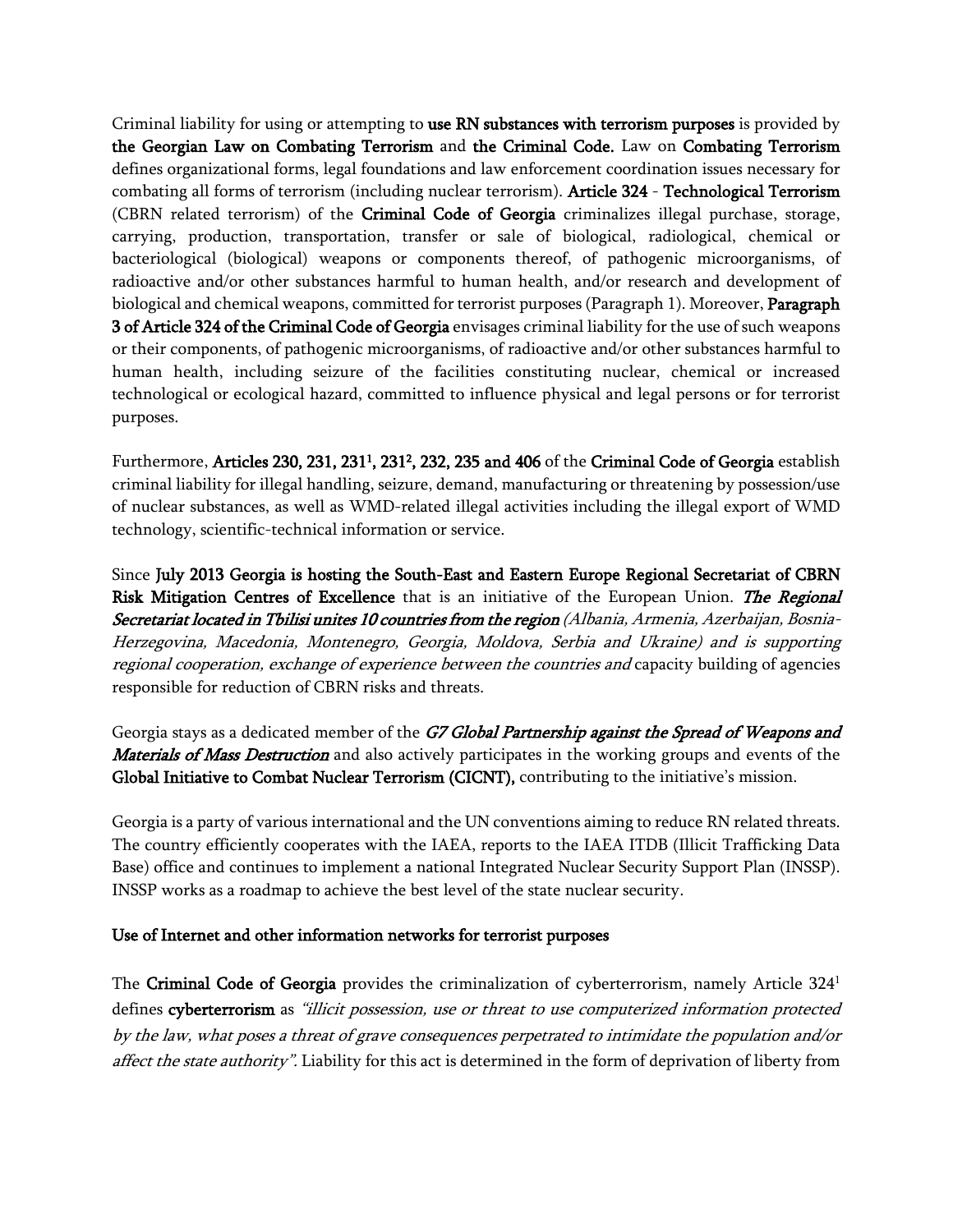ten to fifteen years. Liability for the same act that caused a death or any other grave consequences is determined in the form of deprivation of liberty from twelve to twenty years or to life imprisonment.

Georgia acknowledges that in the course of new and emerging tactics of terrorists and terrorist organizations, internet especially social media has become the basic platform for disseminating terrorist/extremist ideology. In parallel with the spread of COVID-19 and the restrictions imposed to prevent the spread of pandemic, dependence on the internet and social media has increased globally. The up-mentioned processes have created favorable environment for online propaganda, radicalization and recruitment for terrorist/extremist organizations.

The SSSG has been closely monitoring and preventing the dissemination of terrorist/extremist content in cyberspace through the relevant measures. Moreover, **the National Strategy of Georgia on Fight against Terrorism** among other directions also envisages and pays due attention to the protection of the internet against the dissemination of terrorist and extremist ideas and violent messaging.

**In 2019, Georgia announced support to the Christchurch Call** which is a France and New Zealandled initiative and the commitment by Governments and tech companies to eliminate terrorist and violent extremist content online.<sup>6</sup> Georgia continues an active work to combat using the internet for terrorist purposes and to protect the cyberspace against terrorist threats.

#### **Legal co-operation including extradition:**

National regulations of Georgia on the transfer of sentenced person are prescribed under the Law of Georgia on International Cooperation in Criminal Matters. One of the central principles of the Law is the dual criminality rule. Specifically, the Law of Georgia on International Cooperation in Criminal Matters prohibits transfer of a prisoner to a foreign country, where an act or omission, on account of which the prisoner concerned has been held criminally responsible and has been imprisoned in Georgia, does not constitute a criminal offence or is not punished by deprivation of liberty.

The Georgian Government considers the possibility for the inmates to be transferred to their country of origin in order to serve the remaining sentence there, as a meaningful step towards resocialization and rehabilitation of those prisoners. To that aim, the domestic regulations provide the legal basis for the foreigners serving sentence in Georgia and for the family members and other representatives of the Georgian prisoners serving sentence in abroad to request to be transferred. The Public International Law Department of the Justice Ministry is the Central Authority of Georgia for the transfer of sentenced person's issue. The Central Authority gets the application from the interested parties and starts national proceedings. Mainly, studies the case-file, requests the positions of the respective law enforcement agencies and contacts the counter-parts of the respective States in order to send and receive the necessary documentation.

<sup>&</sup>lt;sup>6</sup> Available at: <https://www.christchurchcall.com/supporters.html>.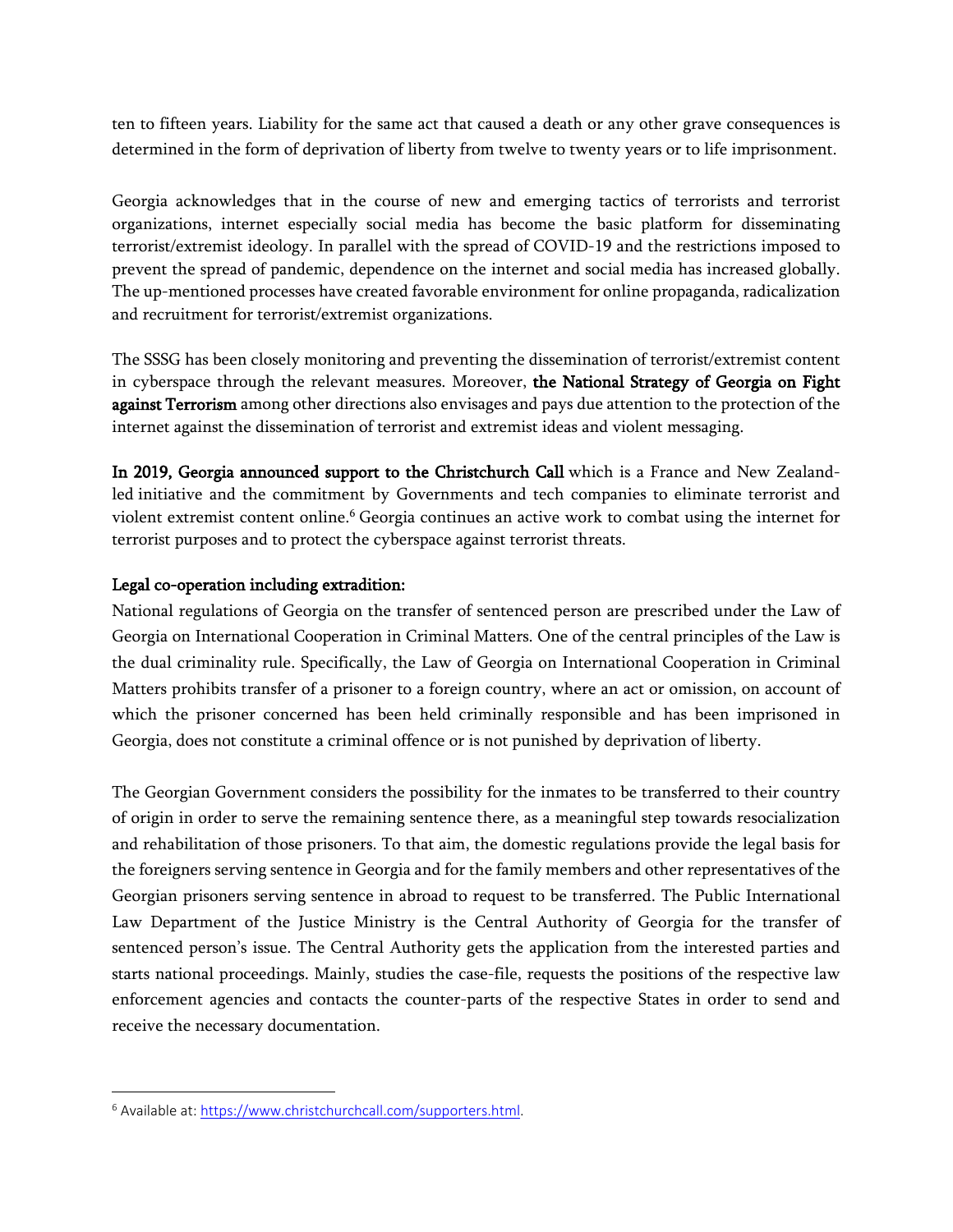In particular, before taking a decision on transfer of a sentenced person to a foreign country, the Central Authority requests excerpts from laws of receiving foreign countries, criminalizing an action or omission of a person subject to transfer. In addition, the receiving state is required to submit the converted sentence or official letter regarding the readiness to continue the enforcement of the sentence. Moreover, prior to taking the decision on transfer, the Ministry of Justice consults with the Office of the Prosecutor General, Ministry of Internal Affairs and the State Security Service. Hence, before handing over a prisoner to another country, the Central Authority conducts an in-depth examination to ascertain that the receiving state shares the public policy that the conduct at issue constitutes a crime of comparable gravity and that the convicted person will fully serve the sentence imposed on him/her. The abovementioned procedural rules are applied while considering the transfer case of the Georgian prisoners serving their sentence in abroad, as well.

The final decision on transfer of sentenced persons is taken by the Minister of Justice of Georgia. The decision of transfer lies solemnly within the ambit of discretion of the Minister of Justice. Neither the national law, nor international agreements of Georgia impose an obligation on the Ministry to surrender a convicted person.

#### **Safe havens and shelter to terrorists and terrorist organizations**

Georgia confronts any manifestation of terrorism and will never allow terrorists to be active in its territory. In this regard **counter terrorism measures are carried out in a complex format***, inter alia,* implementing the National Strategy on Fight against Terrorism as well as the National Risk Assessment of Georgia (NRA) on Money Laundering and Terrorism Financing and enhancing national legislation in line with international standards. Provision of safe haven and shelter to terrorists or terrorist organizations is explicitly criminalized under Terrorism Financing (Article 331<sup>1</sup> of the Criminal Code of Georgia).

Also, Georgia is one of the first countries among the UN member states, which in 2015 criminalized FTF travel in accordance with the UNSCR 2178 (2014). Further on, within the framework of cooperation with international partners information is constantly shared, as well as the list of designated terrorists by the respective UNSCRs is regularly provided to the border personnel. Also relevant databases of Interpol are integrated into the national border databases.

Moreover, with effective cooperation and information sharing with international partners and efficient national coordination, movements at the state customs and border-crossing points are strictly controlled, as well as **constant monitoring of crossings at the state border is carried out in order to avoid the threat of entering of terrorism-affiliated individuals into the territory of Georgia**. Routes and channels that might be used in order to illegally enter the territory of the country is subject to observation. Therefore, **the Georgian territory as a transit route is currently unfavorable and not attractive for foreign terrorist fighters.** And **during the recent years, facts of attempts of transit movement through the territory of Georgia by terrorism-affiliated individuals have been considerably reduced and not a single fact of travel to Syria and Iraq by the citizens of Georgia has been observed.**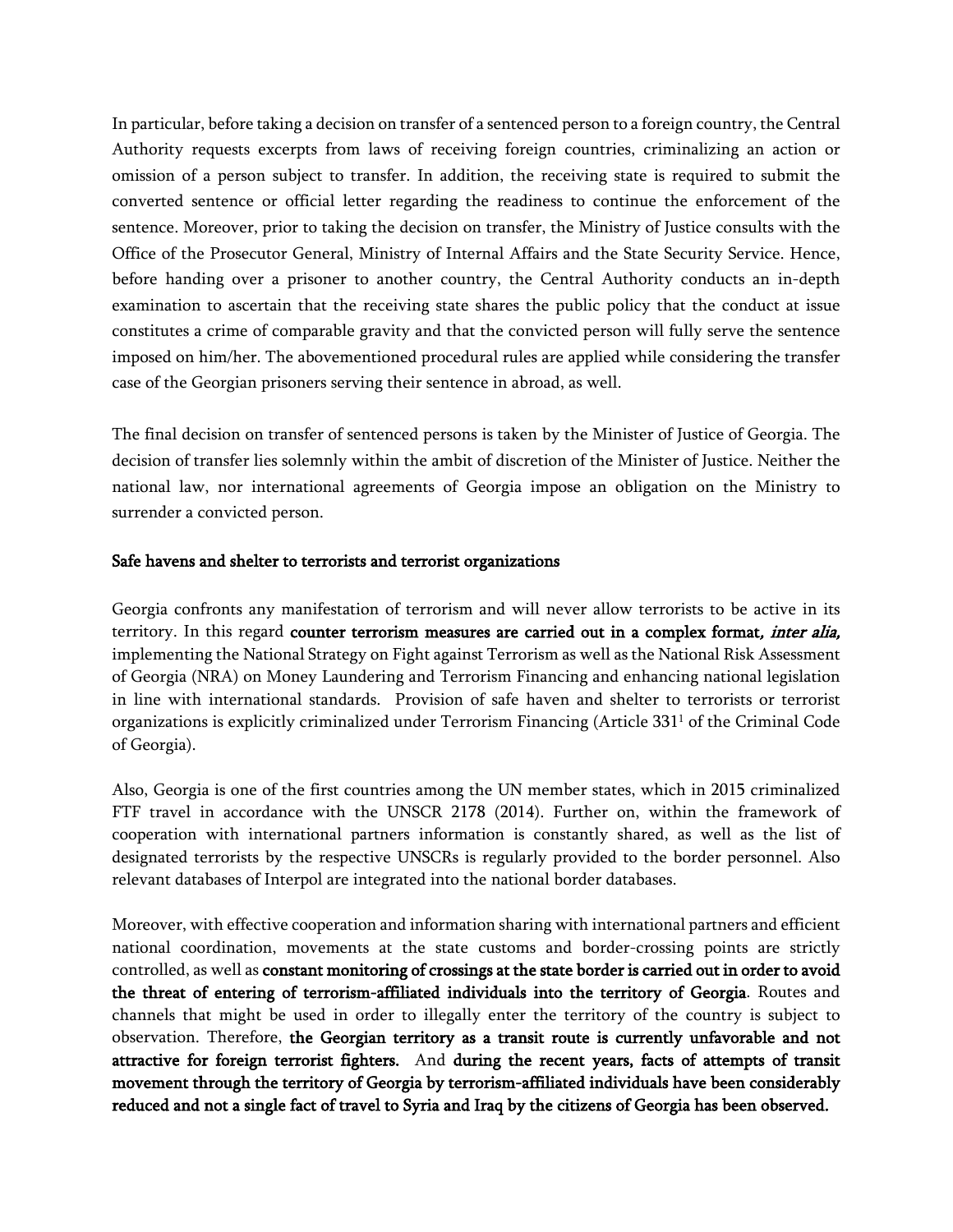Prevention and suppression of any kind of terrorist activities remain priority for the GoG. As a lead agency in the unified system of the country's fight against extremism and terrorism, **the State Security Service of Georgia attaches huge importance to strengthening its capabilities of readiness and response**. The Service constantly works on enhancing material-technical base of its structural entities responsible for fight against terrorism, and to further advance professional capacity of its personnel.

**In addition, prevention of radicalization and of violent extremism that lead to terrorism remains one of the main priorities for Georgia.** In parallel with enhanced legal framework and the counterterrorism law-enforcement measures, Georgia devotes special attention to the protection of identity and civic integration of residents who live in the entire territory of Georgia, along with designating special approaches for women and girls, children and the youth in terms of prevention of radicalization, deradicalization and re-socialization. **Various GoG-implemented programs and projects** on prevention of radicalization and violent extremism that lead to terrorismare carried out, which ensure the vulnerable persons' full-fledged participation in all spheres of public life.

Further on,Georgia is actively involved in international effort and will continue to pursue the fight against terrorism and all its manifestations, alongside the international community. Georgia has become **an active member of the Global Coalition against Daesh** from the very beginning and through its participation in multinational operations has been significantly contributing to the maintenance of global peace and security. **Georgia remains committed to enhancement of cooperation with** the UN, NATO, EU, OSCE, CoE and other regional international organizations. Georgia has designated the 24/7 contact points within the frame of Additional Protocol to the CoE Convention on the Prevention of Terrorism which is actively involved in the work of the network. Georgia actively uses the **secured channels existing within the frames of regional organizations,** as well as **police/security attaché channels are widely applied** for sharing the information, thus, enhancing the cooperation with international partners in strengthening joint efforts to fight terrorism.

**Overall, due to the above-mentioned complex preventive and counterterrorism measures, Georgia does not belong to the number of states with the high risk of terrorist attacks.** According to the Global Terrorism Index 2020 (by Institution for Economics and Peace), measuring the impact of terrorism, Georgia ranks position 100 out of 138<sup>7</sup> , improving its rating by 10 in comparison to the GTI 2019 data (90); and improving its position by 11 in comparison to the GTI 2018 data**<sup>8</sup>** . Moreover, according to the GTI 2020, the impact of terrorism in Georgia is assessed as "very low".

### **1. Stationing of armed forces on foreign territory**

**1.1 Provide information on stationing of your States armed forces on the territory of other participating States in accordance with freely negotiated agreements as well as in accordance with international law.** 

<sup>7</sup> <https://visionofhumanity.org/wp-content/uploads/2020/11/GTI-2020-web-1.pdf>

<sup>&</sup>lt;sup>8</sup> Available at: [http://visionofhumanity.org/app/uploads/2018/12/Global-Terrorism-Index-2018.pdf.](http://visionofhumanity.org/app/uploads/2018/12/Global-Terrorism-Index-2018.pdf)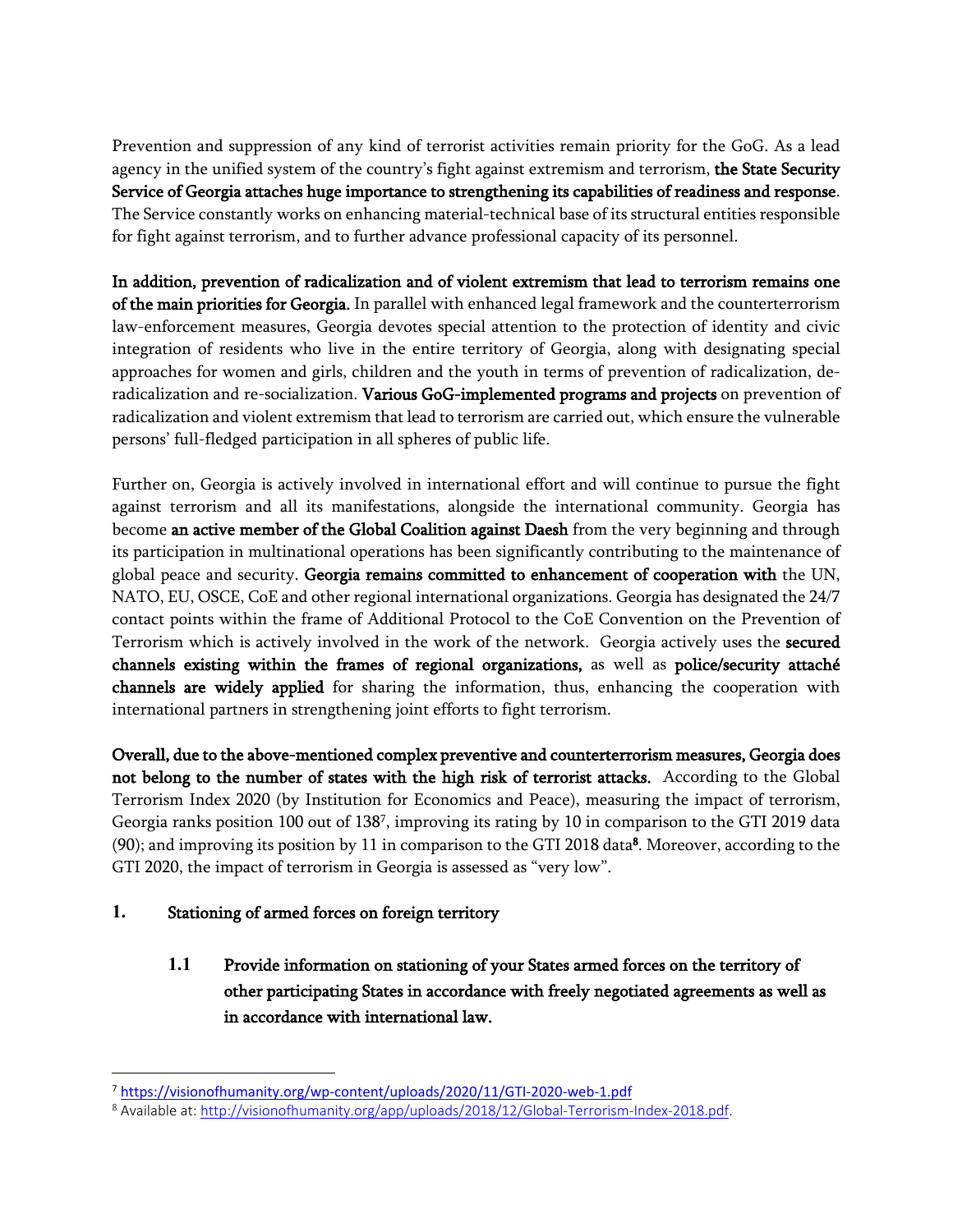Georgia shall have its Defence forces for the defence of the state independence, sovereignty and territorial integrity, as well as for the fulfilment of other tasks related to defence and security as provided for by the Constitution of Georgia and international obligations.

According to paragraph 3 of Article 72 "Upon recommendation by the Government, The President of Georgia shall take a decision on the use of Defence Forces in order to meet the country's International obligations, and shall immediately submit such decisions to the Parliament of Georgia for approval. The decision shall enter into force upon approval of the Parliament".

In 2020, Georgia continued contribution to NATO-led operations in the frame of Resolute Support Mission (RSM), Afghanistan. Within the RSM Georgia provided battalion size unit to TAAC-E and company size unit to TAAC-C. Georgia's participation in the RSM will be completed in 2021.

In addition, Georgia continues contribution to the EU-led missions providing one staff officer to EUTM Mali since January 2016 and platoon-size unit (35 PAX) to EUTM RCA since January, 2017.

Participation of Georgia in Resolute Support Mission is based on the Agreement between NATO and Georgia signed through the exchange of letters dated as of December 15, 2014.

A Framework Agreement between Georgia and the European Union Establishing structure for the Participation of Georgia in European Union Crisis Management Operations dated as of November 29, 2013 ensures engagement in EU led missions.

#### **3. Implementation of other international commitments related to the Code of Conduct** 3.1 - 3.2

According to the paragraph 5 of Article 4 Constitution of Georgia: "The Georgian legislation shall comply with the universally recognized norms and principles of International Law. An International Treaty of Georgia shall take precedence over domestic normative acts unless it comes into conflict with Constitution or Constitutional Agreement of Georgia".

Based on the provisions of CFE Treaty, Georgia as a state party implements the following commitments:

- 1. According to the protocol on inspections of the CFE treaty, Georgia receives/conducts the following activities:
	- I) Declared site Inspection,
	- II) Challenge inspection within specified areas,
	- III) Inspection of reduction,
	- IV) According to the bilateral agreements Georgia receives/conducts the additional Declared Site inspections
	- 2. According to the protocol on notification and exchange of information of the CFE treaty, Georgia prepares and circulates corresponding notification formats for the states parties by means of INA system and OSCE network.
	- 3. According to Chapter I-V of the protocol on notification and exchange of information, Georgia annually prepares and circulates via diplomatic channels annual military information regarding its armed/defence forces in the special ADS (Automated Data Systems) program on December 15, which is valid as of  $1<sup>st</sup>$  of January of the following year.
	- 4. According to the protocol on procedures governing the reduction of Treaty Limited Equipment Georgia conducts the reduction of the decommissioned Treaty Limited Equipment by the means of their destruction.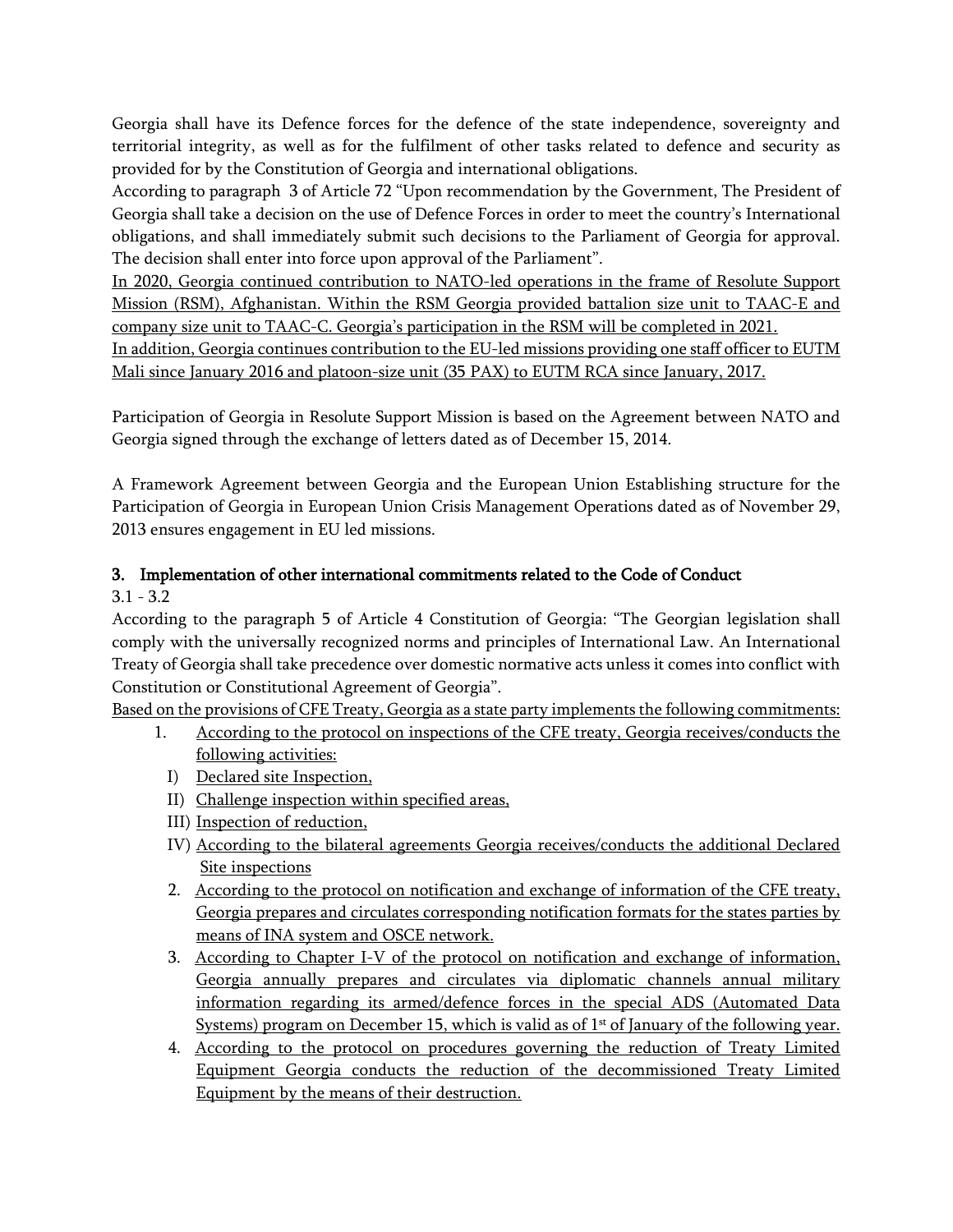Based on the requirements of the Vienna Document (2011), Georgia as a state party is providing the implementation of the following provisions:

- 1. According to the paragraphs 9 and 10 of the  $1<sup>st</sup>$  chapter of VD2011, Georgia annually prepares and circulates via diplomatic channels annual military information regarding its own armed/defence forces in the special ADS (Automated Date Systems) program on December 15, which is valid until the  $1<sup>st</sup>$  of January of the following year.
- 2. According to VD2011 provisions prepares and circulates corresponding notification formats for states parties by means of INA system and OSCE network.
- 3. According to chapter IX of VD2011 Georgia implements the following provisions:
- I) According to paragraphs 74-106 Georgia receives/conducts specified area inspections;
- II) According to paragraphs 107-137 Georgia receives/conducts evaluation visits;
- 4. According to the article 144.9 of the X chapter of VD2011 receives/conducts additional evaluation visits (according to the bilateral agreements).

Georgia annually prepares and circulates via diplomatic channels Global Exchange of Military Information (GEMI) until April 30<sup>th</sup>. Information is valid as of 1<sup>st</sup> January of the current year.

According to the "Open Sky" Treaty provisions, Georgia annually receives/conducts observation flights. These measures are implemented by the Arms Control and Verification Division of the General Staff of the Defense Forces of the Ministry of Defense of Georgia in conjunction with other relevant agencies.

## **Export Control Implementation in Georgia**

Renewed legislative basis regulating Georgian export control, has been elaborated in the frame of EU and US Outreach Programs and is in full compliance with EU approach, EU regulations, standards and criteria. By these arrangements Georgia as UN and OSCE member state has fulfilled its international commitments which require states to implement an appropriate and effective system of strategic trade control and undertaken by:

- 1. UNSC Resolution 1540;
- 2. NATO Annual National Program;
- 3. US-Georgia Strategic Partnership Charter.
- 4. EU-Georgia Association Agreement and Action Plan;
- 5. ATT treaty.

The renewed legislative basis regulating Export Control of Georgia came into force since  $1<sup>st</sup>$  October 2014.

- Georgian Law on " Control of Military and Dual-use Goods"
- Ordinance of the Government of Georgia #394 (13.06.2014) on approval of "Approval of Military and Dual Use Products Lists".
- Ordinance of the Government of Georgia #372 (09.06.2014) on "Determination of Control Measures of Military and Dual-Use Products".
- The Order of Minister of MOD of Georgia #65 on "Approval of the Statute of Standing Commission of the Military-technical Issues of the MOD of Georgia".

Following Laws, still in force, regulate circulation of Civilian Weapons and the activities covered by Licenses and Permits: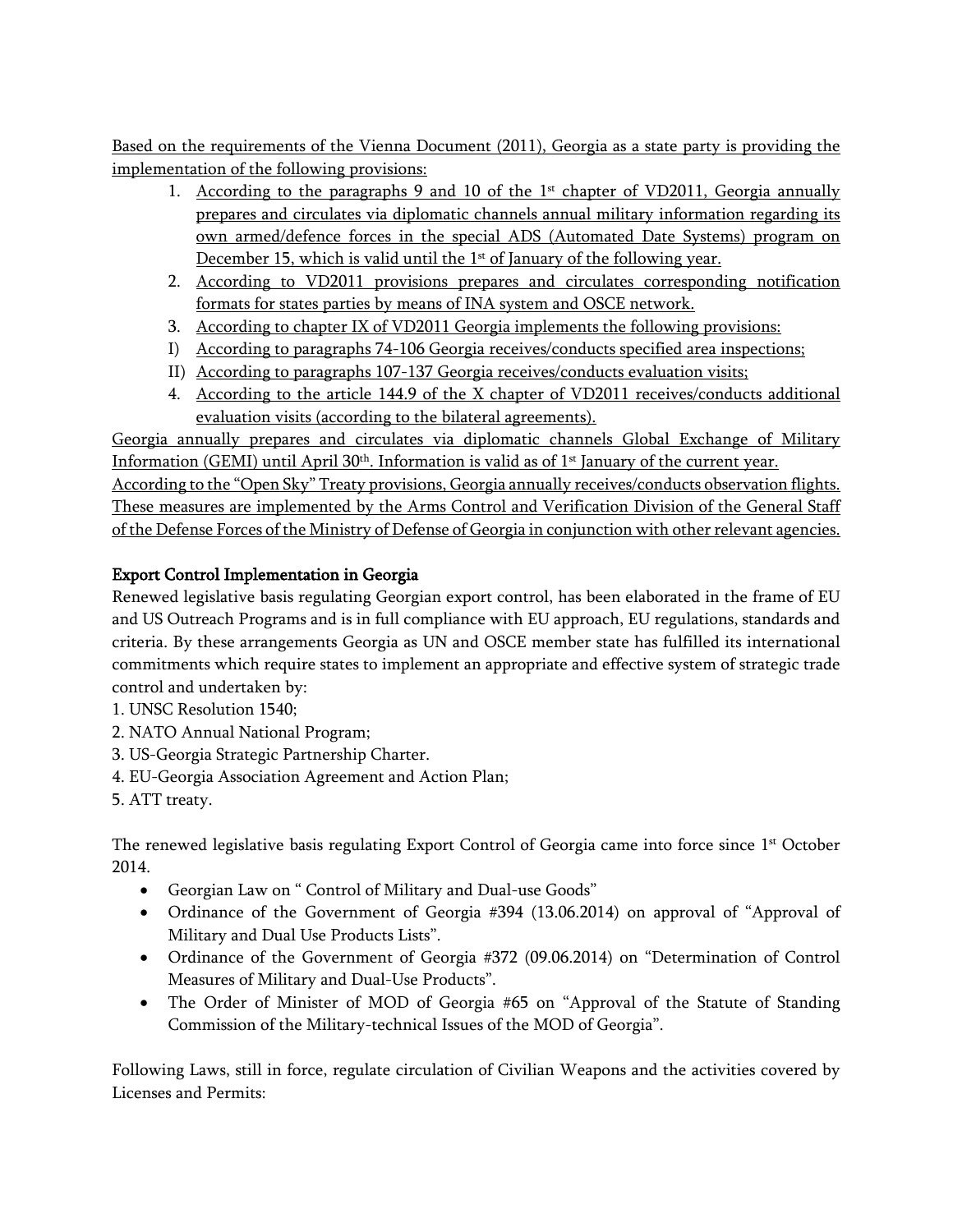- Georgian Law on "Weapon";
- Georgian Law on "Licenses and Permits";

Export, import, transit, brokering service and technical assistance of Military products and related software and technology is carried out under Permit to be granted by Ministry of Defence of Georgia; the precondition for issuance of these appropriate permits is Recommendation of Permanent Military-Technical Commission of Ministry of Defence of Georgia. Recommendations/decisions are granted by Commission on the interagency cooperation bases.

The main principles of implementation of Georgian export control and policy are protection of Georgian national security through establishment of national control on strategic goods and support of the reinforcement of the regional and international stability and security through conducting effective licensing and law enforcement system in terms of export control on military and dual use products.

As a licensing authority the ministry of Defense of Georgia fully recognizes its commitment to make responsible decisions on transfers of strategic goods from, through and into its territory, in compliance with international obligations undertaken by Georgia in order not to contribute to or undermine peace and security through its irresponsible decisions and also even not to facilitate by those transfers a serious violation of international humanitarian or human rights law, or acts constituting offences under international agreements relating to terrorism or transnational organized crime, obliging exporting states in their risk assessments to take into consideration the potential of any of those negative consequences as well as the arms to be exported being used to commit or facilitate serious acts of gender-based violence or violence against women and children.

In processing of applications careful analyses are carried out in a spectrum of criteria, stipulated by the Governmental Ordinance #372 and are in line with EU **Common Position 2008/944/ CFSP** and determines the rules for control of strategic items.

Under these main Criteria priority is to be given to the National and security interests of Georgia and international commitments of country in respect with UNSC resolutions on sanctions / embargoes and International treaties and agreements in terms of non-proliferation.

That means that application shall be denied if transaction contradicts with national security interests, UN Security council resolutions on sanctions and embargo and international obligations undertaken by Georgia with regard to the relevant international security and nonproliferation regimes Georgia is a party.

Criteria are applied to the assessment of a nature of transfer, weather it might cause a negative impact on the internal situation of recipient country in terms of armed conflicts, or on the regional or global peace and stability, the status of country of final destination with respect to the infringement of the international humanitarian norms and humanitarian law, its attitude to terrorism, and respect for international law.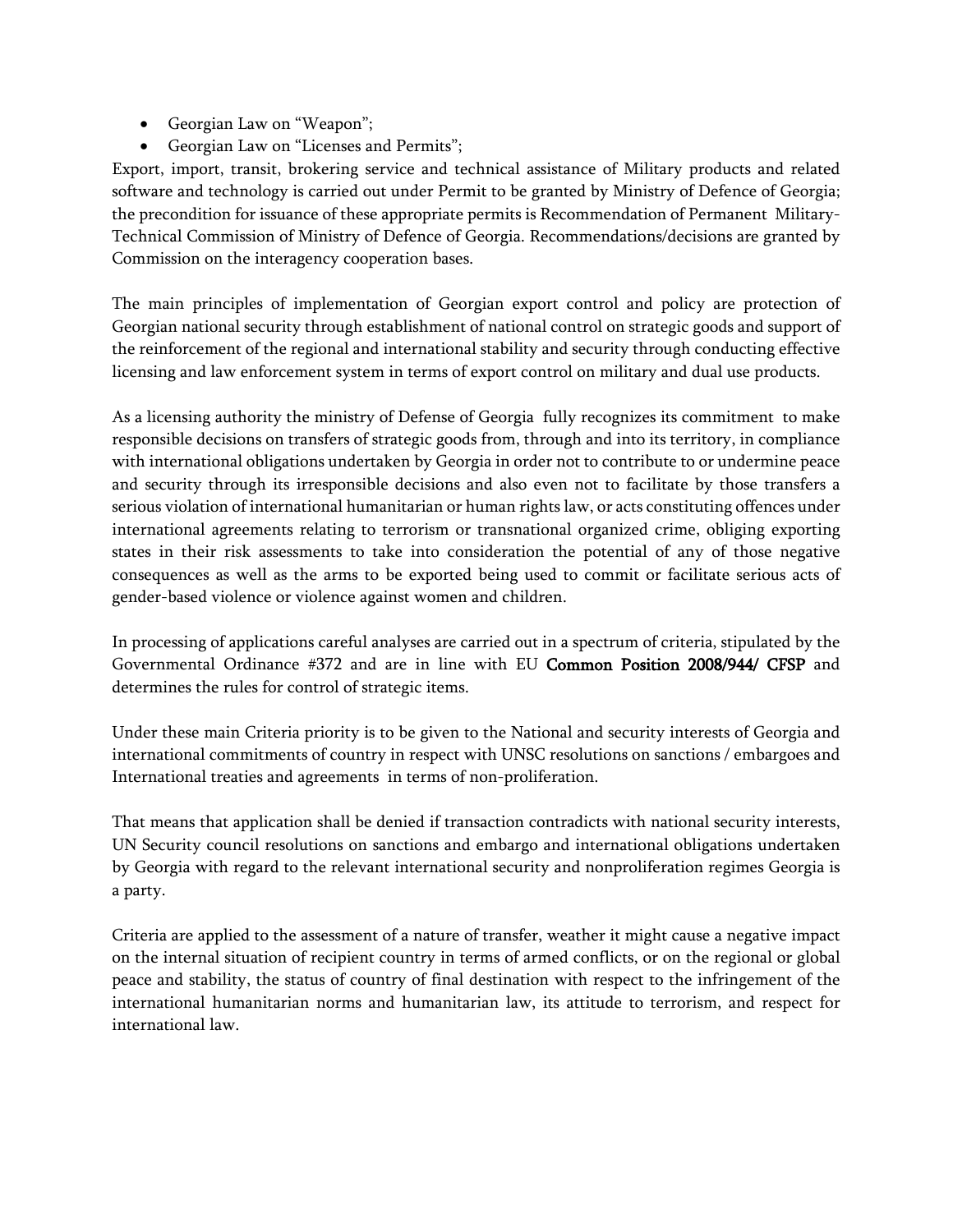Special attention is to be given to the evaluation of the risk of diversion of arms to the illicit market or end them up to the undesirable end uses and end users for their misuse against fundamental values and humanity.

### **Section II: Intra-State elements**

#### **1. National planning and decision-making process**

#### **1. National planning and decision-making process**

According to the Article 7 of the Constitution of Georgia the following shall fall within the exclusive competence of supreme state authorities of Georgia:

- Legislation on human rights, Georgian citizenship, migration, entry into and exit from the country, and the temporary or permanent stay of aliens and stateless persons in Georgia;

- criminal, penitentiary, civil, intellectual property, administrative, labour and procedural legislation; legislation pertaining to land, minerals, and other natural resources; pharmaceutical legislation; legislation on obtaining the status of educational institution, and on accreditation, and academic degrees; and legislation on the National Academy of Sciences;

- Foreign policy and international relations; foreign trade, customs and tariff regimes;

- state defence, military industry and arms trade; issues relating to war and truce; determining and introducing the legal regime of a state of emergency and martial law; the defence forces; courts and prosecution; state security; criminal police and investigation; the status, regime and protection of the state border; and a cordon sanitaire on the border;

- State finances and state loans; the printing and emission of money; and legislation on banking, credit, insurance, tax and trade of national significance;

- railways and motor roads of national significance; the integrated energy system and regime; communications; the status and protection of territorial waters, airspace, the continental shelf and the exclusive economic zone; aviation; the merchant fleet; ensigns; harbors of national significance; fishing in oceans and high seas; meteorology; environmental monitoring systems; standards and models; geodesy and cartography; determining the precise time; and state statistics.

#### **The Parliament of Georgia (Chapter 3):**

- Is the supreme representative body of the country that exercises legislative power, defines the main directions of the country's foreign and domestic policies, controls the activities of the Government within the scope established by the Constitution, and exercises other powers.
- shall hold a vote of confidence in the Government proposed by a candidate for the office of Prime-Minister nominated by the political party that secured the best results in the parliamentary elections.;
- Approves the decision on announcement of the state emergency or martial law which shall be adopted by a majority of the total numbers of its members;
- shall ratify, denounce and annul international treaties by a majority of the total numbers of its members;
- Shall annually adopt the Law on the State Budget by a majority of the total number of its members;
- Adopts the laws concerning the military issues;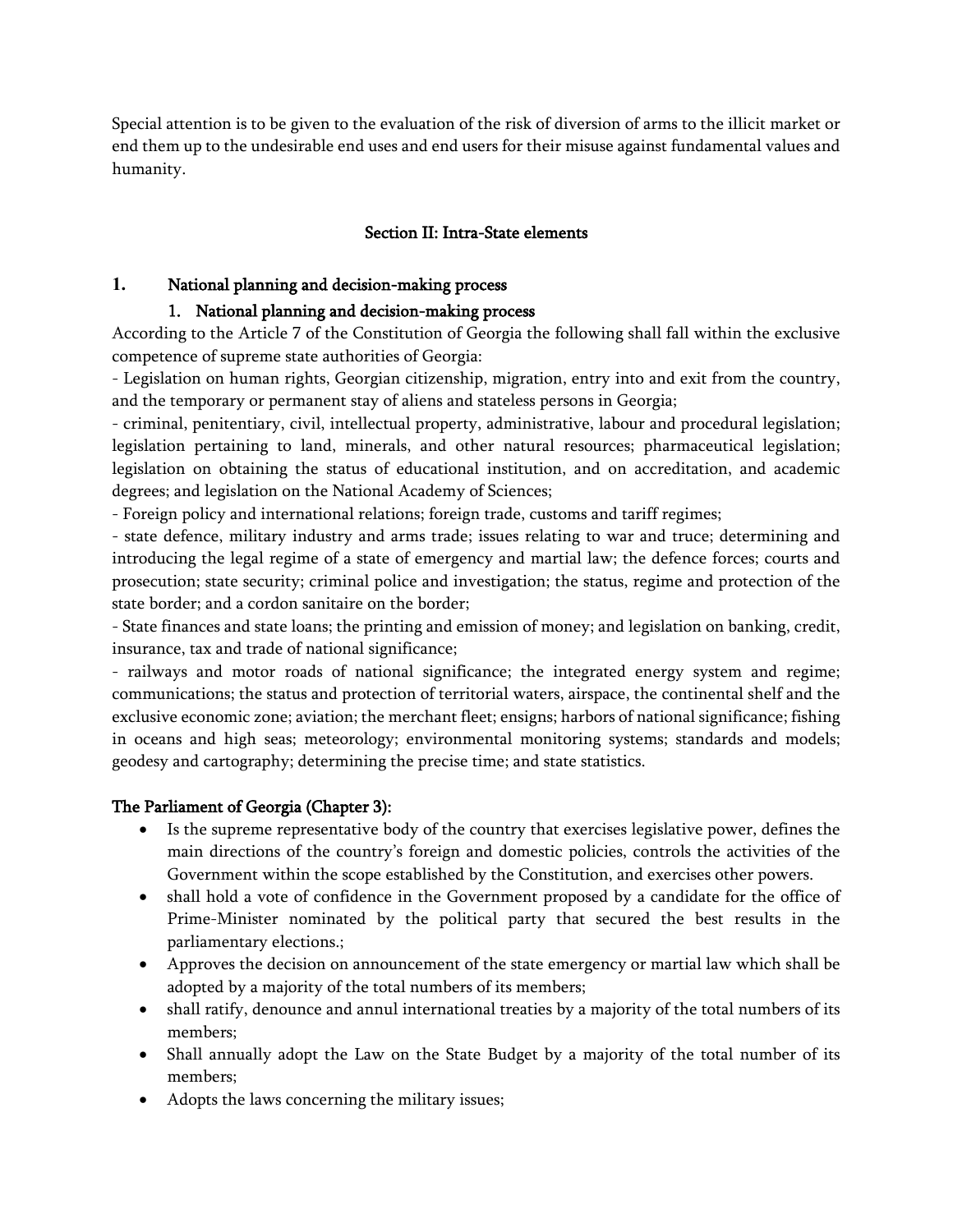Shall approve the number of the Defence Forces by a majority of the total number of its members on the recommendation of the Government.

### **The President of Georgia (Chapter 4):**

- Is the Head of State of Georgia and is guarantor of the country's unity and national independence;
- Is the Supreme Commander-in-Chief of the Defense Forces of Georgia;
- Is entitled to dissolve the Parliament in accordance with the Constitution;
- Declares martial law on the recommendation of the Prime Minister in the case of armed attacks, or the direct threat of an armed attack against Georgia and immediately submits such decision to Parliament for approval;
- On the recommendation of the Prime Minister concludes a truce in the case of appropriate conditions and immediately submits such decision to Parliament for approval
- On the recommendation of the Prime Minister Declares a state of emergency in the cases of mass disorders, violation of the territorial integrity of the country, military coups and armed uprisings, terrorist acts, natural or man-made disasters and epidemics, or in any other cases when state bodies cannot exercise their constitutional powers in a normal fashion and immediately submits the decision to Parliament for approval;
- Appoints and dismiss the chief of the Defense Forces of Georgia on the recommendation of the Government;
- On the recommendation of the Prime Minister issues decrees having the force of organic law during a state of emergency or martial law;
- Gives highest military ranks;
- On the recommendation of the Prime Minister makes a decision on the activation of the Defense Forces during a state of emergency and immediately presents to Parliament for approval;
- On the recommendation of the Prime Minister makes a decision on the entry, use, and dislocation of the military forces of another state in the territory of Georgia in special cases and in the cases provided for by law for the purposes of state defense. The decision shall immediately be submitted to Parliament for approval and shall enter into force by consent of Parliament;

### **The Prime Minister (Chapter 5):**

- Is the head of the Government;
- Appoints/dismisses ministers;
- The Defence Forces acts by order of the Prime Minister during a state of emergency or martial law;
- Makes a decision on activation of the Defense Forces during martial law. Decision does not require approval by Parliament

#### **The Government:**

- Is the supreme body of the executive power that implements the domestic and foreign policies of the country.
- Adopts normative acts on export and import control regulation and implementation;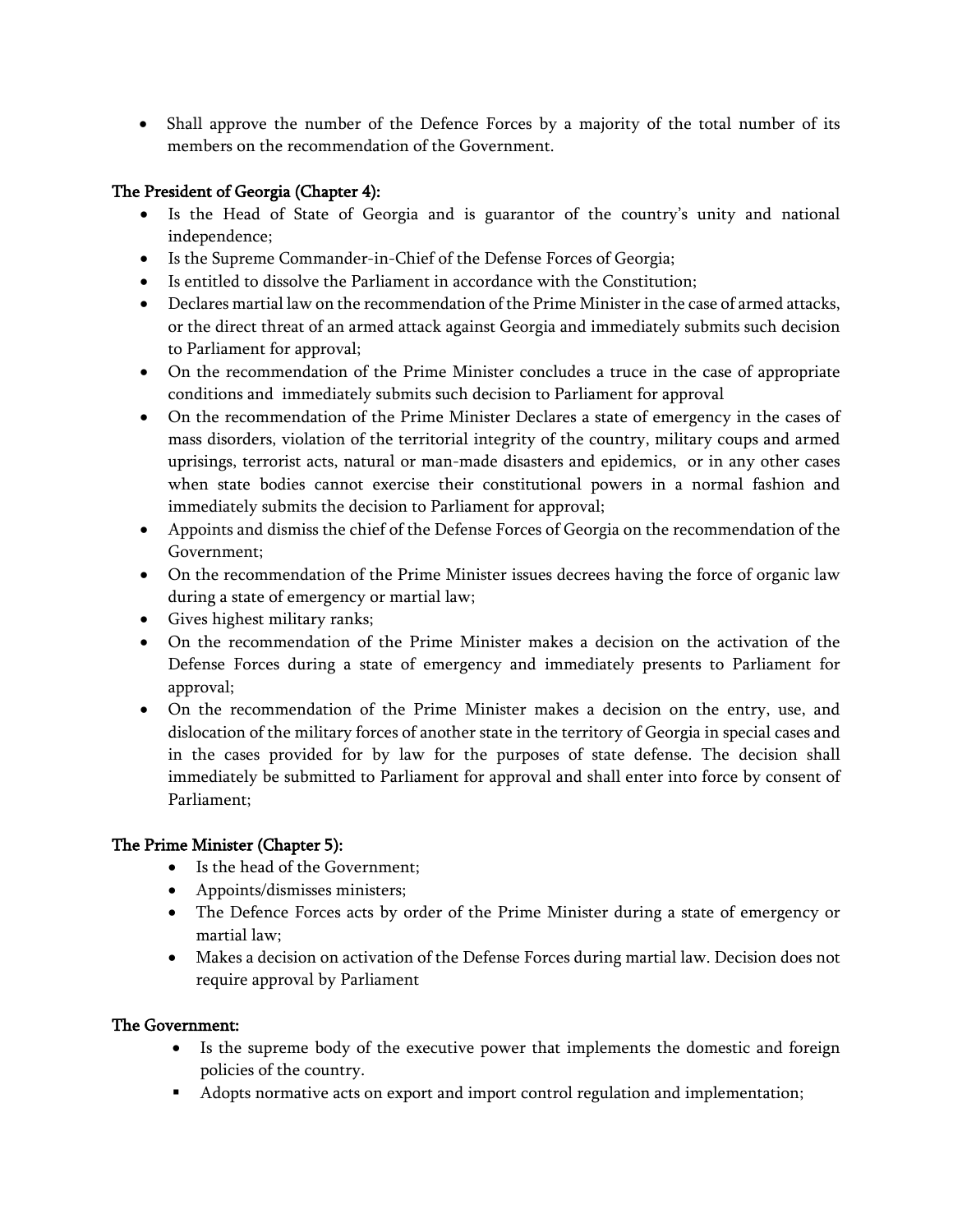- Approves the Strategic Military Equipment and Service List submitted by the Standing Commission on Military-Technical Issues under the Ministry of Defence.
- Directs and manages activities of the executive government bodies related to the export and import control.
- Defines the authorities of the executive government bodies related to the export and import control.
- Based on international agreements as well as national interests, sets the quantity limitations of the goods related to export (import) control.
- Approves the export and import control dual-use goods submitted by the Ministry of Economy and sustain Development and agreed with the Standing Commission on Military-Technical Issues under the Ministry of Defence.

To refrain from repetition of functions among security forces and Defence forces in the state, laws of Georgia "on Defence of Georgia", "on police", "on state security service", and "on intelligence activities", and other legislative acts are defining functions of the state security bodies. The establishment of the concept for military formation and the policy of the State defence, generally, are based on the constitution of Georgia and laws of Georgia adopted under the Constitution of Georgia: "on defence of Georgia", "on mobilization", "on martial law", "on state of emergency", as well as the military doctrine and other legislative acts of Georgia.

Georgian defence planning process is structured according to the Law on Defence Planning. The Law on Defence Planning is based on the Constitution of Georgia. Defence planning is implemented on the basis of strategic and intra agency planning documents. The MOD is an active participant in the interagency working process that collaboratively produces key strategic guidance prescribed by the Law on Defence Planning. The Law on Defence Planning specifies the development and periodic review of national strategic documents as well as the preparation of internal MOD guidance and planning documents.

Further development of defence regulatory legislation is ongoing and is expected to be adopted in near future. It will define organization of the state defence, management of the Defence forces and exercise of democratic control as well as basis for involving other state agencies in provision of state defence.

Spheres of the national security policy are also regulated by the law of Georgia on the "Rule of National Security Policy Planning and Coordination".

In December 2018, significant changes came into force through new Constitution of Georgia. Namely, the Georgian Armed Forces was transformed into Georgian Defence Forces. Under the new Constitution and amendments to the Law of Georgia on Defence the position of the Commander of the Defence Forces was created.

The main goal of Georgia's national defence policy is to develop a set of actions that will help to ensure state sovereignty and territorial integrity. Therefore, Georgia's national defence objectives would be provision of Deterrence and Defence.

Defence planning is overseen and implemented through national and agency level conceptual and organizational documents. Agency level documents follow guidance set out in national level documents. The core assumptions on state defence are formulated in the National Security Concept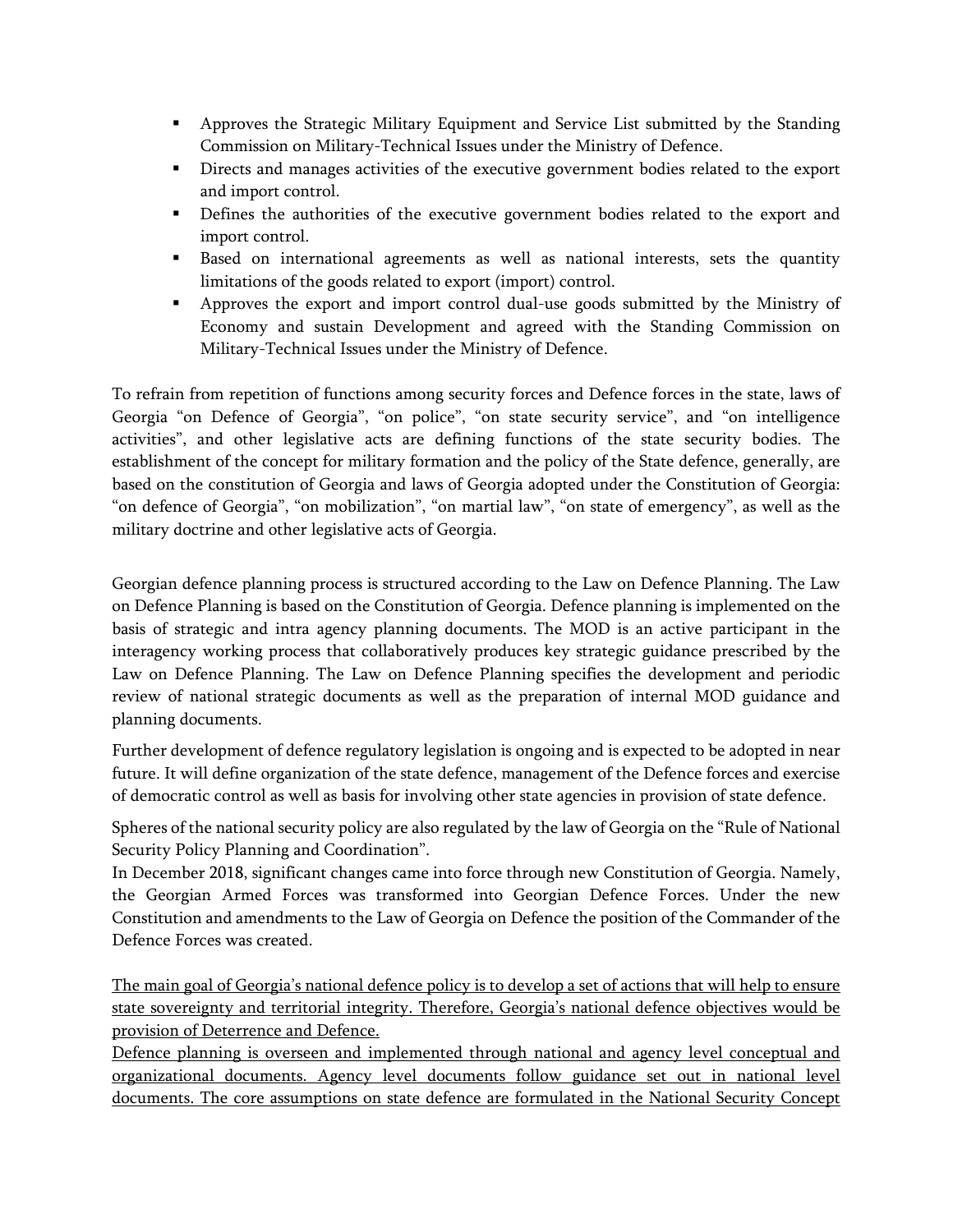(NSC), while detailed information about country's threats are described in the Threat Assessment Document (TAD). Both NSC and TAD feed country's top political-military document - the National Defence Strategy (NDS) that in turn formulates national defence objectives. The NDS tasks MoD and other stakeholders (governmental institutions) to organize country defence in accordance with the Total Defence approach and sets overall directions for their organizational development.

The main actor responsible for provision of state defence is the Ministry of Defence of Georgia (MoD).

## **MoD Internal Policy and Planning Documents:**

Defence planning is overseen and implemented through national and agency-level conceptual and organizational documents in accordance with rules and procedures outlined in Georgian legislation. The planning process is based on a top-down approach, where agency-level conceptual and strategic documents execute provisions outlined in national-level documents.

Several intra-agency following documents are published or updated regularly to plan, coordinate and integrate defence management activities within the MoD: The MoD Vision 2030, The Strategic Defence Review 2021-2025 (SDR); The Strategic Defence Review Implementation Plan 2021-2025 (SDR IP); Minister's Directives 2021 (MD) and Defence Resource Policy Guidance.

Guided by the NATO standards, Georgia as a NATO aspirant nation provides around 2 per cent of GDP for Defence expenditures more than 20 percent of which is spent on defence procurement and infrastructure.

**Decision-Making Structure** – In order to effectively increase resource allocation and improve decisionmaking process, a three tiered decision-making mechanism has been established to enhance the effectiveness of defence planning, execution, coordination, monitoring and evaluation processes in the MoD. This process consists of Decision Making Board chaired by the Minister, a Management Team chaired by first Deputy Minister of Defence and six Standing Working Groups. Internal thematic working groups composed of the MoD and the General Staff mid-and lower-level representatives have been established to develop and review reform initiatives within their respective fields. There are 6 thematic working groups:

- Material resource management working group
- Human resource management working group
- Education and Training Development Working Group
- NATO Integration and International Cooperation Working Group
- Force Planning Working Group
- Cyber defence Working Group

After reviewing and analyzing reform initiatives, they submit their recommendations for consideration to a higher-level body, the Management Team. The Management Team is composed of heads of MoD and GS departments. Once it reviews the developed reform initiative, it passes it on to the Decision-Making Board composed of the Minister, his deputies, the Chief of Defence (CHOD), and his deputies (DCHOD). The final decisions of the Decision-Making Board are approved by the Minister with official decrees.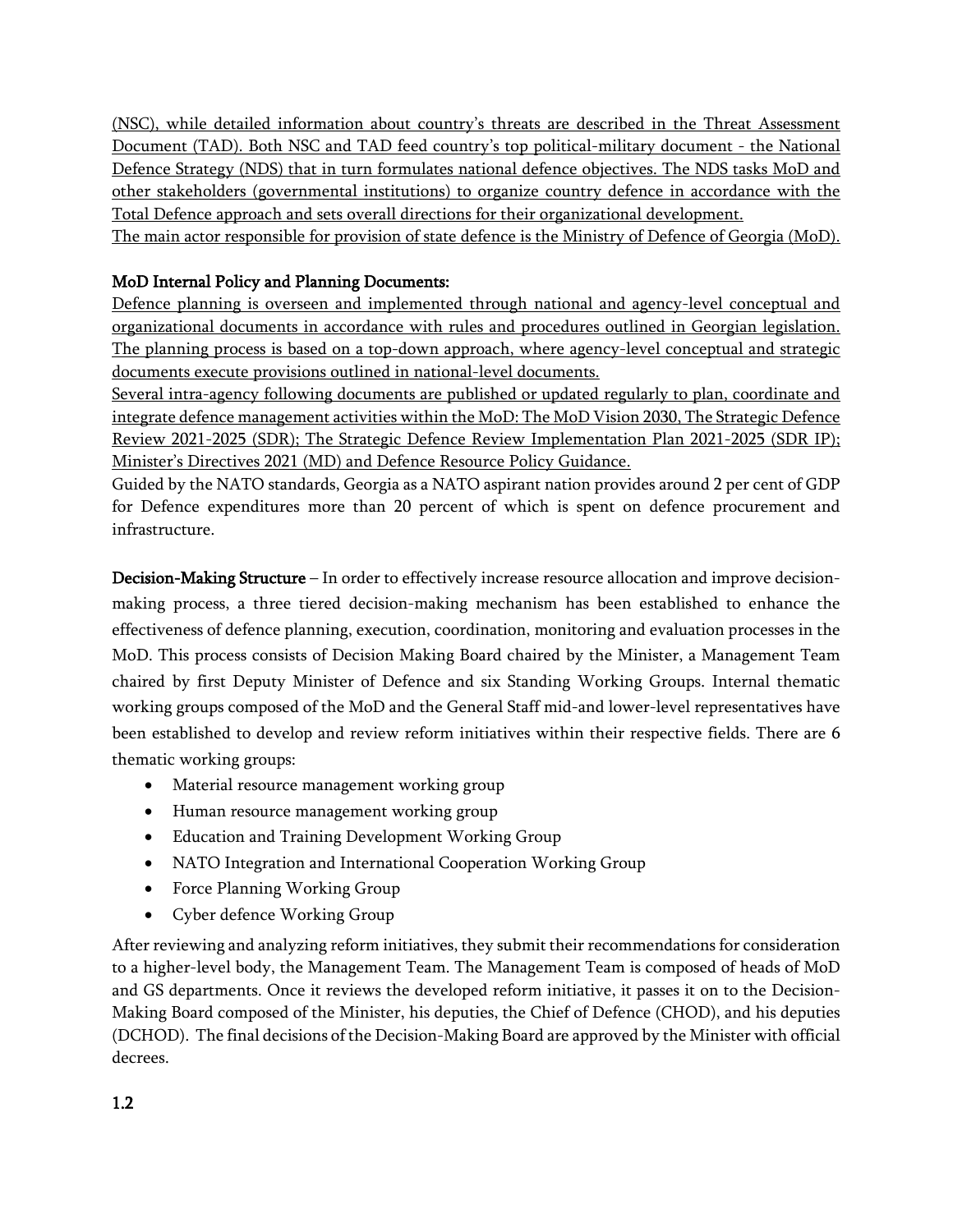According to the paragraph 3 of the Article 70 of the Chapter 8: "For the defence of state independence, sovereignty and territorial integrity, as well as for the fulfilment of other tasks related to defence and security as provided for by the constitution and international obligations, Georgia shall have Defence Forces".

The Law of Georgia "On participation of the Defence Forces of Georgia in Peacekeeping Operations" adjust legal relations existing in Georgia and the obligations undertaken by Georgia under international treaties and agreements connected with the participation of the Defence Forces and civil personnel of Georgia in operations of maintenance and restoration of International Peace and in other kinds of Peacekeeping Activities.

Georgia contributes to NATO's Resolute Support Mission, as well as participates in EUTM RCA and EUTM Mali (see paragraph 2.1).

The trilateral defence cooperation between Georgia, Azerbaijan and Turkey (launched in 2012) is aimed at strengthening regional security as well as establishing close ties between the armed/defence forces. Under this cooperation format different level consultations as well as joint exercises such as the Caucasus Eagle and Eternity are held on a regular basis.

Georgia meets all international commitments related to defence issues such as international agreements, treaties, and memorandums (including adherence to the 6 point ceasefire agreement of August 12, 2008). Georgian defence capabilities fall under the ceilings regulated in the framework of Organization for Security and Cooperation in Europe. It remains transparent and shares information on defence matters in accordance with international obligations (including CFE, Vienna Document, Open Sky treaty, CCW and the Memorandum of Understanding between the Ministry of Defence of Georgia and the European Union Monitoring Mission of January 26, 2009 and its amendment of July 02, 2010).

#### **2. Existing Structures and Processes**

**2.1** The Constitutionally established procedures for ensuring democratic political control of military: Article 49, paragraph 2 of the Constitution**:** - "The President of Georgia is the Supreme Commanderin-chief of the Defence forces of Georgia".

Article 52, paragraph 1, D of the Constitution "The President of Georgia shall appoint and dismiss the chief of Defense Forces of Georgia upon nomination by the Government";

In accordance with Article 7, State defence, military industry and arms trade; issues relating to war and truce; determining and introducing the legal regime of a state of emergency and martial law; the Defence forces; state security shall fall within the exclusive competence of the supreme state authorities of Georgia".

Article 70, paragraph 4 of the Constitution, the types and composition of the Defence Forces shall be Defined by law. The number of the Defence Forces shall be approved by a majority of the total number of the members of Parliament upon recommendation by the government".

According to the Article 73 of the constitution "During martial law, a consultative body – The National Defence Council – shall be created and shall be chaired by the President of Georgia. The National Defence Council shall be composed of the President of Georgia, the Prime Minister, the Chairperson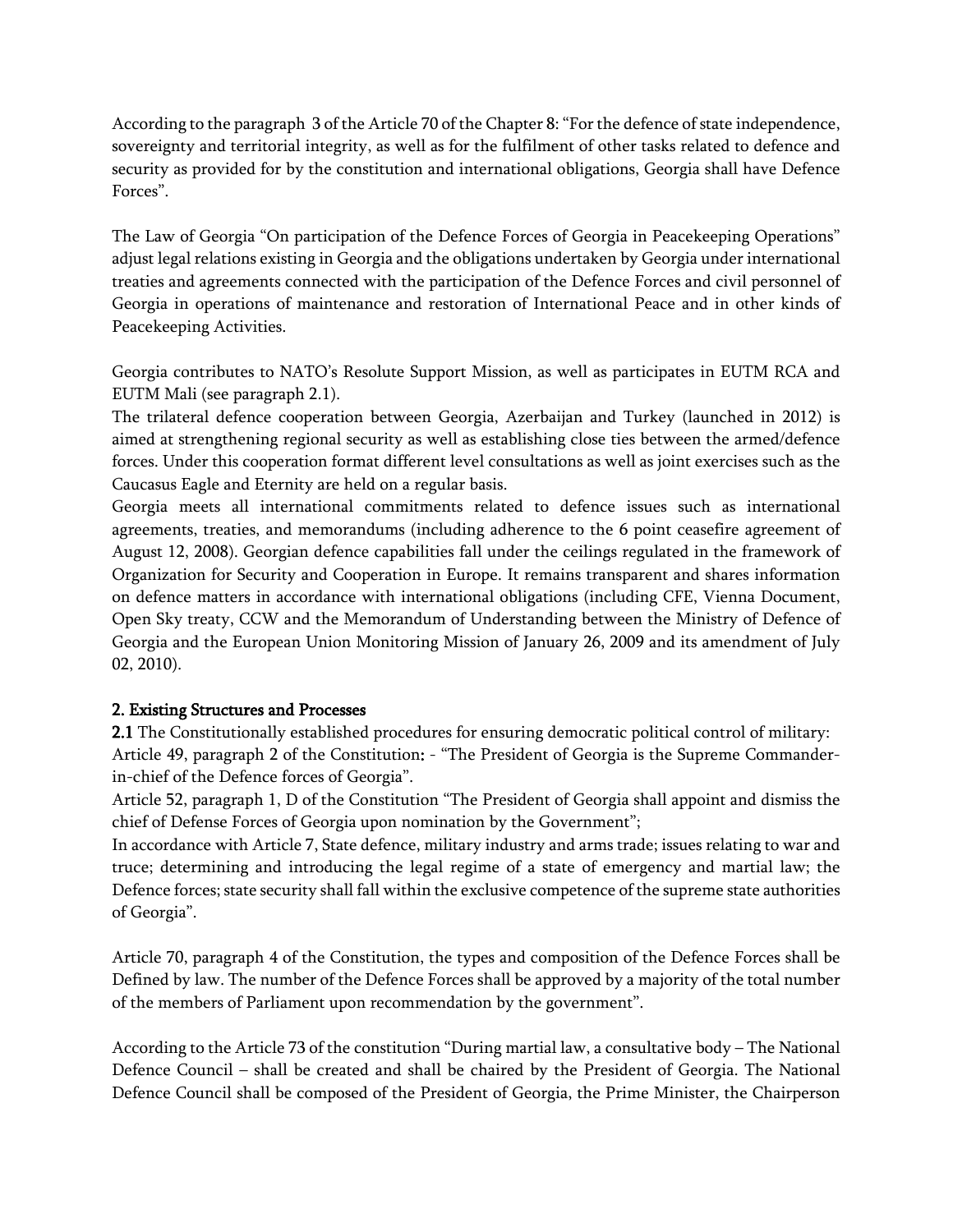of Parliament, the Minister of defence and Chief of Defence Forces. By the decision of the President of Georgia, individual members of Parliament and of the Government may be invited to become members of the Council. The National Defence Council shall act until the martial law has been revoked".

The Law on "National Security Policy Planning and Coordination" has been amended (02/04/2019. Nº4397) and added III<sup>1</sup> chapter on "Nationa Security Council". According to the above mentioned Law, National Security Council is the Prime Minister's Advisory body. National Security Council's main competence is assessment of threats, coordination of national level security policy planning documents, analysis and submitting recommendations to be made political decisions by Prime Minister of Georgia.

Article 7 of the Law on "Defence of Georgia" defines that the Ministry of Defence of Georgia is an institution of the executive power of Georgia, where the Military Servicemen, civilians and persons with Special rank are employed. The Ministry is headed and managed by the Minister of Defence of Georgia.

The Minister of Defence of Georgia conducts the planning and management of the state defence policy through the civil office of the Ministry, also the Minister is carrying out democratic control of the Defence Forces.

Article 4, paragraph I of the Law on "Defence of Georgia" defines that "The Parliament of Georgia shall: - approve the National Security Concept of Georgia and define the state policy of defence;

- adopt laws in the field of defence;
- approve the text of the military oath;
- review and approve the defence budget together with the State Budget;
- approve the number of military forces upon recommendation by the Government;
- ratify, denounce and annul international military agreements and treaties;

- control development of the Defence forces of Georgia and compliance with the legislation of Georgia in the field of defence.

Paragraph II of the abovementioned article defines that the forms of parliamentary control of the Defence and Security Committee of the Parliament of Georgia shall be determined by the Georgia legislation".

Furthermore, article 43 of the constitution refers to the power of parliamentary oversight, namely: "The Member of the Parliament shall be entitled to appeal with question to the Government, another body accountable to Parliament, a member of the Government, state bodies of the territorial units of all levels, and state institutions. Providing a timely and full response to the question posed by the MP is mandatory".

 "A parliamentary faction - a group of at least seven members of Parliament - shall have the right to pose question through interpellation to the Government, another body accountable to Parliament, or members of the Government obliged to answer questions at the meeting of Parliament. The answer may become the subject of discussion by Parliament."

According to the article 44, paragraph 6 of the constitution "A member of the Government, the official accountable to the Parliament, the head of the accountable body before the Parliament is authorized and shall, at the request, attend the Parliament, its Committees and the Commission sittings, answer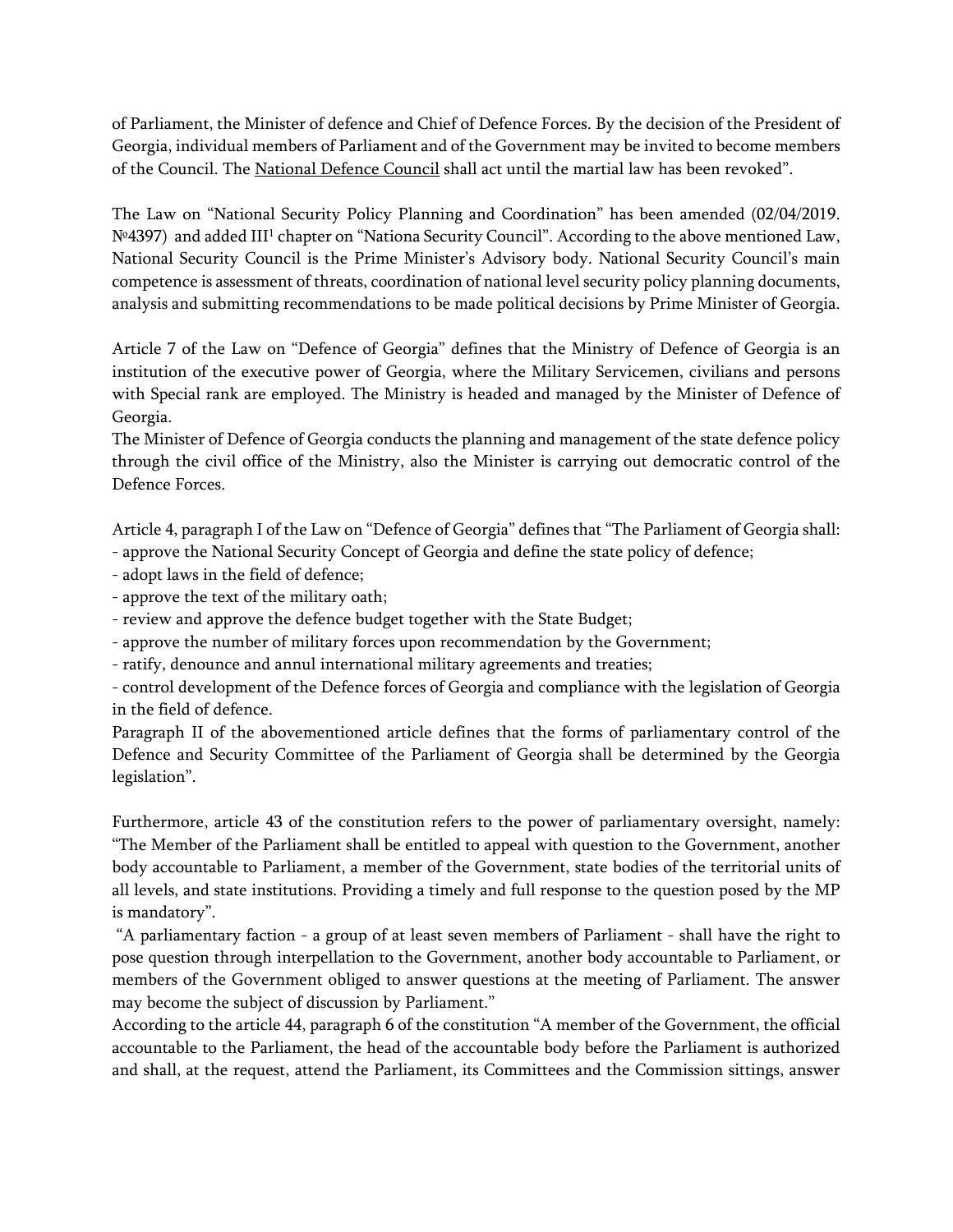the questions at the meetings and present report on the activities carried out. Parliament, Committee and the Commission should listen the official upon request.

According to the current Georgian National Military Strategy (NMS) democratic control of the Defence Forces is a key principle of defence policy, implying that decisions on development and use of the GDF, acquisition of armament and other material means, as well as the use of its existing resources taken under democratic and civil control. Georgian defence policy is based on the principles of transparency and accountability implying inculcation of Good Governance practice within defence system, maximum openness of defence business processes as well as effective and efficient outsourcing. It also means increasing the Ministry's accountability to Parliament and civil society.

## **2.2**

The Constitution and respective laws provide the Georgian parliament with a wide range of mechanisms for effective control over the executive institutions. That is to say, the parliament can control government policy by exercising its right to:

- Adopt defence-related laws;
- Determine the country's domestic and foreign policy priorities;
- Determine the state defence policy;
- Ratify, denounce or annul international treaties and agreements and military contracts;
- Approve the structure of government and governmental programs and action plans;
- Require progress reports on the implementation of governmental programs and organize respective hearings;
- Debate and approve the state budget, including the defence expenditure;
- Approve military oaths approve the strength of the defense forces;
- Approve presidential decrees on the deployment, stay and withdrawal of foreign troops into/from the Georgian territory;
- Approve presidential state of emergency and martial law decrees;
- Approve presidential decisions on the use of the Defense forces during the state of emergency. A decision on the activation of the Defence Forces during martial law shall be made by the Prime Minister and shall not require approval by Parliament.

### **2.3. Roles and missions of military and State control**

According to Article 70 of the Constitution "Georgia shall have the Defense Forces to protect state independence, sovereignty and territorial integrity of the country, and as well as for the fulfillment of other tasks and international obligations related to defense and security in cases provided by the Constitution".

Mechanisms of Democratic control of the Defence forces of Georgia are the following:

The President of Georgia is the supreme commander-in-chief of the Defence forces and shall be elected by special electoral collegium (in 2024).

The Parliament of Georgia approves the number of military forces, adopts State Budget, the part of which is the Defence Budget, declares the power of attorney to the government, the member of which is the Minister of defence of Georgia.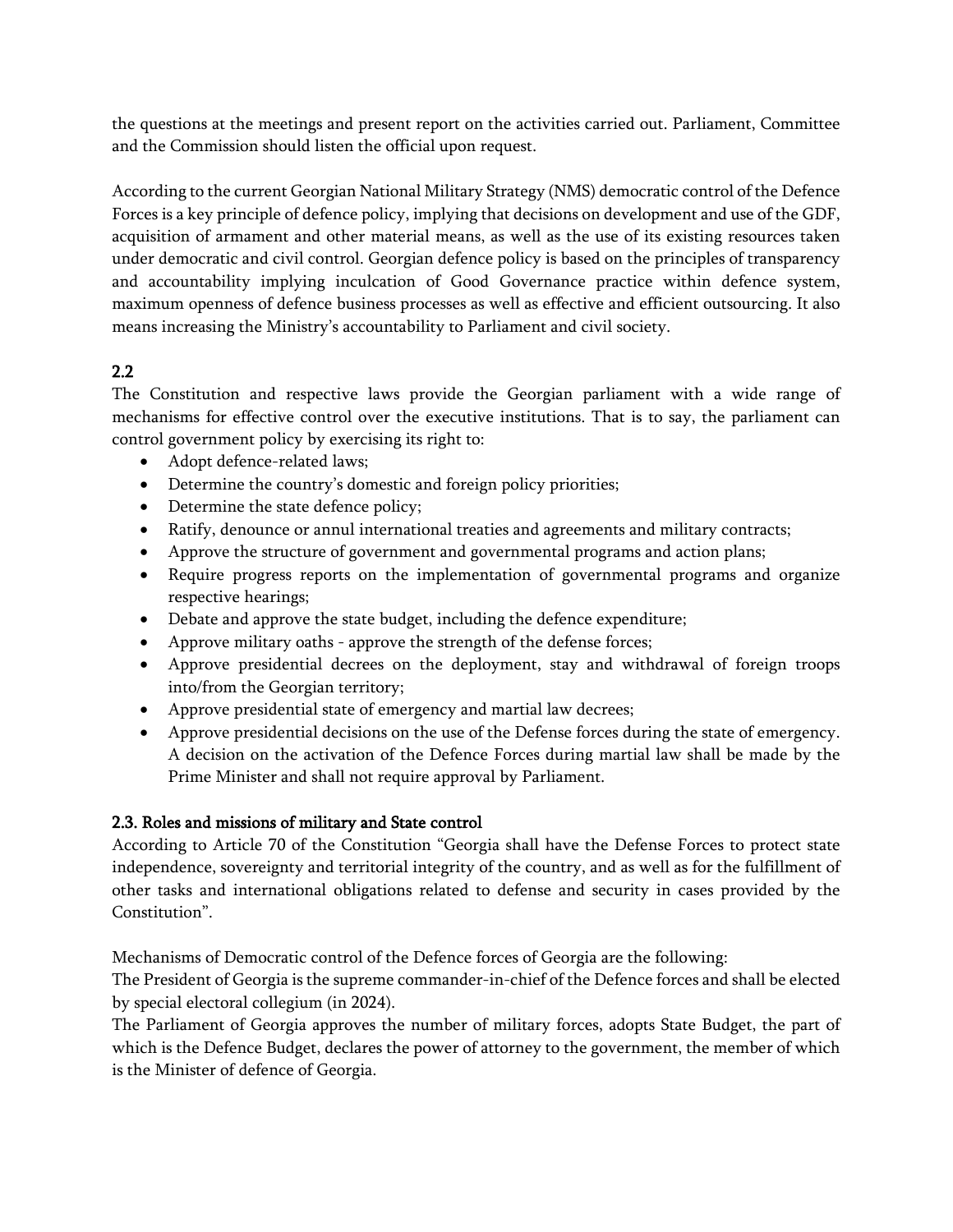For ensuring democratic control of Defence System, the Law of Georgia "On Defence of Georgia" has been adopted.

According to above-mentioned Law, depending on their functions, the structural units of the Ministry of Defence of Georgia are integrated into the Ministry's civil Office or Georgian Defence Forces.

The Minister of Defence of Georgia conducts the planning and management of the state defence policy through the civil office of the Ministry.

The Minister is carrying out democratic control of the Defence Forces. According to the law, one of the most important mechanisms of democratic control over the defence sector is that the Minister and Deputies are civilians.

In addition, Legislative amendments initiated by the MoD in 2013 on "Trust Group" and "Defence of Georgia" laws which requires that the Defence and Security Committee (in case of open acquisitions) and Trust Group (in case of classified acquisitions) must be informed of planned acquisitions of an estimated cost of more than GEL 2 million for goods or services and GEL 4 million for construction works. This enables Parliament to track high-value expenditures from initial planning to completion, as well as take timely action in the case of identifying omissions.

Moreover, the Constitution of Georgia, ,,Parliament regulation", Laws "On Ombudsman of Georgia", "On Parliamentary Faction", on "State Audit Service" and ,,On the Structure, Proxy and Activity Rule of the Government of Georgia" from legislative point of view ensures democratic control on Defence Forces and Security Services.

## **3. Procedures related to different forces personnel**

### **3.1**

According to the Constitution, "The Defence of Georgia shall be every Georgian citizen's duty". Besides, according to the Law of Georgia "On Military Duties and Military Service" citizens of Georgia aged from 18 to 27 years, who are registered or obliged to be registered for military service and are not entitled to be released from the military draft or to deferment of the military call-up, shall perform their military duty.

Procedures such as interview, medical examination, physical examination, psychological testing and other special examination procedures are used for the recruitment and call up.

## **3.2**

According to the Chapter 29 of the Law of Georgia "On Military Duties and Military Service"

- 1. The following persons shall be released from the military draft:
	- Persons recognized as unfit for military service as per their condition of health;
	- Persons who did military service in the military forces of other states;
	- Persons who have been convicted for grave or especially grave crimes;
	- Persons who have done non-military, alternative labor service;
	- The only son of a family in which at least one member was killed in the action for the territorial integrity or military service;
	- A member of the Parliament of Georgia.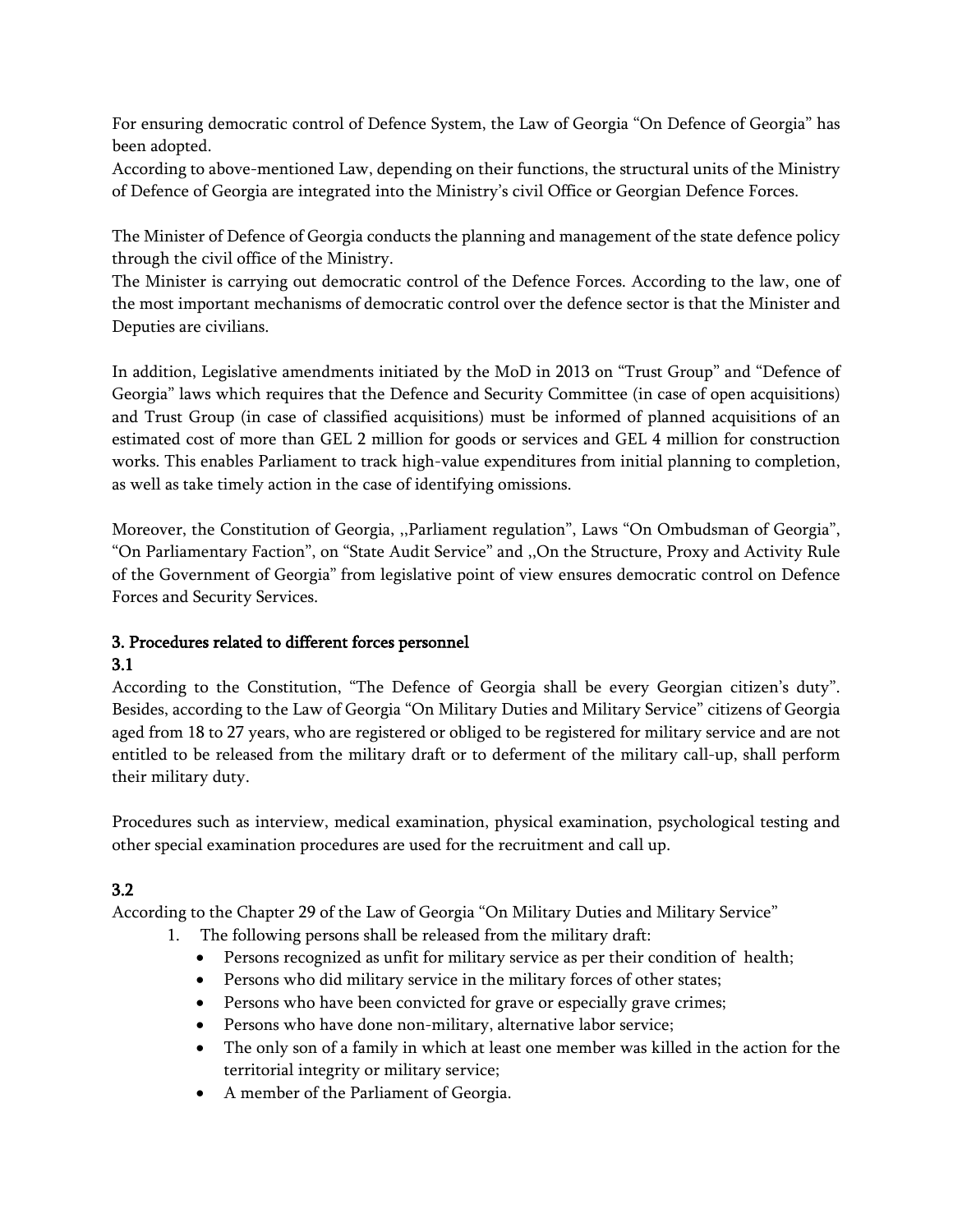2. The Prime-Minister of Georgia shall be empowered to release an especially gifted conscript from the military draft.

 3. Persons with disabilities defined by the legislation of Georgia are released from the performance of military duty.

Besides, the Law "On Non-Military, Alternative Labor Service" considers the cases of call-up deferment.

According to the Article 5 of the Law of Georgia "On Non-Military, Alternative Labor Service":

Citizens shall perform non-military, alternative labor service in the following special nonmilitary labor formations, in groups or individually:

- Rescue, ecological, fire-prevention or other special non-military labor formations;
- Engineering, repair organizations and facilities of civil purpose;
- Organizations and facilities making agricultural production;
- Establishments of communal/utility services;
- Establishments of health protection.

Under this Law assignment of the citizens by the State Commission on the call-up of Citizens for Non-Military, alternative labor service to care for aged persons, invalids, persons without any care, and, according to the legislation, other socially unprotected persons, shall be considered as non-military, alternative labor service.

According to Article 5, paragraph 3 of the law on "non-military alternative labor service" A citizen may undergo non-military, alternative labor service in the relevant civilian position in the construction, agricultural and other subdivisions of the Georgian Defense Forces. The Government approves the list of the alternative labor jobs/formations where citizen could pass the alternative service.

According to the article 5, paragraph 4 on the "non-military alternative labor service" citizen who passes non-military alternative labor service, could be employed in liquidation works of the natural disasters consequences, other seasonal harvest works or other non-military works based on the decision of the Government or/and Prime Minister.

## **3.3**

The Law of Georgia "On the Status of Military Servicemen" defines the rights, obligations, and also the basic guarantees of their social and legal protection of the persons having the status of military servicemen, as well as members of their families and persons discharged from military service.

Besides, protection of the Rights of military personnel (including conscripts) is regulated by the Constitution of Georgia, as well as by the Georgian Laws on "The Status of Military Personnel", ,,Defence Forces Reserve and Military Reserve Service", "Public Service", "State Compensation and State Academic Scholarship", "Military obligations and Military Service", Labor Code", Decree N238 of the Government of Georgia. The servicemen enjoy all rights provided by the Constitution except the following:

- $\triangleright$  membership of any political party;
- $\triangleright$  Organization of demonstrations and participation in demonstrations;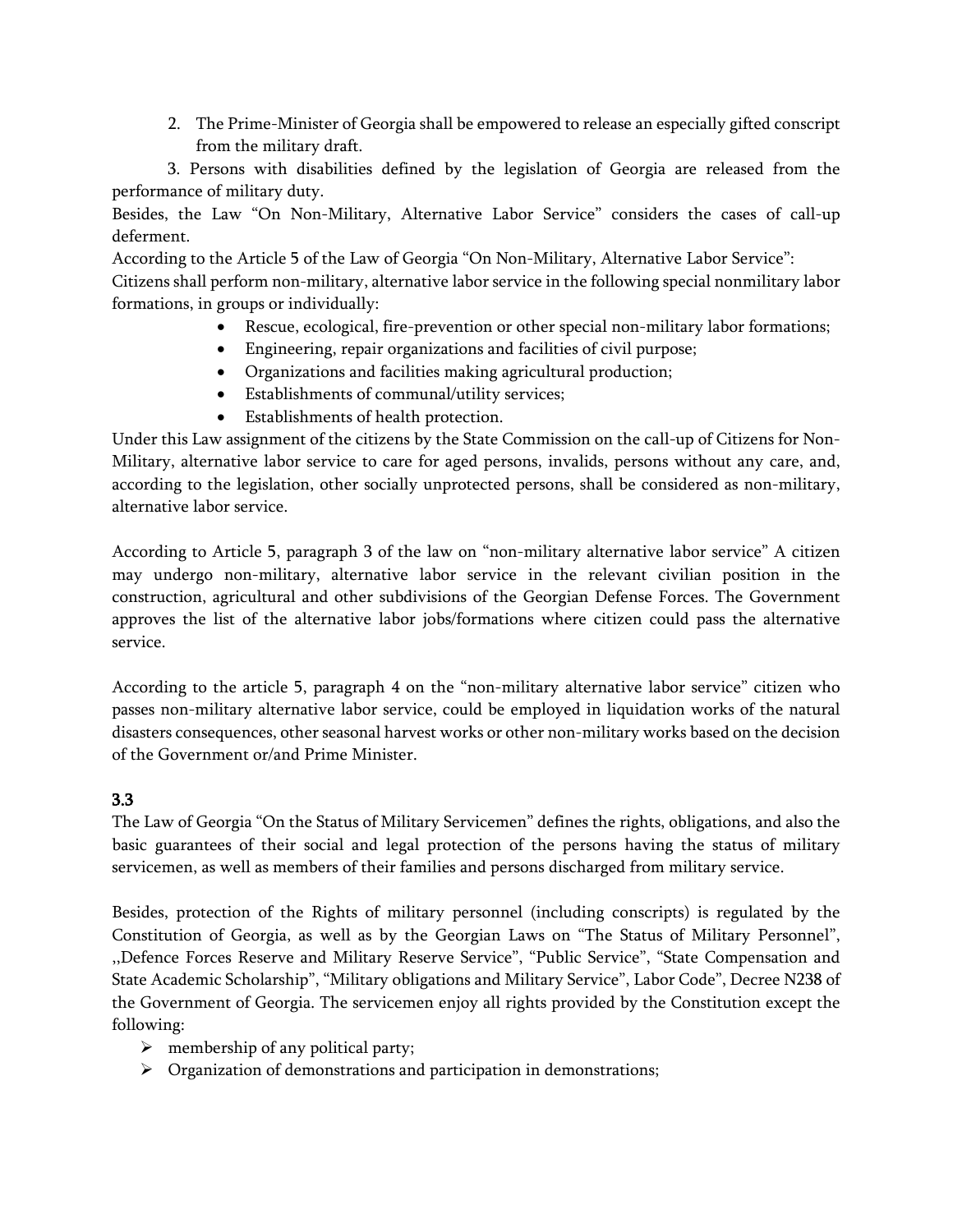$\triangleright$  Owning business or another simultaneous job (excluding scientific, pedagogical and medical assignments, if they do not prevent or hamper responsibilities related to military service);

Military servicewomen (as well as civilians) enjoy special rights defined by the new law on "Labor Code" in case of pregnancy, giving birth and growing child.

According to the abovementioned laws, servicemen have right to appeal to above-standing administrative structures as well as to the Court or Ombudsman.

# **4. Implementation of other political norms, principles, decisions, and international humanitarian law**

## **4.1**

Lawyers, employed at the military divisions, permanently give instructions to military persons in order to inform about normative acts.

Field Manuals and guiding documents consider the aspects of IHL in it.

According to the memorandum of understanding signed between the MOD and International Committee of Red Cross in May 2014. A "Working group" consisting of ICRC and GDF representatives elaborates annual action plan which includes IHL courses and seminars for the officers of GDF.

Most of educational and training programs within the MOD system (including National Defence Academy) include aspects of International Humanitarian Law.

According to the Article 1, Paragraph 3 of the Georgian Law from July 22, 1999 "On Participation of Georgian Defence Forces in the peacekeeping operations" for implementation of the aims of the Law, Peacekeeping forces should have special training and studies (supervision over the implementation of cease-fire agreement, separating adversarial sides, their disarmament and dispersal, conduct of engineering works).

## **Implementing Gender Perspectives in the Georgian Defence Forces**

The Ministry of Defence (MoD) of Georgia takes sustained efforts to integrate gender perspectives in the institutional development and operational capacity building of the Georgian Defence Forces (GDF). The MoD actions are focused on:

Implementation UNSC Resolutions on Women, Peace, and Security;

Strengthening Gender equality and Gender mainstreaming;

Integrating gender perspectives in human resources and in the education and Trainings.

## **Strengthening Gender Equality and Gender Mainstreaming**

Gender equality is an essential principle of military and civilian personnel management. The MoD supports women's representation and participation in decision making, institutional reforms, and international peace building.

During 2020 Ethics Code and Gender Equality Concept drafts were developed. Additionally, Performance Appraisal Policy for professional civil servants was revised. Civilian personnel Policy direction is in strong cooperation with Military Personnel Policy and number of MPMS (Military Personnel Management System) policy document drafts are also developed (Recruitment Concept, Officers Professional and Career Development Concept and Transition Concept).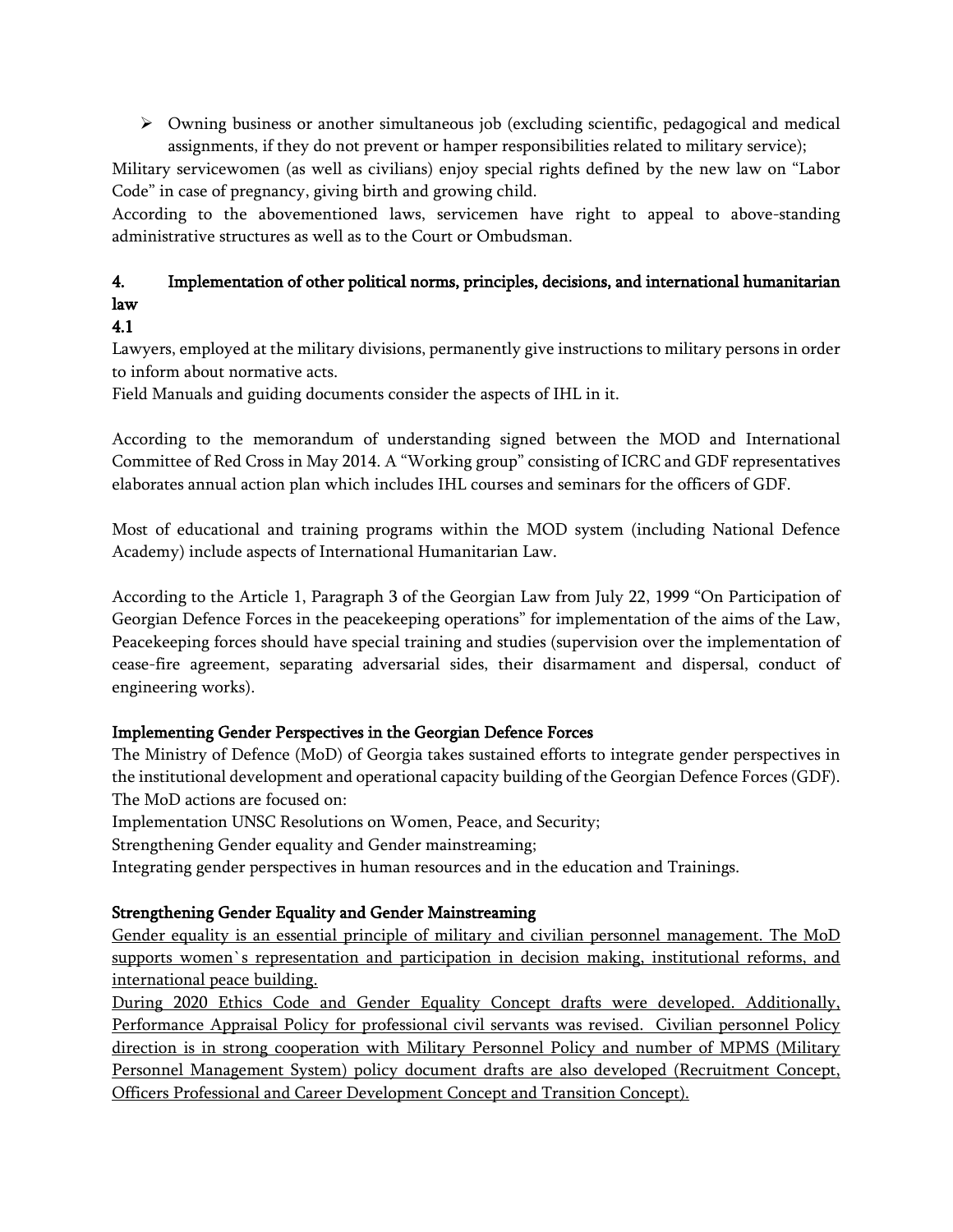### **Sex-Disaggregated Data Collection and Analysis System**

Gender equality issues are part of HR data software system. The system gives the opportunity to segregate data on gender bases,Sex-Disaggregated data collection and analysis are processed annually.

### **Gender equality and Implementation UNSC Resolutions on Women, Peace, and Security**

The Ministry of Defence of Georgia is one of the leading institutions successfully implementing The National Action Plan on UNSCR 1325, in order to advocate Women`s Participation, Protection, and Violence Prevention.

Draft of the new Gender Equality Concept in collaboration with UN Women Georgia was developed in 2020 and is planned to be approved in 2021. It should be mentioned also, on January, 2020 UN Women Georgia organized trainings for national partners to improve sexual harassment mechanisms in the workplace, as well as to investigate sexual harassment cases using an approach focused on the victims/survivors.

In addition, at the end of 2020, together the UK and DCAF started working on the design, implementation, and delivery of a Women's Empowering Program.

### **Integrating Gender Perspectives in Human Resources and in the Education and Trainings**

Training on gender perspectives and UNSC1325 and following Resolutions became part of predeployment training for peacekeepers and since 2014 military service men and women are being trained annually.

Gender in Security Sector as a permanent module is taught in all courses in the Defence Institution Building School (DIBS), In National Defence Academy and in the NCO School. Gender trainings in the MoD institutions are held by MoD and GDF employees who are certified gender trainers by Nordic Center of Gender in Military (NCGM).

In 2020, in the frames of ongoing institutionalization process of gender advisers, the curriculum of gender advisers training program were updated;

In the National Defense Academy, existing training module: "Gender Equality" was enhanced and a new training on "Gender Mainstreaming" was developed.

### **4.2**

The General Staff of the Defence Forces on regular base co-operates with the International Committee of Red Cross (ICRC). In the first quarter of every year Action Plan is signed with ICRC. According to the Action Plan relevant trainings and seminars are conducted on each level of the Defence Forces.

Criminal Code of Georgia contains a separate section on crime against the humanity which on its own consists of subsection on crime against humanity, peace, security and International Humanitarian Law.

All military order includes ROE Annex.

## **4.3**

According to the Constitution of Georgia and the Law of Georgia "On Defence of Georgia", "Georgia shall maintain the Defense Forces to protect independence, sovereignty and territorial integrity of the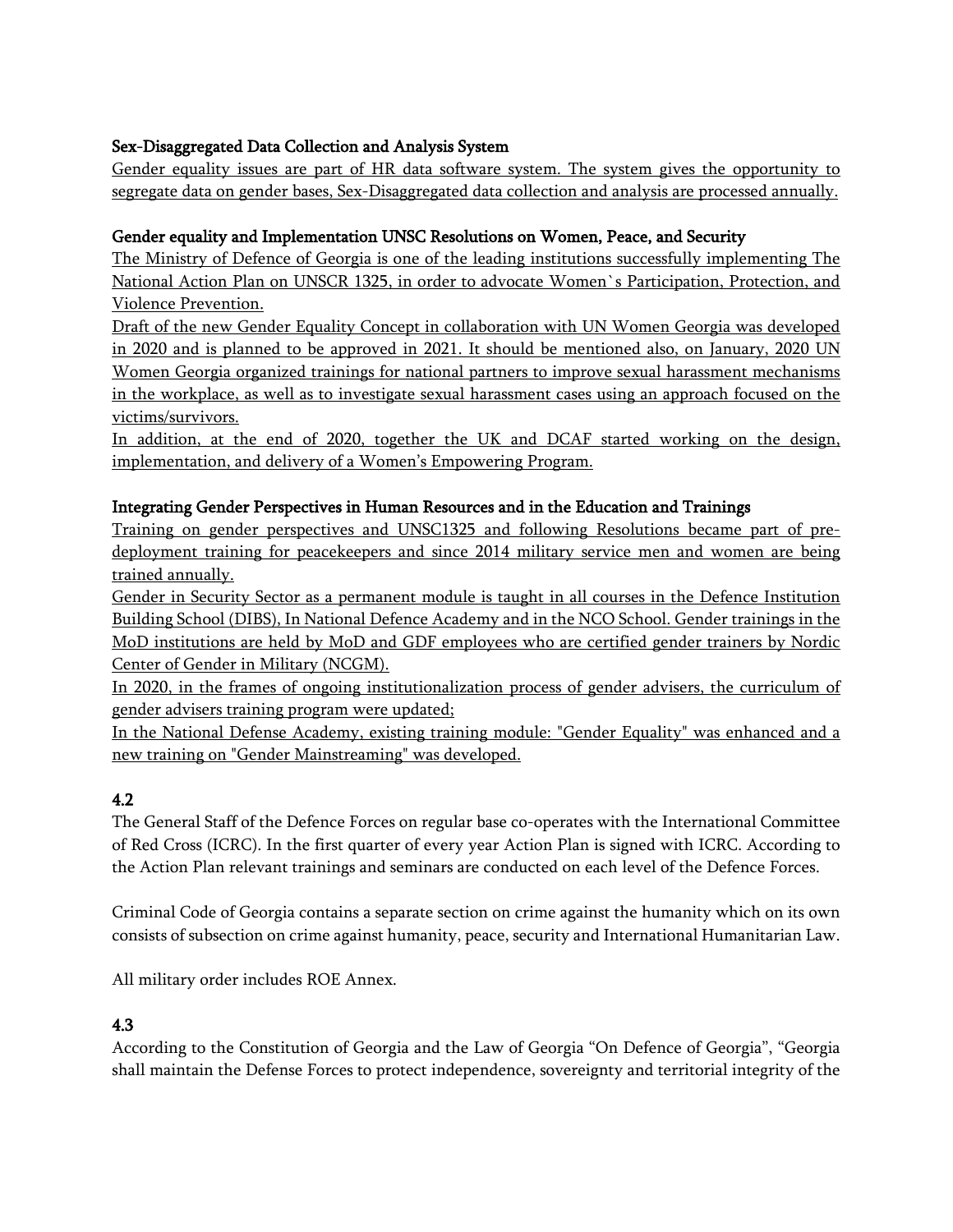country, and fulfill other tasks and international obligations related to defense and security in cases provided by the Constitution".

Besides, Prime Minister makes a decision on activation of the Defense Forces during martial law. Decision does not require approval by Parliament. In addition, the Defence Forces act by order of the Prime Minister during a state of emergency or martial law.

The President, on the recommendation of the Prime Minister makes a decision on the activation of the Defense Forces during a state of emergency and immediately presents to Parliament for approval.

### **4.4**

The civil rights and liberties are ensured by the Constitution of Georgia, relevant laws and bylaws. It should be noted that concrete steps have been taken to further strengthen this practice.

The MoD General Inspection Service is responsible for internal monitoring of the Defence System. Its main functions are to prevent, respond and investigate alleged violations including recommendations for disciplinary measures. A General Inspection Service hotline launched on 30 May 2013 and is available 24 hours a day. Special comment boxes have been installed at all military units, enabling military personnel to inform the General Inspection Service of complaints and opinions on the issues within their area of competence.

According to article 23 of the Constitution of Georgia "A person who is enrolled in the personnel of the military forces, the bodies of internal affairs or a person having been designated as a judge or a prosecutor shall cease his/her membership of any political association".

### **4.5**

Conceptual documents should be in compliance with the Georgian legislation and International law. Relevant structural units of the MOD are taking part in the drafting process of each doctrine and political document in order to ensure these documents to be in compliance with international law. The Legal Department of the MoD, International Law Division of the International Relations and Euro-Atlantic Integration Department of the MoD, Legal Service of the General Staff of the Georgian Defence Forces and the lawyers at all unit levels down to and including battalions of the Georgian Defence Forces ensure compliance with the international law.

#### **Section III. Public access and contact information**

### **1. Public access**

### **1.3.**

The right to access to public information is guaranteed by the Constitution of Georgia according to which:

"Everyone has the right to be familiarized with information about him/her, or other information, or an official document that exists in public institutions in accordance with the procedures established by law, unless this information or document contains commercial or professional secrets, or is acknowledged as a state secret by law or in accordance with the procedures established by law as necessary in a democratic society to ensure national security or public safety or to protect the interests of legal proceedings (Article 18)."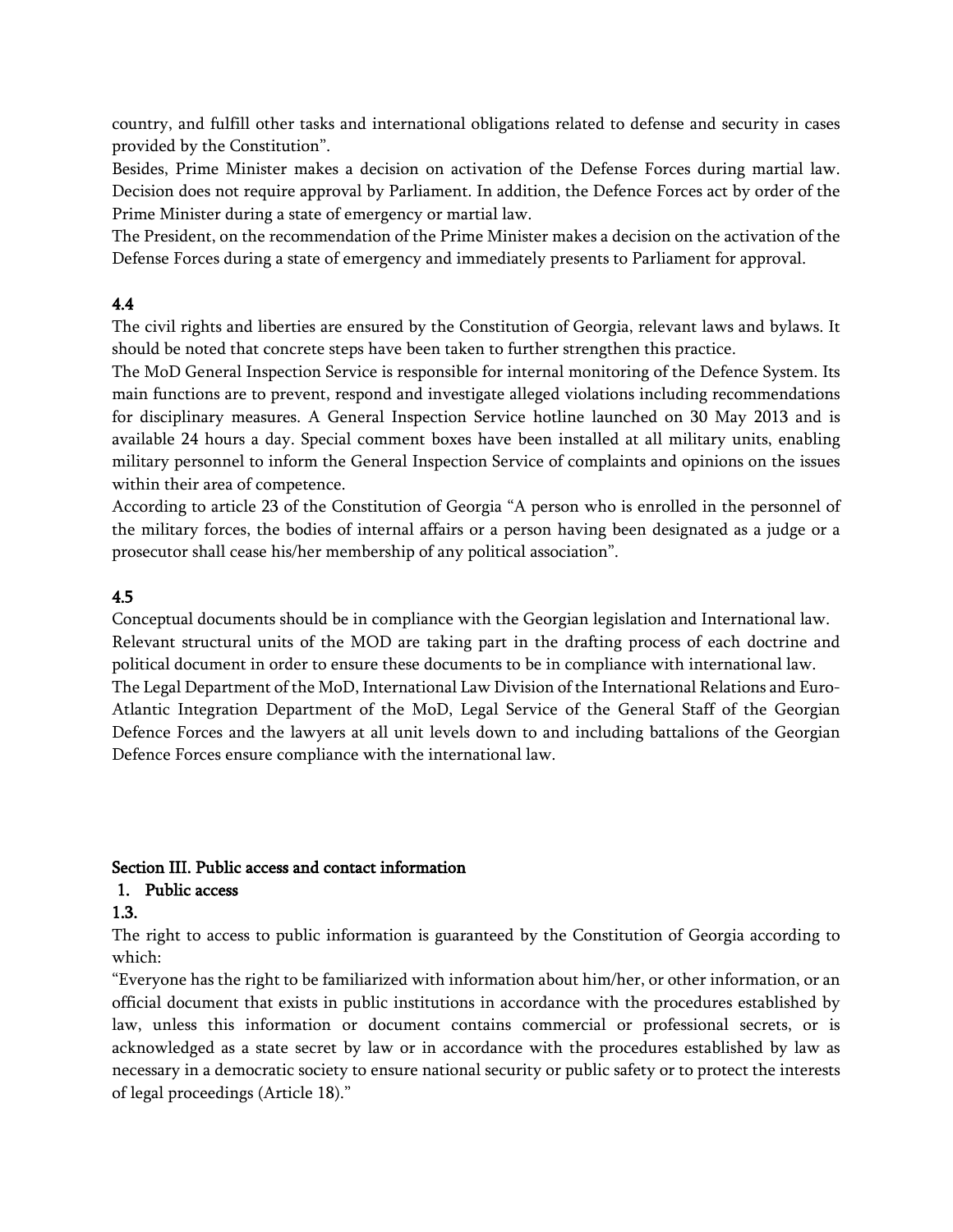General Administrative Code of Georgia also states that: "Everyone may have access to public information available at the administrative body, as well as receive copies unless the information contains state, professional, or commercial secrets or personal data. (Article 10)."

The General Administrative Code of Georgia provides that any state agency is required to issue public information (including information requested electronically) instantly or no later than 10 days (Article 40). The exception to the general rule is envisaged in the same Code according to which: "Public information shall be open, except for cases provided for by law and information considered to be the state, commercial or professional secrets, or the personal data (Article 28)." In such cases the state agency should inform citizens in a written form within 3 days (Article 41, General Administrative Code).

The issues of classified information are regulated by the Law on State Secrets and the Decree of the Government of Georgia No. 507 on approving the Normative Acts Concerning the Enforcement of the Law of Georgia on State Secrets. Annex 2 of the Decree regulates the list of information that is considered as a state secret and Chapter 2 includes Defence related provisions.

The Law on Personal Data Protection provides the definition of personal data. In particular, article 2 states that:

"Personal data is any information connected to an identified or identifiable natural person. A person shall be identifiable when he/she may be identified directly or indirectly, in particular by an identification number or by any physical, physiological, psychological, economic, cultural or social features specific to this person;"

In accordance with Article 49 of General Administrative Code public institutions are obliged to prepare annual reports on access to public information by December 10 each year, and submit it to the Parliament, the President and the Prime Minister of Georgia, and publish in the Legislative Herald of Georgia.

The annual reports of the Ministry of Defence on access to public information are regularly submitted to the aforementioned institutions and are available on the Public Information Portal of the Ministry. Bellow you can find information on the statistics of 2020 annual report (information is presented as of December 1, 2020):

- Total number of requests 1960;
- Number of requests met 1344;
- Number of requests partially met  $14$ ;
- Number of requests at the review stage  $108$ ;
- Number of requests left without any review  $-11$ ;
- Forwarded to another agency (Article 80 of General Administrative Code)  $10$ ;
- Total number of decisions made to reject a claim  $-473$ .

The legal grounds for refusal of information were relevant articles of the General Administrative Code of Georgia (Articles 3, 28, 29, 44, 83, 99 and 102), Law of Georgia on Personal Data Protection, Law of Georgia on State Secrets, and the absence of requested information.